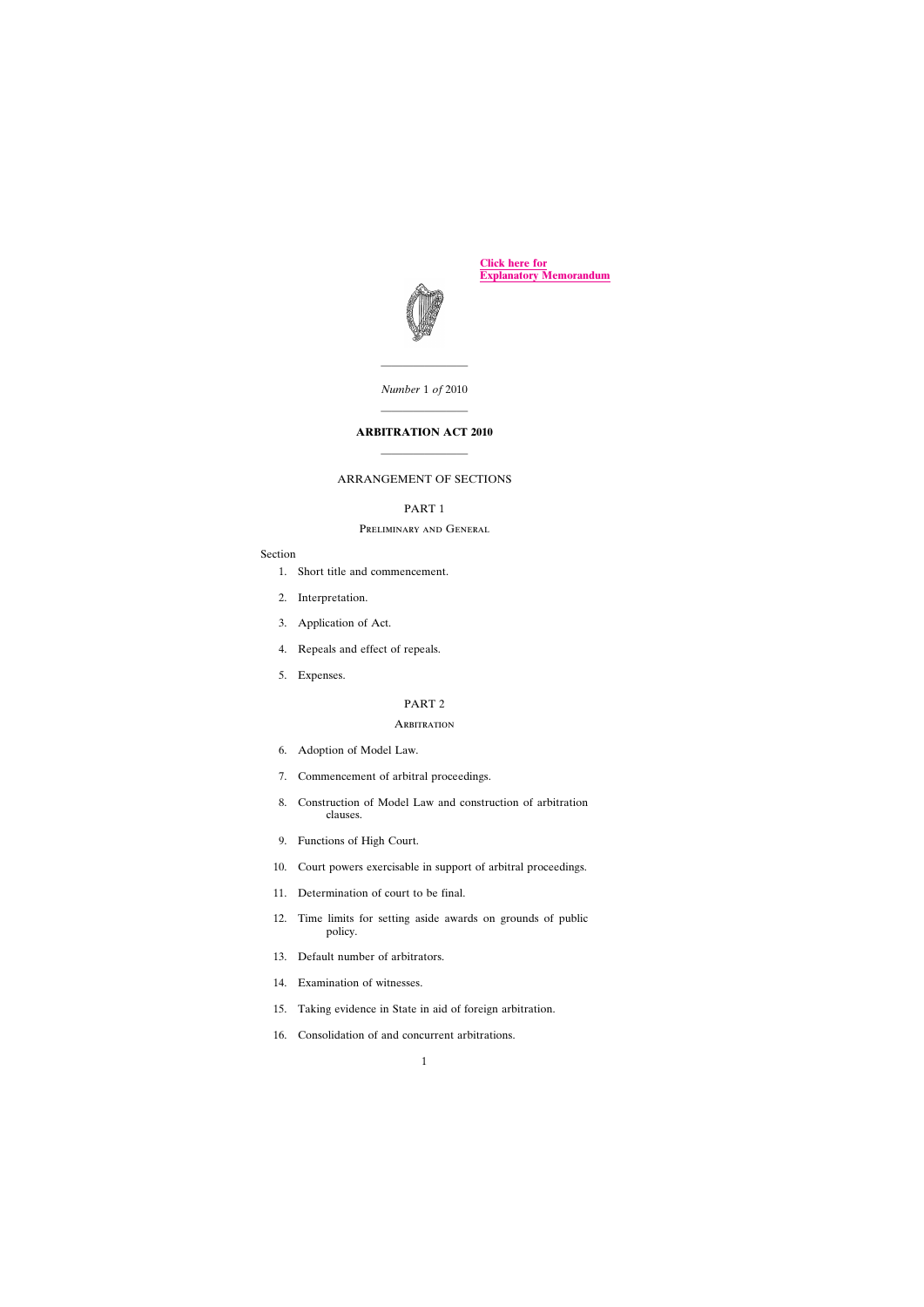- [17. Reference of interpleader to arbitration.](#page-9-0)
- [18. Interest.](#page-10-0)
- [19. Security for costs.](#page-10-0)
- [20. Specific performance.](#page-10-0)
- [21. Recoverability of costs, fees and expenses of tribunal.](#page-10-0)
- [22. Restriction on liability of arbitrators, etc.](#page-11-0)
- [23. Effect of award.](#page-12-0)
- [24. New York Convention, Geneva Convention and Geneva](#page-12-0) Protocol.
- [25. Non-application of provisions of Act to Washington Conven](#page-13-0)tion, save in certain circumstances.
- [26. Survival of agreement and authority of arbitral tribunal in](#page-13-0) event of death.
- [27. Provisions in event of bankruptcy.](#page-14-0)
- [28. Full applicability to State parties.](#page-14-0)
- [29. Application of Act to arbitrations under other Acts.](#page-14-0)
- [30. Exclusion of certain arbitrations.](#page-15-0)
- [31. Arbitration agreements and small claims, etc.](#page-15-0)

## PART 3

Reference to Arbitration Where Proceedings Pending Before **COURT** 

[32. Power of High Court and Circuit Court to adjourn pro](#page-15-0)ceedings to facilitate arbitration.

## [SCHEDULE 1](#page-17-0)

## TEXT OF UNCITRAL MODEL LAW ON INTERNATIONAL COMMERCIAL ARBITRATION

## [SCHEDULE 2](#page-32-0)

## TEXT OF 1958 CONVENTION ON THE RECOGNITION AND ENFORCEMENT OF FOREIGN ARBITRAL AWARDS

## [SCHEDULE 3](#page-37-0)

## TEXT OF 1965 CONVENTION ON THE SETTLEMENT OF INVESTMENT DISPUTES BETWEEN STATES AND NATIONALS OF OTHER STATES

## [SCHEDULE 4](#page-55-0)

## TEXT OF 1927 CONVENTION ON THE EXECUTION OF FOREIGN ARBITRAL AWARDS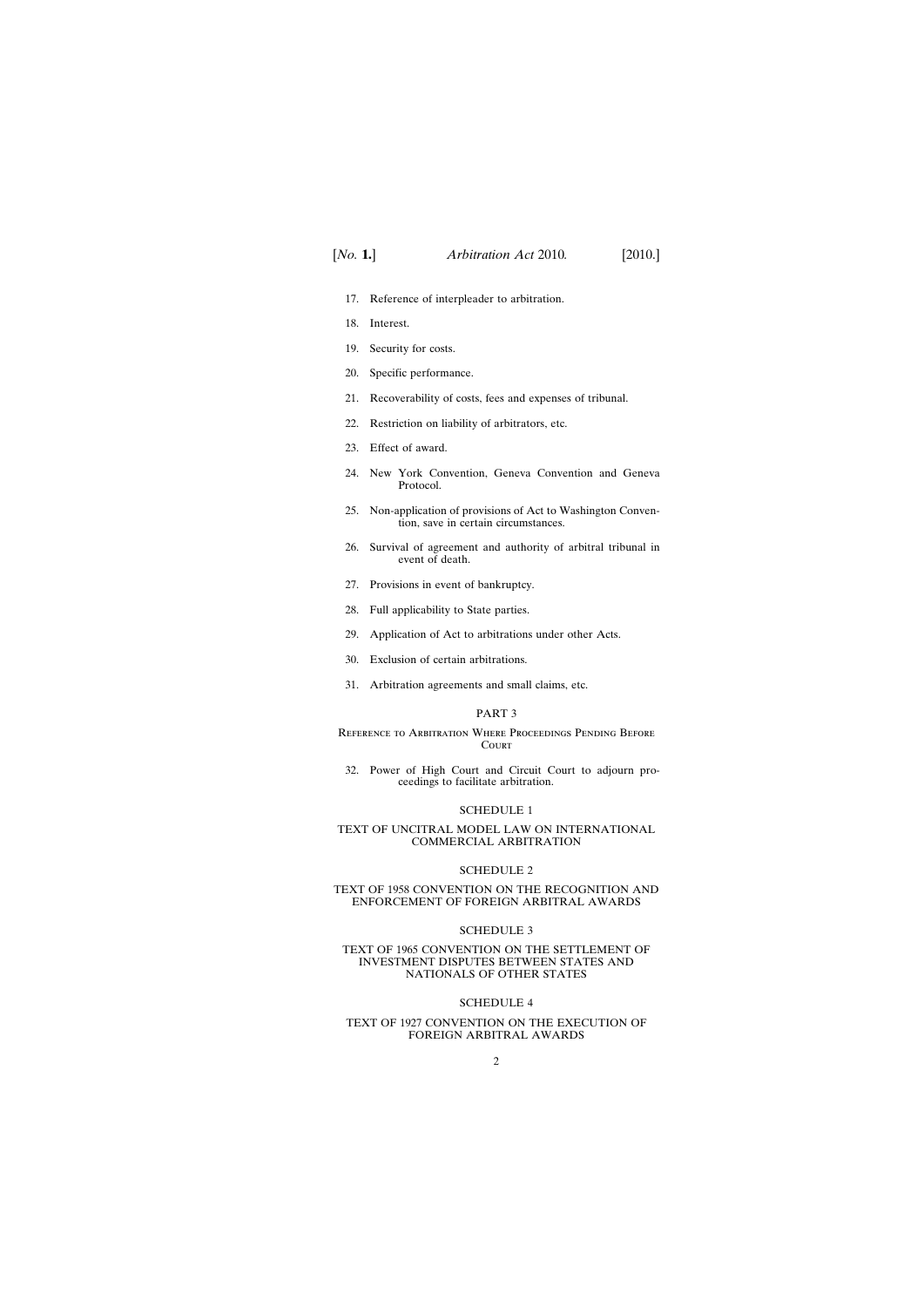# [SCHEDULE 5](#page-59-0)

# TEXT OF 1923 PROTOCOL ON ARBITRATION CLAUSES

# [SCHEDULE 6](#page-61-0)

CONSEQUENTIAL AMENDMENTS TO OTHER ACTS ————————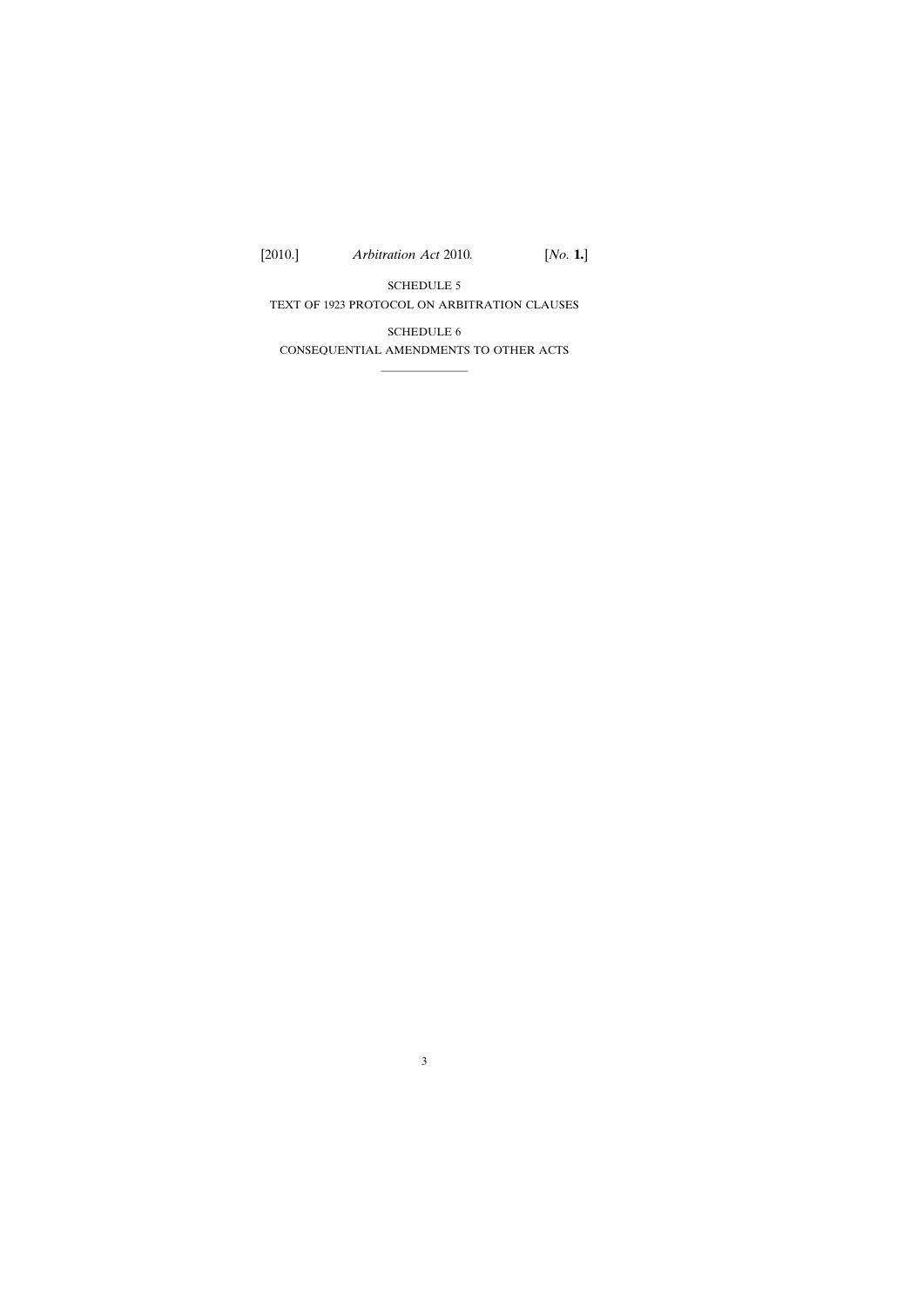# Acts Referred to

| <b>Arbitration Act 1954</b>                        | 1954, No. 26         |
|----------------------------------------------------|----------------------|
| Arbitration Acts 1954 to 1998                      |                      |
| Copyright and Related Rights Act 2000              | 2000, No. 28         |
| Industrial Relations Act 1946                      | 1946, No. 26         |
| Landlord and Tenant (Ground Rents) Act 1967        | 1967, No. 3          |
| Legal Practitioners (Ireland) Act 1876             | 39 & 40 Vict., c. 44 |
| Merchant Shipping Act 1894                         | 57 & 58 Vict., c. 60 |
| Patents Act 1992                                   | 1992, No. 1          |
| Property Values (Arbitration and Appeals) Act 1960 | 1960, No. 45         |
| Statute of Limitations 1957                        | 1957, No. 6          |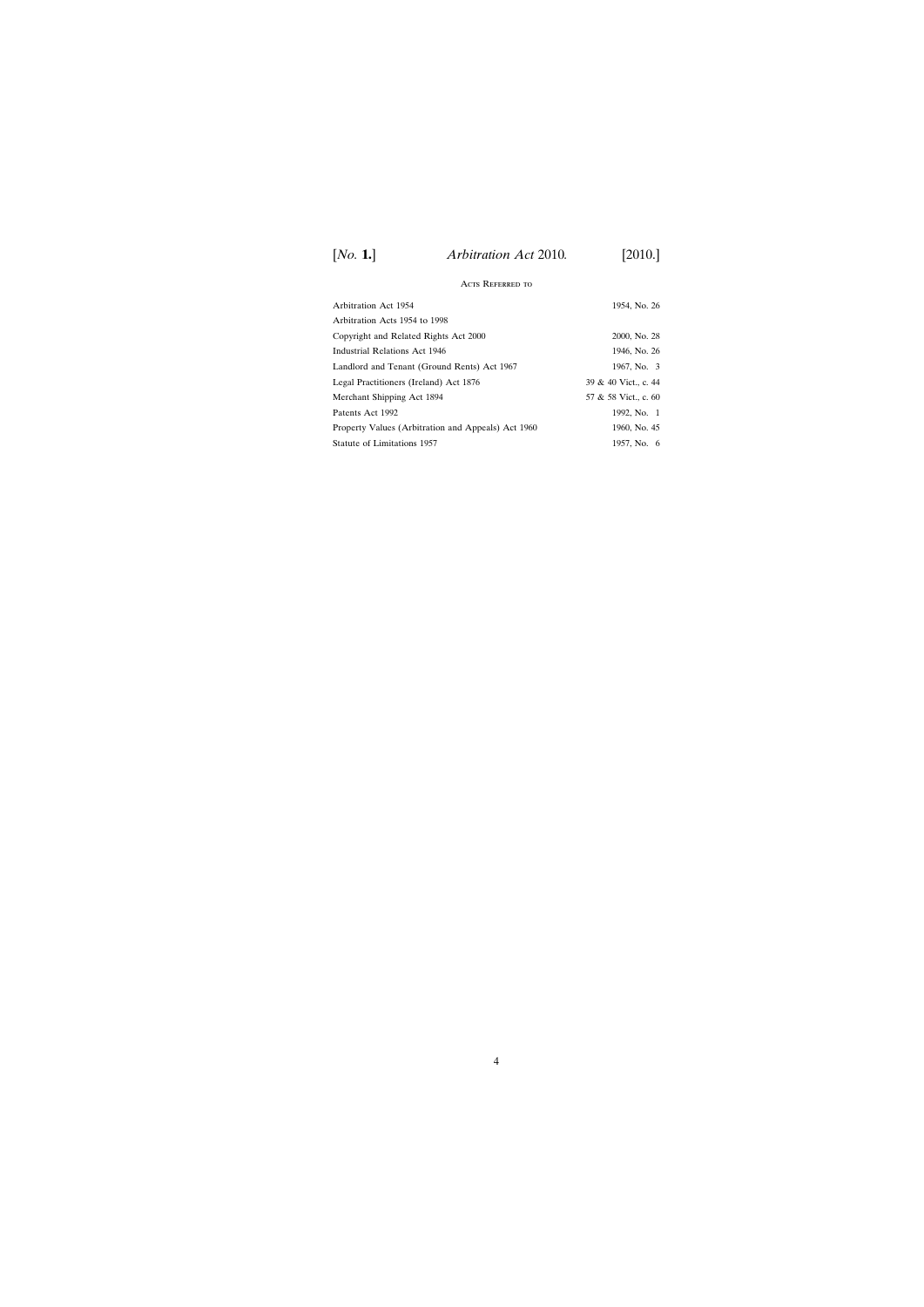<span id="page-4-0"></span>

*Number* 1 *of* 2010

————————

————————

## **ARBITRATION ACT 2010**

————————

AN ACT TO FURTHER AND BETTER FACILITATE RESOL-UTION OF DISPUTES BY ARBITRATION; TO GIVE THE FORCE OF LAW TO THE UNCITRAL MODEL LAW ON INTERNATIONAL COMMERCIAL ARBITRATION (AS AMENDED BY THE UNITED NATIONS COMMISSION ON INTERNATIONAL TRADE LAW ON 7 JULY 2006) IN RESPECT OF BOTH INTERNATIONAL ARBITRATION AND OTHER ARBITRATION; TO GIVE THE FORCE OF LAW TO THE PROTOCOL ON ARBITRATION CLAUSES OPENED AT GENEVA ON THE 24TH DAY OF SEPTEMBER 1923, THE CONVENTION ON THE CONVENTION ON THE EXECUTION OF FOREIGN ARBITRAL AWARDS DONE AT GENEVA ON THE 26TH DAY OF SEPTEMBER 1927, THE CONVENTION ON THE RECOGNITION AND ENFORCEMENT OF FOREIGN ARBITRAL AWARDS DONE AT NEW YORK ON 10 JUNE 1958 AND TO THE CONVENTION ON THE SETTLEMENT OF INVESTMENT DISPUTES BETWEEN STATES AND NATIONALS OF OTHER STATES OPENED FOR SIGNATURE IN WASH-INGTON ON 18 MARCH 1965; TO REPEAL THE ARBI-TRATION ACTS 1954 TO 1998; AND TO PROVIDE FOR RELATED MATTERS.

[8*th March*, 2010]

## BE IT ENACTED BY THE OIREACHTAS AS FOLLOWS:

## PART 1

# Preliminary and General

**1**.—(1) This Act may be cited as the Arbitration Act 2010.

Short title and commencement.

Interpretation.

(2) This Act shall come into operation 3 months after its passing.

**2**.—(1) In this Act:

"arbitration" means—

(*a*) an international commercial arbitration, or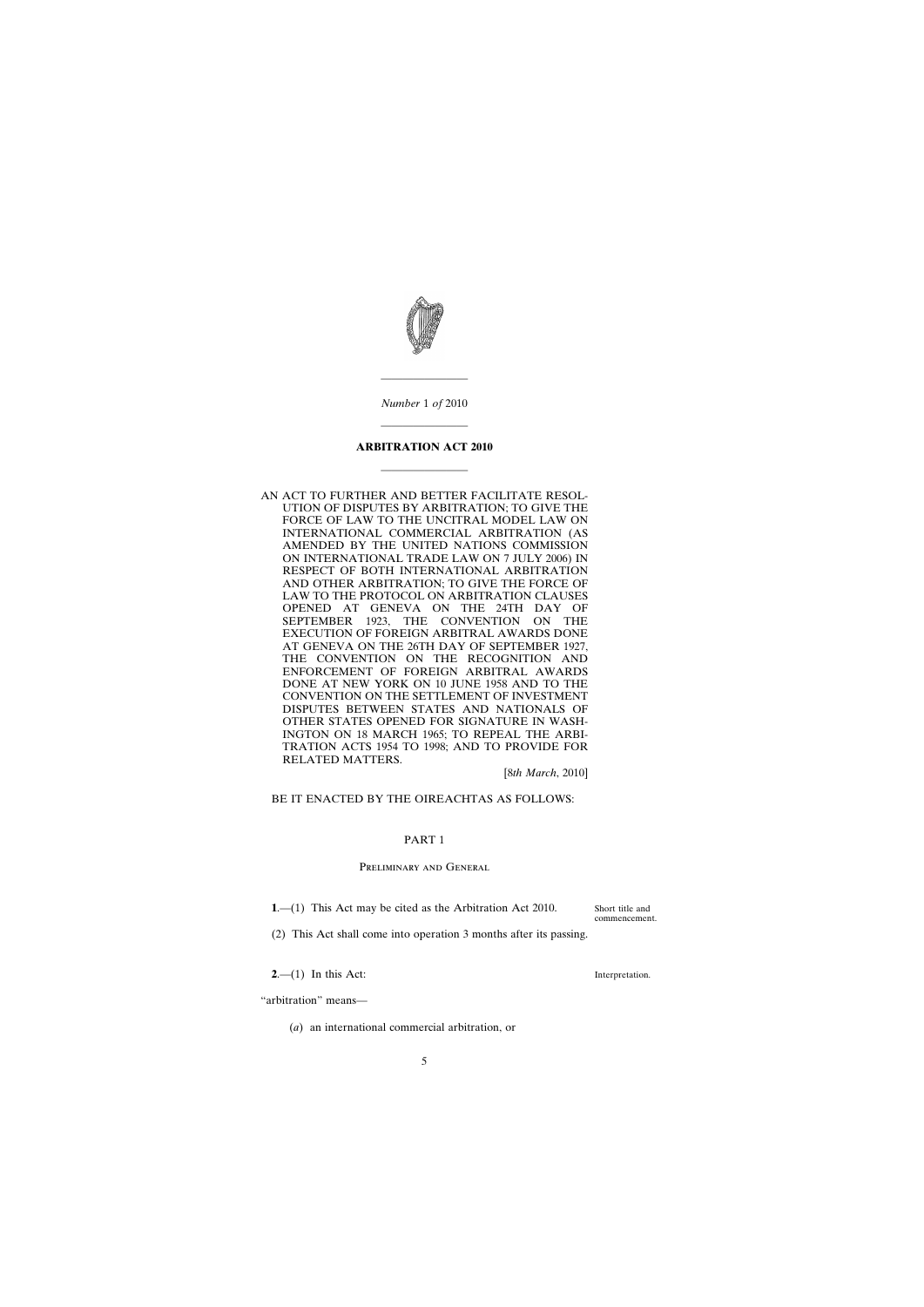(*b*) an arbitration which is not an international commercial arbitration;

"arbitration agreement" shall be construed in accordance with Option 1 of Article 7;

"award" includes a partial award;

"consumer" means a natural person, whether in the State or not, who is acting for purposes outside the person's trade, business or profession;

"Geneva Convention" means the Convention on the Execution of Foreign Arbitral Awards done at Geneva on the 26th day of September, 1927, the text of which is set out in *Schedule 4*;

"Geneva Protocol" means the Protocol on Arbitration Clauses opened at Geneva on the 24th day of September, 1923, the text of which is set out in *Schedule 5*;

"Minister" means the Minister for Justice, Equality and Law Reform;

"Model Law" means the UNCITRAL Model Law on International Commercial Arbitration (as adopted by the United Nations Commission on International Trade Law on 21 June 1985, with amendments as adopted by that Commission at its thirty-ninth session on 7 July 2006), the text of which is set out in *Schedule 1*;

"New York Convention" means the Convention on the Recognition and Enforcement of Foreign Arbitral Awards, done at New York on 10 June 1958, the text of which is set out in *Schedule 2*;

"State authority" means—

- (*a*) a Minister of the Government,
- (*b*) the Commissioners of Public Works in Ireland,
- (*c*) the Irish Land Commission,
- (*d*) the Revenue Commissioners,
- (*e*) a body established by or under any enactment, and financed wholly or partly, whether directly or indirectly, by moneys provided, or loans made or guaranteed, by a Minister of the Government or the issue of shares held by or on behalf of any Minister of the Government;

"Washington Convention" means the Convention on the Settlement of Investment Disputes between States and Nationals of Other States opened for signature in Washington on 18 March 1965, the text of which is set out in *Schedule 3*.

- (2) In this Act—
	- (*a*) a word or expression that is used in this Act and that is also used in the Model Law has, unless the context otherwise requires, the same meaning in this Act as it has in the Model Law, and
	- (*b*) a reference to an Article is a reference to an Article of the Model Law.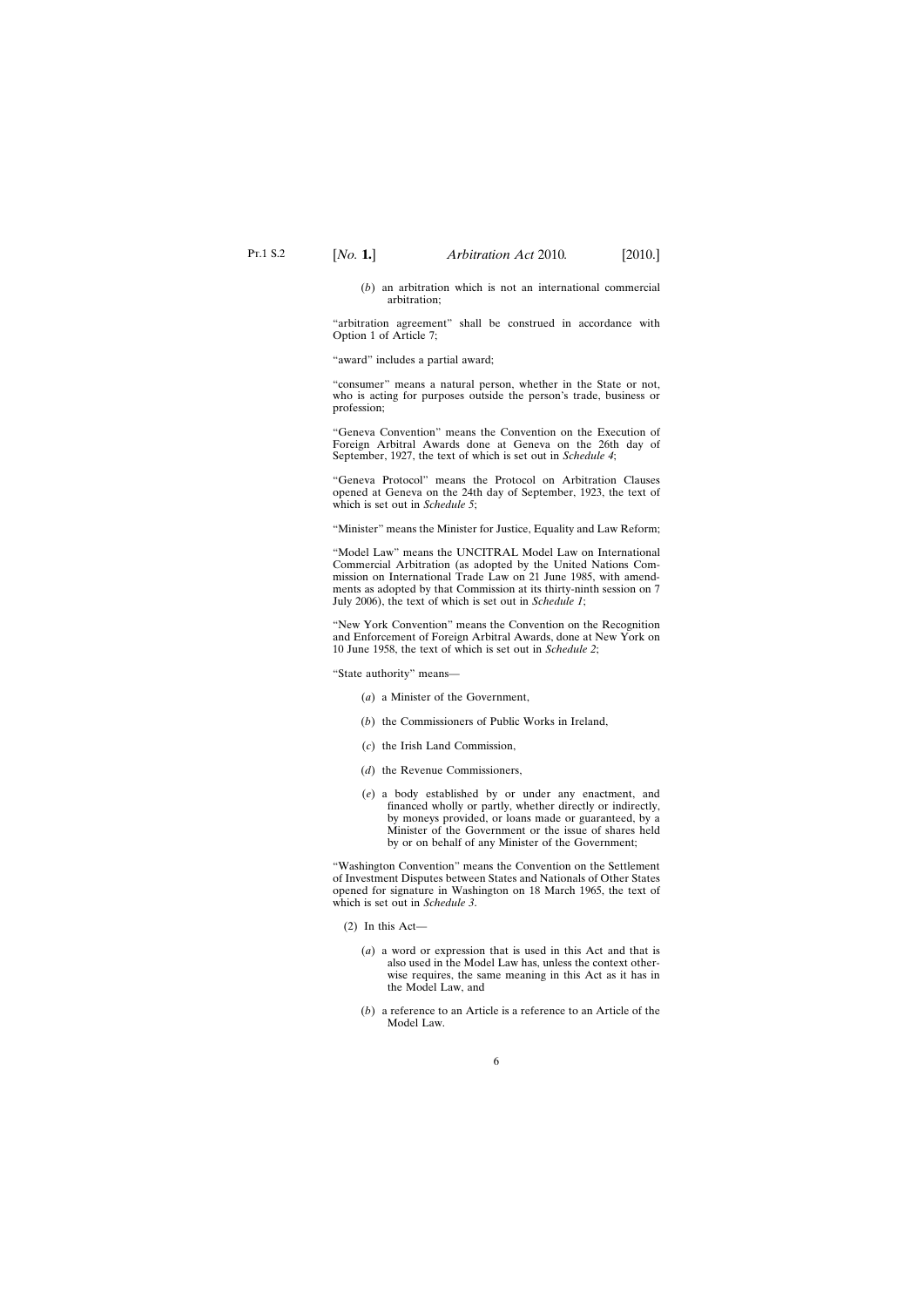<span id="page-6-0"></span>(2) In this section, "operative date" means the date on which this Act comes into operation pursuant to *section 1*.

**4**.—(1) Subject to *subsection (2)*, the Arbitration Acts 1954 to Repeals and effect 1998 are repealed. of repeals.

(2) Subject to *section 3,* the repeal of the Acts referred to in *subsection (1)* shall not prejudice or affect any proceedings, whether or not pending at the time of the repeal, in respect of any right, privilege, obligation or liability and any proceedings taken under those Acts in respect of any such right, privilege, obligation or liability acquired, accrued or incurred under the Acts may be instituted, continued or enforced as if the Acts concerned had not been repealed.

(3) In this section "proceedings" includes arbitral proceedings and civil or criminal proceedings.

**5**.—The expenses incurred by the Minister in the administration Expenses. of this Act shall, to such extent as may be sanctioned by the Minister for Finance, be paid out of moneys provided by the Oireachtas.

## PART 2

## **ARBITRATION**

**6**.—Subject to this Act, the Model Law shall have the force of law Adoption of Model in the State and shall apply to arbitrations under arbitration agree-Law. ments concerning—

- (*a*) international commercial arbitrations, or
- (*b*) arbitrations which are not international commercial arbitrations.

**7.**—(1) For the purposes of this Act and for the purposes of Commencement of section 496 of the Merchant Shipping Act 1894 (as amended by arbitral section 29) arbitral proceedings shall be deemed to be commenced <sup>proceedings.</sup> on—

- (*a*) the date on which the parties to an arbitration agreement so provide as being the commencement date for the purposes of the commencement of arbitral proceedings under the agreement, or
- (*b*) where no provision has been made by the parties as to commencement of proceedings as referred to in *paragraph (a)*, the date on which a written communication containing a request for the dispute to be referred to arbitration is received by the respondent.

P<sub>T.1</sub>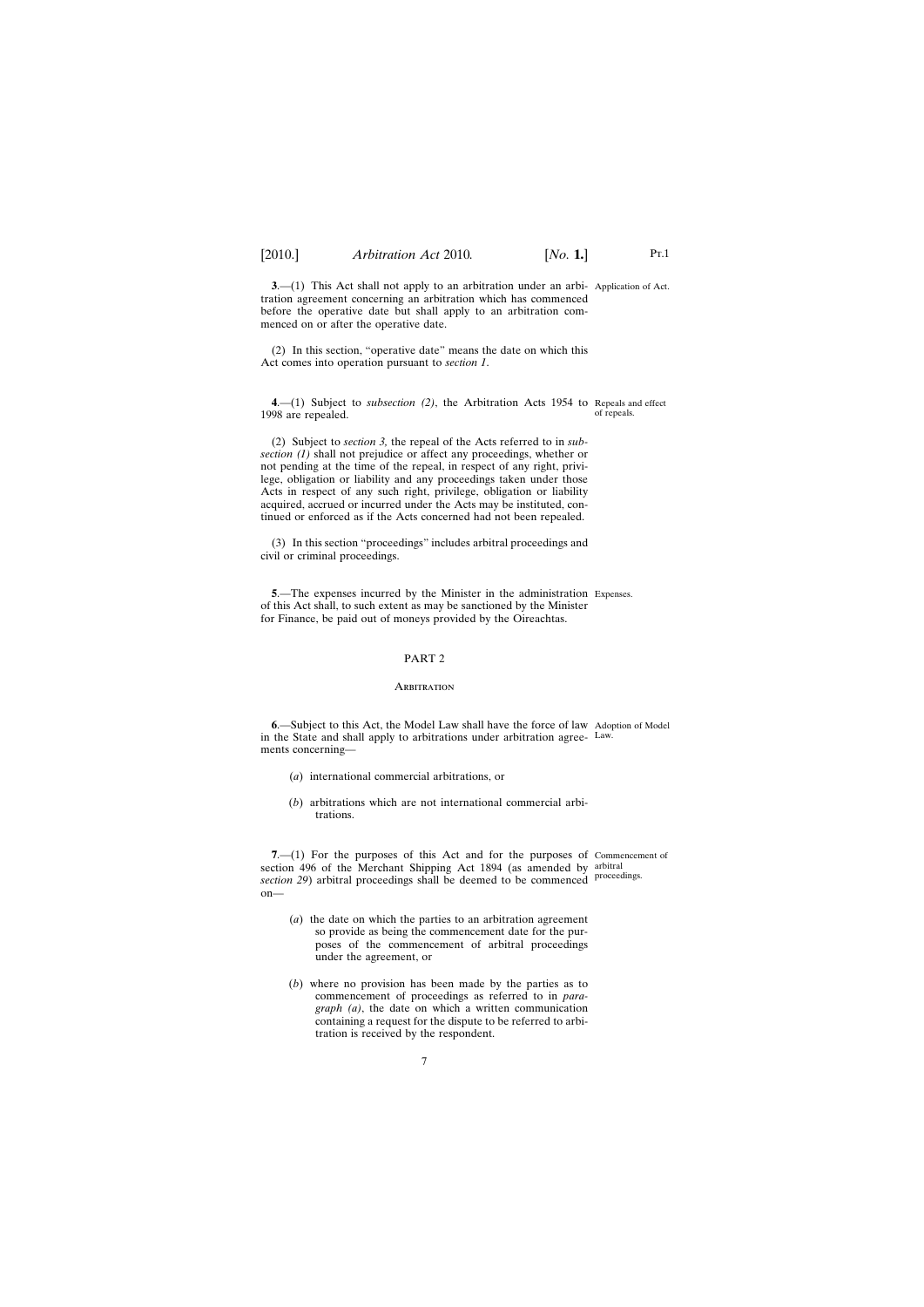<span id="page-7-0"></span>(2) The Statute of Limitations 1957 is amended by substituting the following section for section 74:

"74.— $(1)$  For the purposes of this Act and for the purposes of any other limitation enactment, arbitral proceedings shall be deemed to be commenced on—

- (*a*) the date on which the parties to an arbitration agreement so provide as being the commencement date for the purposes of the commencement of arbitral proceedings under the agreement, or
- (*b*) where no provision has been made by the parties as to commencement as referred to in paragraph (*a*), the date on which a written communication containing a request for the dispute to be referred to arbitration is received by the respondent.

(2) For the purposes of subsection  $(1)(b)$ , unless the parties otherwise agree, a written communication is deemed to have been received if it is served or given to the respondent in one or more of the following ways:

- (*a*) by delivering it to the respondent personally;
- (*b*) by delivering it to the respondent's place of business, habitual residence or postal address;
- (*c*) where none of the addresses referred to in paragraph (*b*) can be found after making reasonable inquiry, by sending it by pre-paid registered post or by any other form of recorded delivery service addressed to the respondent at his or her last known place of business, habitual residence or postal address.

(3) Unless the parties otherwise agree, where a written communication under this section has been delivered to a respondent in accordance with subsection (2), the communication is deemed to have been received on the day it was so delivered.

(4) For the purposes of subsection (2), a company registered under the Companies Acts shall be deemed to be habitually resident at its registered office in the State and every other body corporate (wherever it is incorporated) and every unincorporated body (wherever it carries out its activities) shall be deemed to be habitually resident at its principal office or place of business.".

**8**.—(1) Judicial notice shall be taken of the *travaux préparatoires* of the United Nations Commission on International Trade Law and its working group relating to the preparation of the Model Law.

(2) The *travaux préparatoires* referred to in *subsection (1)* may be considered when interpreting the meaning of any provision of the Model Law and shall be given such weight as is appropriate in the circumstances.

(3) Where parties agree that disputes under a contract or agreement or disputes arising out of a contract or agreement shall be submitted to arbitration, this shall include disputes as to the existence or validity of the contract or agreement.

Construction of Model Law and construction of arbitration clauses.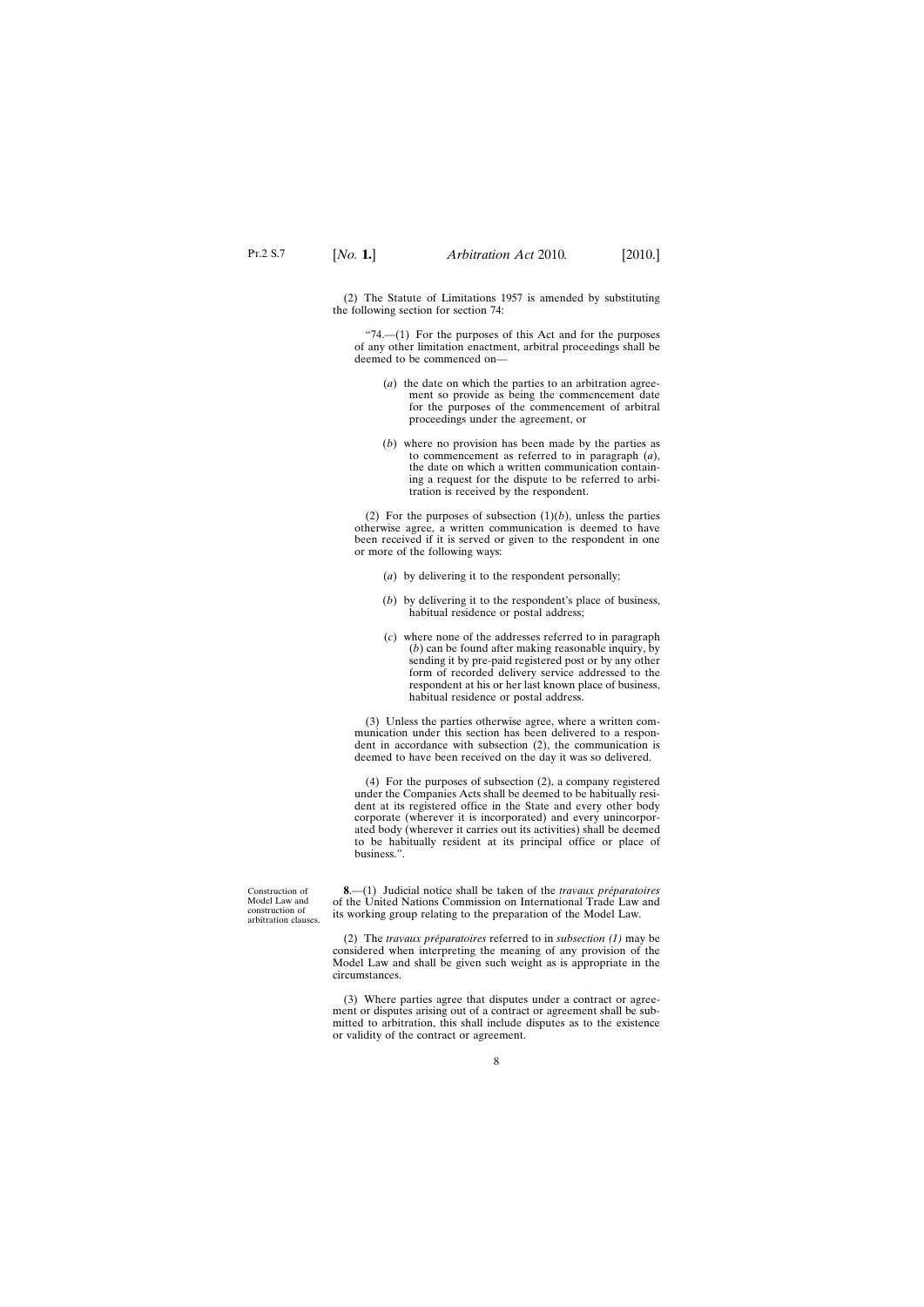- <span id="page-8-0"></span>**9**.—(1) The High Court is—
	- (*a*) specified for the purposes of Article 6,
	- (*b*) the relevant court for the purposes of Article 9, and
	- (*c*) the court of competent jurisdiction for the purposes of Articles 17H, 17I, 17J, 27, 35 and 36.
- (2) The functions of the High Court—
	- (*a*) under an Article referred to in *subsection (1)*, or
	- (*b*) under *sections 10*, *23* or *25*,

shall be performed by the President or by such other judge of the High Court as may be nominated by the President, subject to any rules of court made in that behalf.

(3) An application may be made in summary manner to the President or to such other judge of the High Court as may be nominated by the President under *subsection (2)*.

(4) In this section "President" means the President of the High Court.

**10**.—(1) Subject to *subsection (2)*, the High Court shall have the Court powers same powers in relation to Articles 9 and 27 as it has in any other exercisable in action or matter before the Court.

(2) When exercising any powers in relation to Articles 9 or 27, the High Court shall not, unless otherwise agreed by the parties, make any order relating to security for costs of the arbitration or make any order for discovery of documents.

**11**.—There shall be no appeal from—

- (*a*) any court determination of a stay application, pursuant to Article 8(1) of the Model Law or Article II(3) of the New York Convention,
- (*b*) any determination by the High Court—
	- (i) of an application for setting aside an award under Article 34 of the Model Law, or
	- (ii) of an application under Chapter VIII of the Model Law for the recognition and enforcement of an award made in an international commercial arbitration,

or

(*c*) any determination by the High Court in relation to an application to recognise or enforce an arbitral award pursuant to the Geneva Convention, New York Convention or Washington Convention.

Functions of High Court.

Pt.2

support of arbitral proceedings.

Determination of court to be final.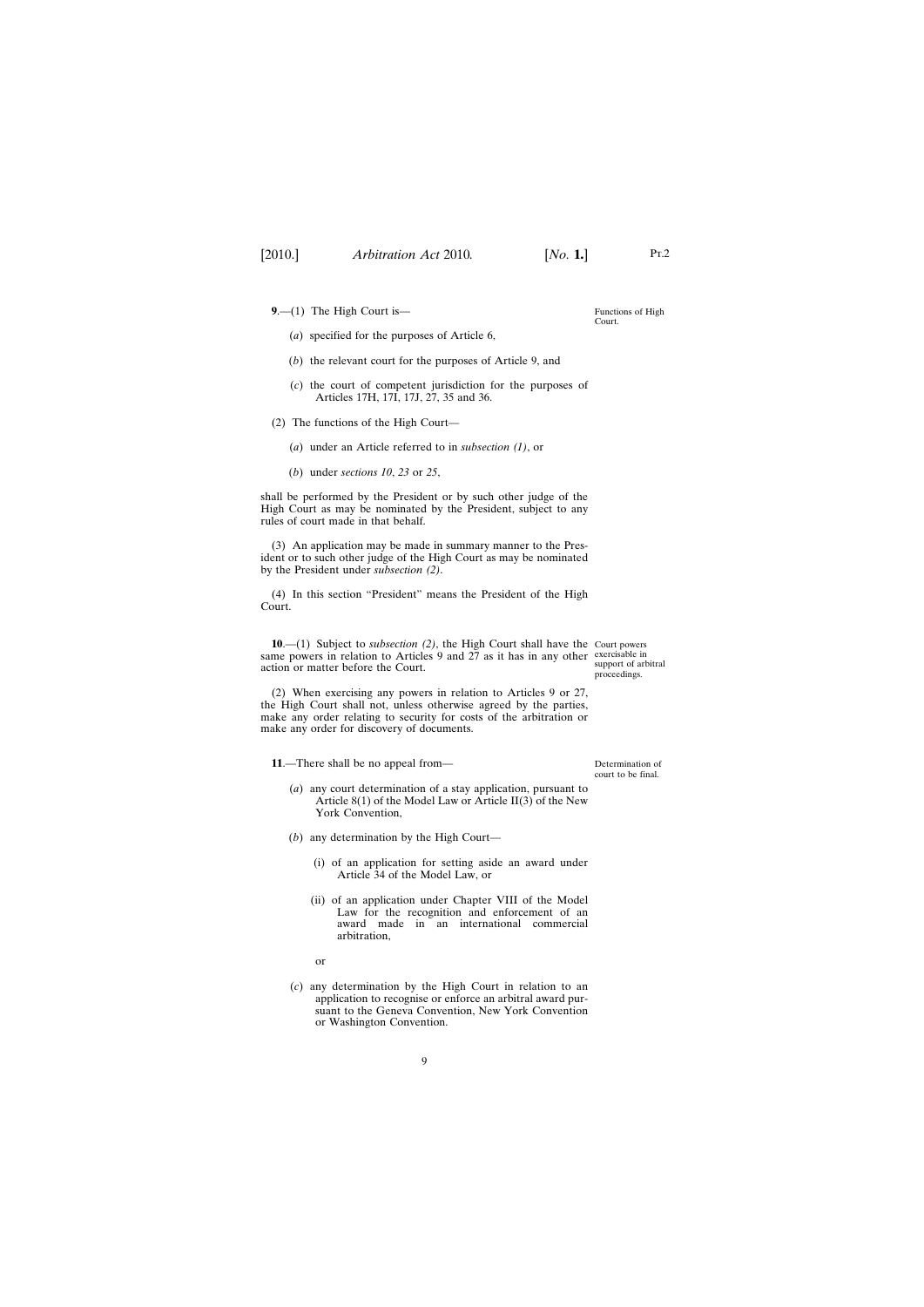Time limits for on grounds of public policy.

<span id="page-9-0"></span>setting aside awards Court to set aside an award on the grounds that the award is in **12**.—Notwithstanding Article 34(3), an application to the High conflict with the public policy of the State shall be made within a period of 56 days from the date on which the circumstances giving rise to the application became known or ought reasonably to have become known to the party concerned.

Default number of arbitrators.

Examination of witnesses.

**13**.—Unless otherwise agreed by the parties, the arbitral tribunal shall consist of one arbitrator only.

**14**.—Unless otherwise agreed by the parties, the arbitral tribunal may for the purposes of the arbitral proceedings concerned—

- (*a*) direct that a party to an arbitration agreement or a witness who gives evidence in proceedings before the arbitral tribunal be examined on oath or on affirmation, and
- (*b*) administer oaths or affirmations for the purposes of the examination.

Taking evidence in foreign arbitration. **15**.—The reference in Article 27 to an arbitral tribunal includes a reference to an arbitral tribunal conducting arbitral proceedings in a place other than the State.

Consolidation of and concurrent arbitrations.

State in aid of

- **16.**—(1) Where the parties to an arbitration agreement so agree—
	- (*a*) arbitral proceedings shall be consolidated with other arbitral proceedings, including arbitral proceedings involving a different party or parties with the agreement of that party or parties,
	- (*b*) concurrent hearings shall be held,

on such terms as may be agreed between the parties concerned.

(2) The arbitral tribunal shall not order the consolidation of proceedings or concurrent hearings unless the parties agree to the making of such an order.

**17**.—(1) Subject to *subsection (2)*, where in legal proceedings relief by way of interpleader is granted by a court and it appears to the court that the issue between the claimants is one in respect of which there is an arbitration agreement between the claimants, the court shall direct that the issue between the claimants be determined in accordance with the agreement.

(2) A court shall not direct that the issue between the claimants referred to in *subsection (1)* be determined in accordance with the arbitration agreement concerned where the court finds that the arbitration agreement is null and void, inoperative or incapable of being performed.

(3) Where *subsection (1)* applies but the court does not direct that the issue be determined in accordance with the arbitration agreement, any provision that an award is a condition precedent to the bringing of legal proceedings in respect of any matter shall not affect the determination of that issue by the court.

Reference of interpleader to arbitration.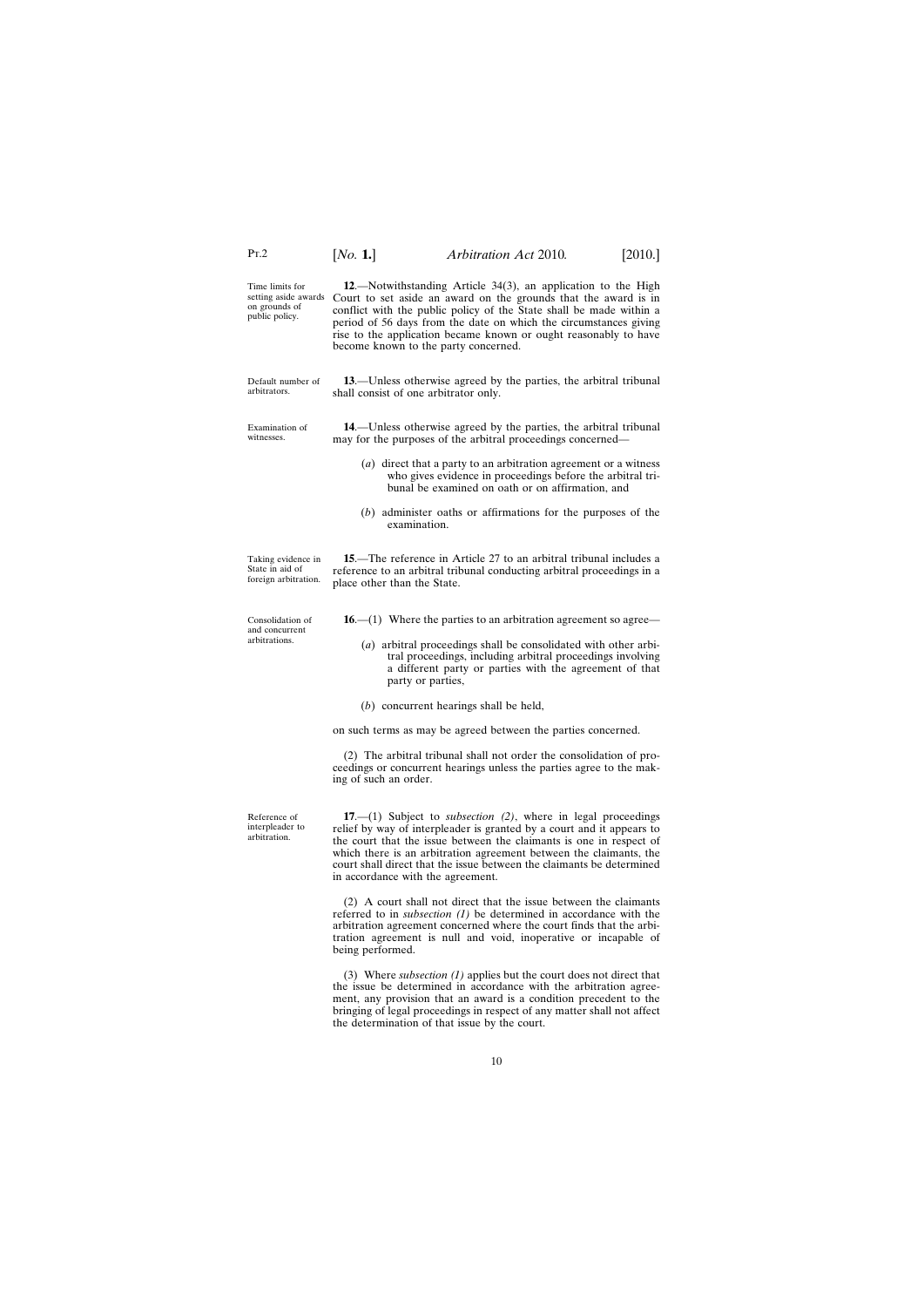<span id="page-10-0"></span>**18.**—(1) The parties to an arbitration agreement may agree on Interest. the arbitral tribunal's powers regarding the award of interest.

(2) Unless otherwise agreed by the parties, the arbitral tribunal may award simple or compound interest from the dates, at the rates and with the rests that it considers fair and reasonable—

- (*a*) on all or part of any amount awarded by the arbitral tribunal, in respect of any period up to the date of the award, or
- (*b*) on all or part of any amount claimed in the arbitration and outstanding at the commencement of the arbitration but paid before the award was made, in respect of any period up to the date of payment.

(3) Unless otherwise agreed by the parties, the arbitral tribunal may award simple or compound interest from the date of the award (or any later date) until payment, at the rates and with the rests that it considers fair and reasonable, on the outstanding amount of any award (including any award of interest under *subsection (2)* and any award of costs).

(4) References in this section to an amount awarded by the arbitral tribunal include an amount payable in consequence of a declaratory award by the arbitral tribunal.

(5) This section is without prejudice to any other power of the arbitral tribunal to award interest.

**19.**—(1) Without prejudice to the generality of Article 19, the Security for costs. arbitral tribunal may, unless otherwise agreed by the parties, order a party to provide security for the costs of the arbitration.

(2) A party shall not be ordered by an arbitral tribunal to provide security for the costs of the arbitration solely on the ground that the party is—

- (*a*) an individual who is domiciled, habitually resident, or carrying on business outside the State, or
- (*b*) a body corporate established under a law of a place other than the State or whose central management and control is situated outside the State.

**20**.—Without prejudice to the generality of the Model Law, an Specific arbitral tribunal shall, unless otherwise agreed by the parties, have performance. the power to make an award requiring specific performance of a contract (other than a contract for the sale of land).

**21**.—(1) The parties to an arbitration agreement may make such Recoverability of provision as to the costs of the arbitration as they see fit.

(2) An agreement of the parties to arbitrate subject to the rules of an arbitral institution shall be deemed to be an agreement to abide by the rules of that institution as to the costs of the arbitration.

(3) Where no provision for costs is made as referred to in *subsection (1)* or where a consumer is not bound by an agreement as to

costs, fees and expenses of tribunal.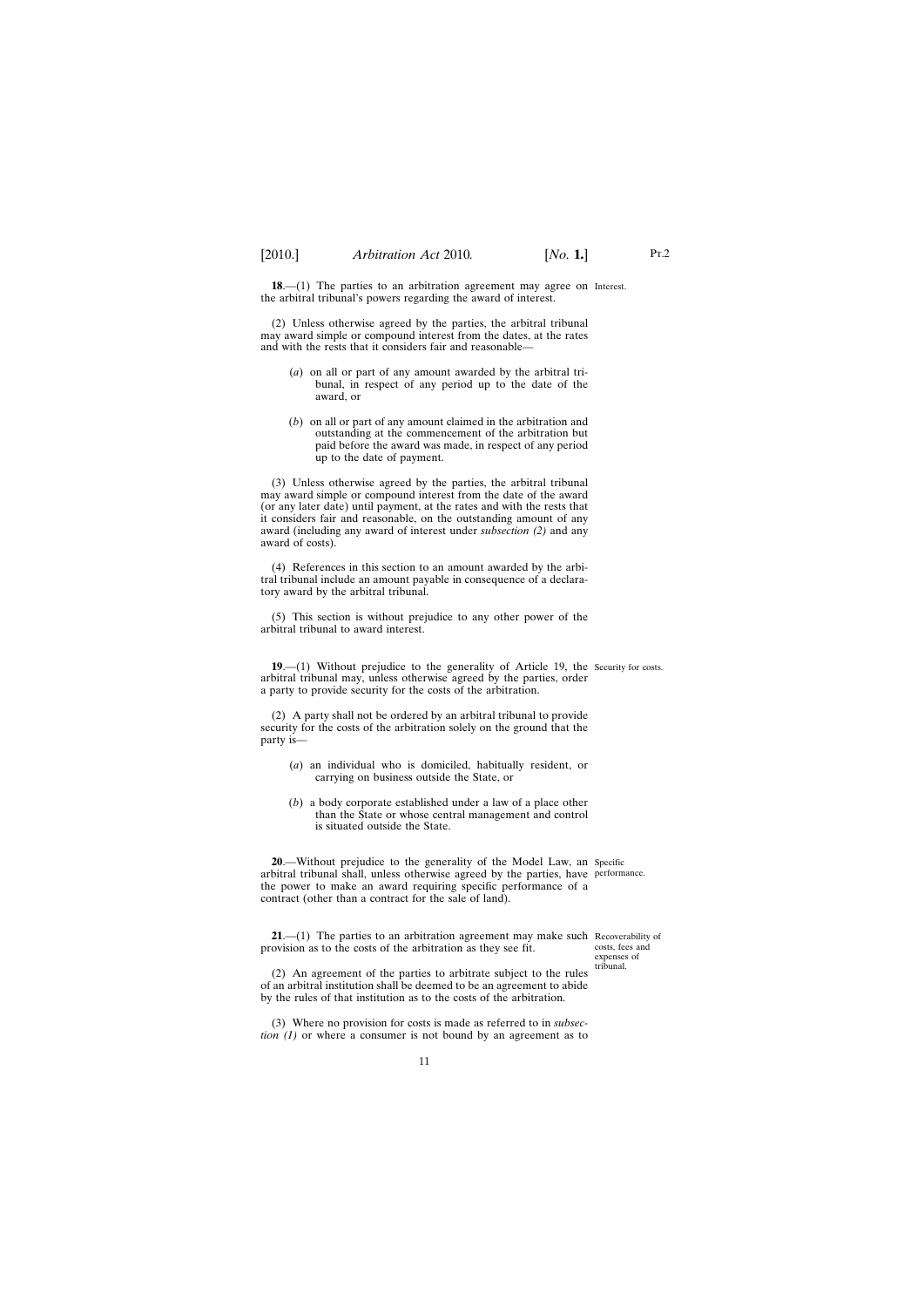<span id="page-11-0"></span>costs pursuant to *subsection (6)*, the arbitral tribunal shall, subject to *subsection (4)*, determine by award those costs as it sees fit.

(4) In the case of an arbitration (other than an international commercial arbitration) the arbitral tribunal shall, on the request of any of the parties to the proceedings made not later than 21 working days after the determination by the tribunal in relation to costs, make an order for the taxation of costs of the arbitration by a Taxing Master of the High Court, or as the case may be, the County Registrar; and the Taxing Master, or as the case may be, the County Registrar, shall in relation to any such taxation, have (with any necessary modifications) all the functions for the time being conferred on him or her under any enactment or in any rules of court in relation to the taxation of costs to be paid by one party to another in proceedings before a court.

(5) Where the arbitral tribunal makes a determination under *subsection (3)*, it shall specify—

- (*a*) the grounds on which it acted,
- (*b*) the items of recoverable costs, fees or expenses, as appropriate, and the amount referable to each, and
- (*c*) by and to whom they shall be paid.

(6) Without prejudice to the generality of the European Communities (Unfair Terms in Consumer Contracts) Regulations 1995 and 2000, an arbitration agreement—

- (*a*) to which one of the parties to the agreement is a consumer, and
- (*b*) a term of which provides that each party shall bear his or her own costs,

shall be deemed to be an unfair term for the purposes of those Regulations.

(7) Section 3 of the Legal Practitioners (Ireland) Act 1876 shall apply as if an arbitration were a proceeding in the High Court and the Court may make declarations and orders accordingly.

(8) In this section references to—

"costs" include costs as between the parties and the fees and expenses of the arbitral tribunal;

"fees and expenses of the arbitral tribunal" include the fees and expenses of any expert appointed by the tribunal.

Restriction on liability of arbitrators, etc.

**22**.—(1) An arbitrator shall not be liable in any proceedings for anything done or omitted in the discharge or purported discharge of his or her functions.

(2) *Subsection (1)* shall apply to an employee, agent or advisor of an arbitrator and to an expert appointed under Article 26, as it applies to the arbitrator.

(3) An arbitral or other institution or person designated or requested by the parties to appoint or nominate an arbitrator shall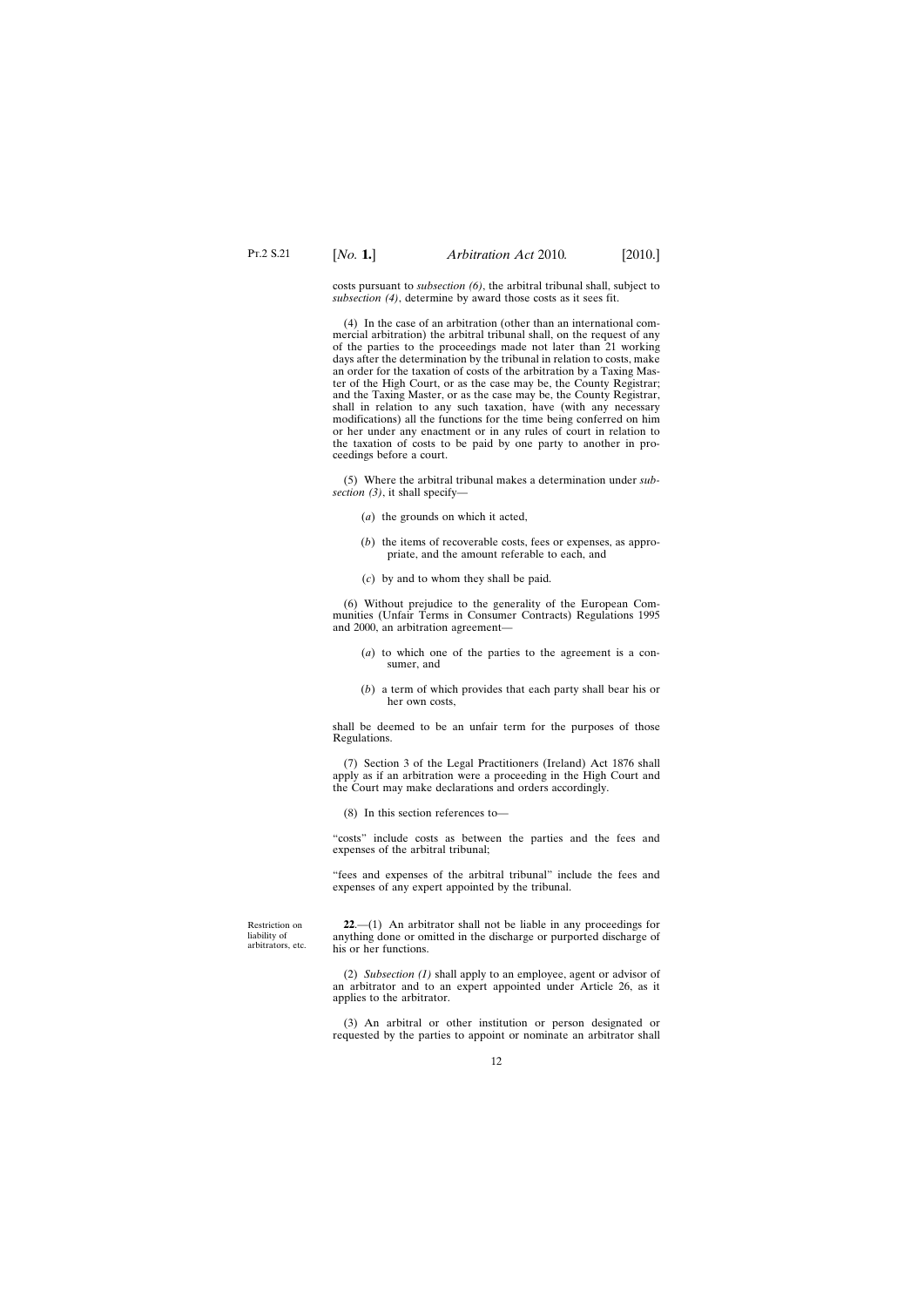<span id="page-12-0"></span>not be liable for anything done or omitted in the discharge or purported discharge of that function.

(4) An arbitral or other institution or person by whom an arbitrator is appointed or nominated shall not be liable for anything done or omitted by the arbitrator (or his or her employees or agents) in the discharge or purported discharge of his or her functions as arbitrator.

(5) *Subsections (3)* and *(4)* shall apply to an employee or agent of an arbitral or other institution or person as they apply to that arbitral or other institution or that person mentioned in those subsections.

**23**.—(1) An award (other than an award within the meaning of Effect of award. *section 25*) made by an arbitral tribunal under an arbitration agreement shall be enforceable in the State either by action or, by leave of the High Court, in the same manner as a judgment or order of that Court with the same effect and where leave is given, judgment may be entered in terms of the award.

(2) An award that is referred to in *subsection (1)* shall, unless otherwise agreed by the parties, be treated as binding for all purposes on the parties between whom it was made, and may accordingly be relied on by any of those parties by way of defence, set-off or otherwise in any legal proceedings in the State.

(3) Nothing in this section shall be construed as affecting the recognition or enforcement of an award under the Geneva Convention, the New York Convention or the Washington Convention.

(4) Articles 35 and 36 shall not apply in respect of an award in arbitral proceedings which took place in the State.

**24**.—(1) Subject to this Act—

(*a*) the New York Convention,

(*b*) the Geneva Convention, and

(*c*) the Geneva Protocol,

shall have the force of law in the State.

(2) Subject to this Act, Article II(2) and Article VII(1) of the New York Convention shall be interpreted in accordance with the recommendation adopted by the United Nations Commission on International Trade Law on 7 July 2006 at its thirty-ninth session concerning the interpretation of those Articles.

(3) Subject to this Act, Article II(3) of the New York Convention shall be construed in accordance with Article 8 of the Model Law.

(4) The Minister for Foreign Affairs may by order declare that any state specified in the order is a party to the New York Convention and, while such order is in force, the order shall be evidence that such state is a party to the Convention.

New York Convention, Geneva Convention and Geneva Protocol.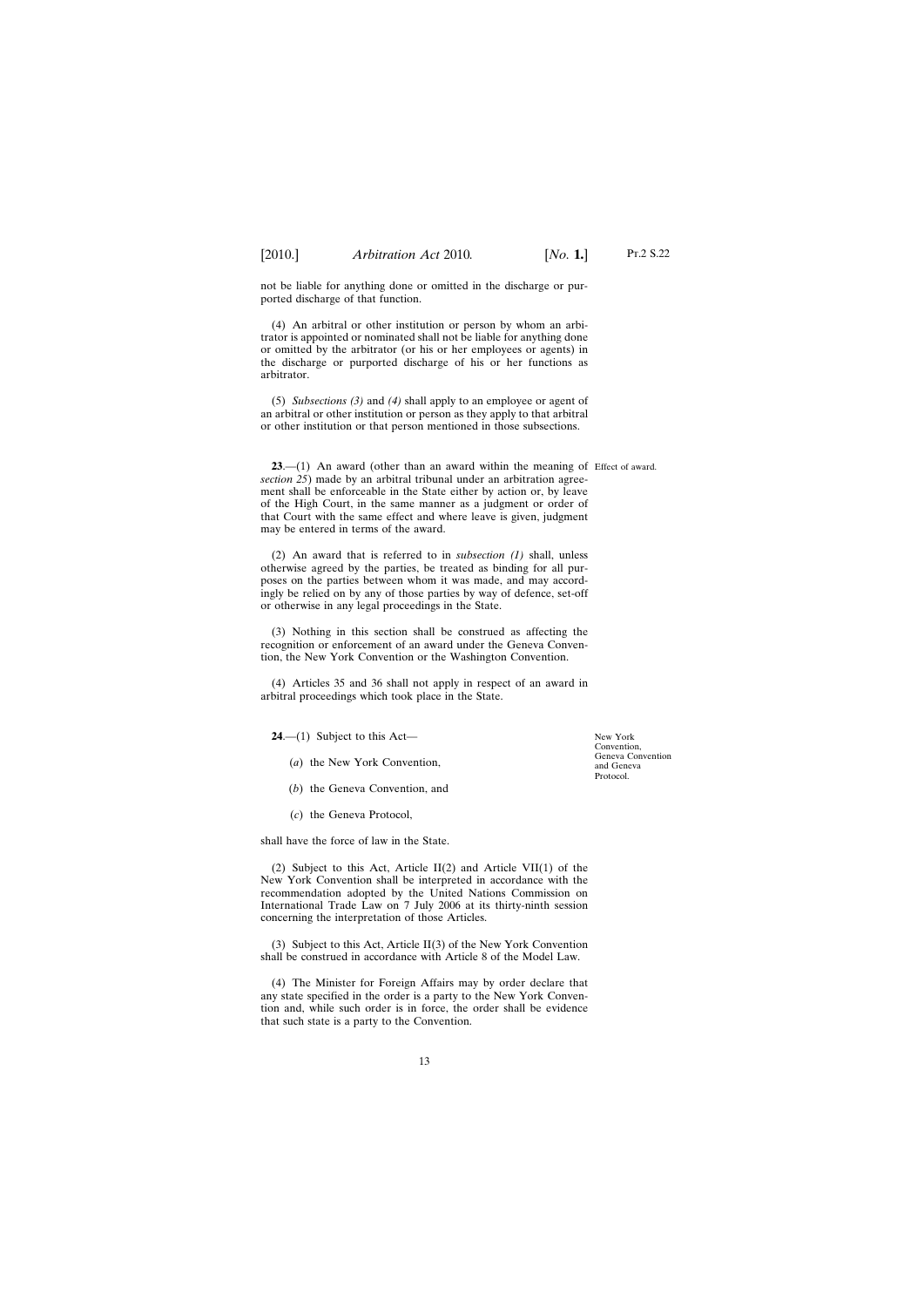<span id="page-13-0"></span>Non-application of provisions of Act to .<br>Washington Convention, save in certain circumstances.

**25**.—(1) This Act other than—

- (*a*) *sections 11*, *14* and *15*, and
- (*b*) *section 6*, in so far as it gives the force of law to Article 8(1) of the Model Law,

shall not apply to proceedings pursuant to the Washington Convention.

(2) In this section, "award" means an award rendered pursuant to the Washington Convention and includes any decision made—

- (*a*) pursuant to Article 49(2) of that Convention in relation to any question which the Tribunal referred to in that Article had omitted to decide in the award, or in relation to the rectification of any clerical, arithmetical or similar error in the award,
- (*b*) pursuant to Articles 50, 51 and 52 of that Convention, interpreting, revising or annulling the award, and
- (*c*) pursuant to Article 61(2) of that Convention in relation to costs.

(3) Subject to this Act, the Washington Convention shall have the force of law in the State.

(4) The Minister for Finance may discharge any obligations of the Government arising under Article 17 of the Washington Convention and any sums required for this purpose; and any administrative expenses incurred by the Minister for Finance as a result of acceptance by the State of the Washington Convention shall be paid out of moneys provided by the Oireachtas.

(5) The pecuniary obligations imposed by an award shall, by leave of the High Court, be enforceable in the same manner as a judgment or order of the High Court to the same effect and, where leave is so given, judgment may be entered for the amount due or, as the case may be, the balance outstanding under the award.

(6) Any person who applies to the High Court under *subsection (5)* for leave to enforce the pecuniary obligations imposed by an award shall lodge with his or her application a copy of the award certified in accordance with Article 54(2) of the Washington Convention.

(7) Where an application is made to the High Court pursuant to *subsection (5)*, the High Court shall, in any case where enforcement of an award has been stayed, whether provisionally or otherwise, in accordance with Articles 50, 51 or 52 of the Washington Convention, stay enforcement of the pecuniary obligations imposed by the award and may, in any case where an application has been made in accordance with any of those Articles which, if granted, might result in a stay on the enforcement of the award, stay enforcement of the pecuniary obligations imposed by the award.

Survival of agreement and authority of arbitral tribunal in event of death.

**26**.—(1) An arbitration agreement shall not be discharged by the death of any party thereto, either as respects the deceased or any other party, but shall in such an event be enforceable by or against the personal representatives of the deceased.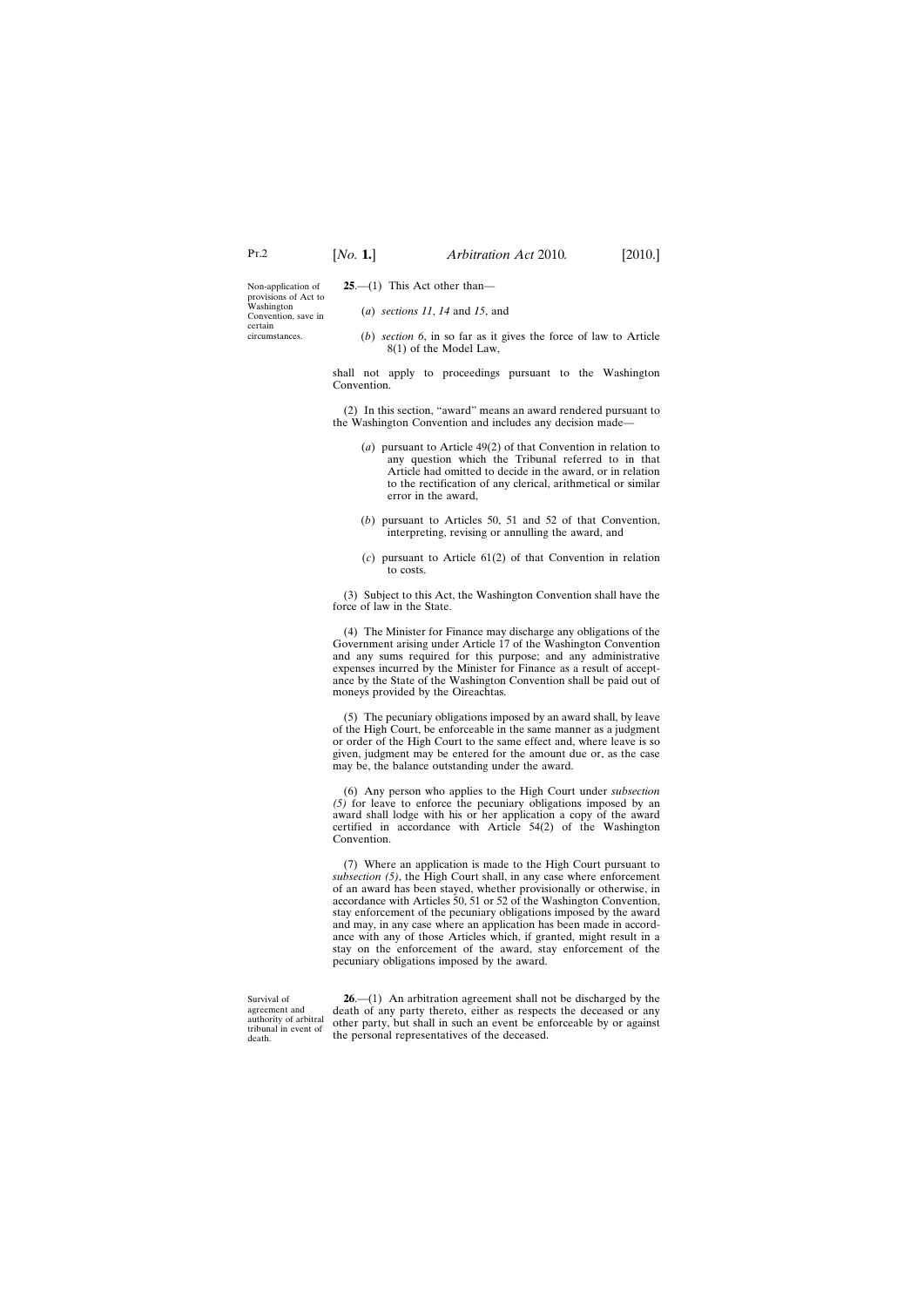<span id="page-14-0"></span>(3) Nothing in this section shall affect the operation of any enactment or rule of law by virtue of which any right of action is extinguished by the death of a person.

**27.**—(1) Where an arbitration agreement forms part of a contract Provisions in event to which a bankrupt is a party, the agreement shall, if the assignee of bankruptcy. or trustee in bankruptcy does not disclaim the contract, be enforceable by or against him or her insofar as it relates to any dispute arising out of, or in connection with, such a contract.

- (2) Where—
	- (*a*) a person who has been adjudicated bankrupt had, before the commencement of the bankruptcy, become a party to an arbitration agreement, and
	- (*b*) any matter to which the agreement applies requires to be determined in connection with or for the purposes of the bankruptcy proceedings, and
	- (*c*) the case is one to which *subsection (1)* does not apply,

then, any other party to the agreement or the assignee or, with the consent of the committee of inspection, the trustee in bankruptcy, may apply to the court having jurisdiction in the bankruptcy proceedings for an order directing that the matter in question shall be referred to arbitration in accordance with the agreement and that court may, if it is of the opinion that having regard to all the circumstances of the case, the matter ought to be determined by arbitration, make an order accordingly.

(3) In this section "assignee" means the Official Assignee in Bankruptcy.

**28**.—This Act shall apply to an arbitration under an arbitration Full applicability to agreement to which a State authority is a party.

State parties.

**29.**—(1) This Act, other than the excluded provisions, shall apply Application of Act to every arbitration under any other Act as if the arbitration were to arbitrations pursuant to an arbitration agreement and as if that other Act were under other Acts. an arbitration agreement, except in so far as this Act is inconsistent with that other Act or with any rules or procedure authorised or recognised under that other Act.

(2) The enactments specified in *column (2)* of *Schedule 6* are amended to the extent specified in that Schedule.

(3) In subsection (3) of section 496 of the Merchant Shipping Act 1894, the reference to legal proceedings shall be construed as including a reference to arbitration.

(4) In this section, "excluded provisions" means *subsections (2)* and *(3)*, *subsection (3)* of *section 8*, *sections 17*, *26*, *27*, *30* and *31* and Articles 12 and 13.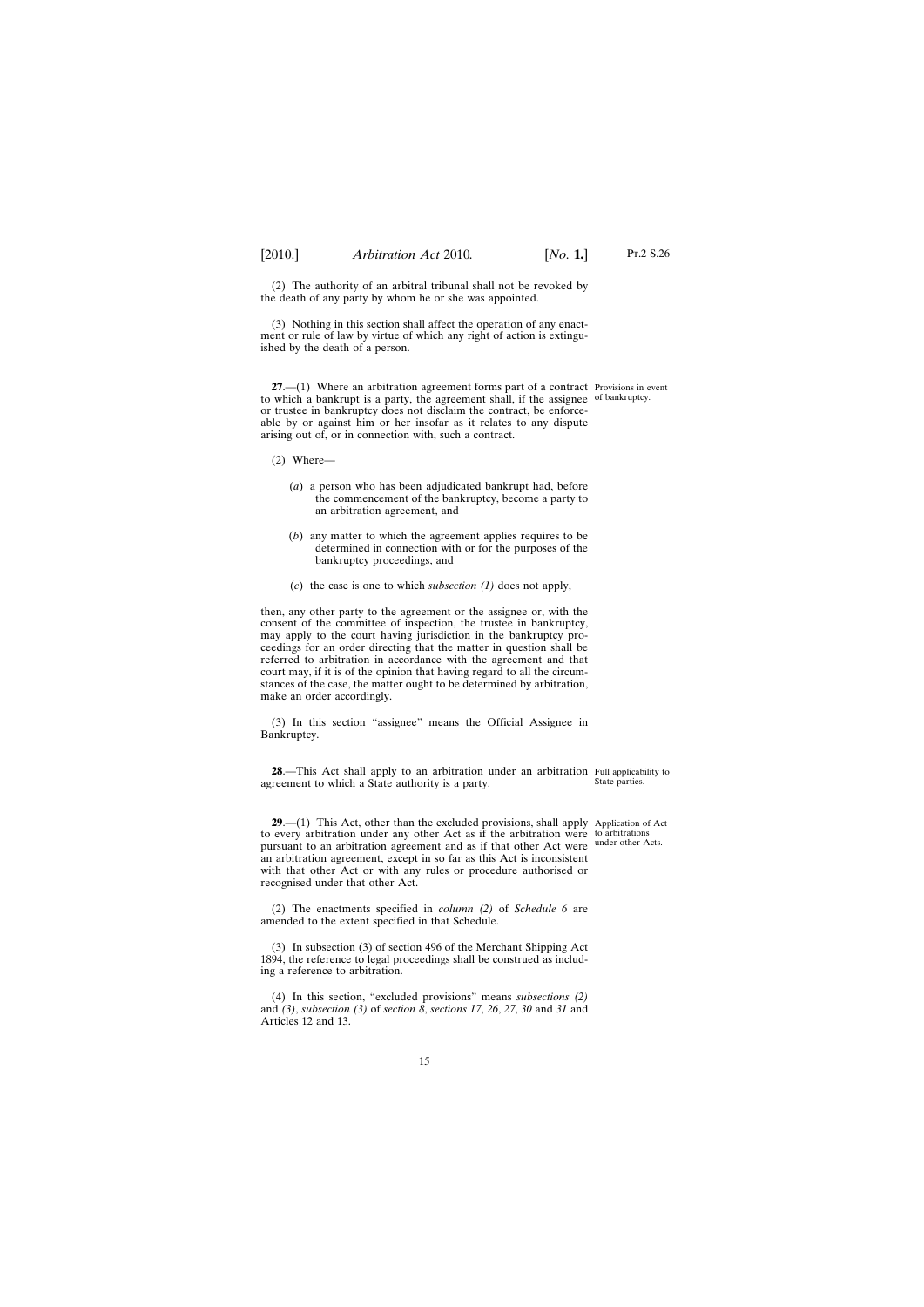<span id="page-15-0"></span>Exclusion of certain arbitrations.

- **30**.—(1) This Act shall not apply to—
	- (*a*) an arbitration under an arbitration agreement providing for the reference to, or the settlement by, arbitration of any question relating to the terms or conditions of employment or the remuneration of any employees, including persons employed by or under the State or local authorities, or
	- (*b*) an arbitration under section 70 of the Industrial Relations Act 1946.

(2) *Section 18* shall not apply to an arbitration conducted by a property arbitrator appointed under section 2 of the Property Values (Arbitration and Appeals) Act 1960.

Arbitration agreements and small claims, etc.

**31**.—(1) Subject to *subsection (2)*, a party to an arbitration agreement who is a consumer shall not be bound (unless he or she otherwise agrees at any time after the dispute has arisen) by an arbitration agreement where—

- (*a*) the agreement between the parties contains a term which has not been individually negotiated concerning the requirement to submit to arbitration disputes which may arise, and
- (*b*) the dispute which has arisen between the parties to the agreement involves a claim for an amount not exceeding €5,000.

(2) For the avoidance of doubt, a reference in this section to a consumer shall not include an amateur sportsperson who, in his or her capacity as such, is a party to an arbitration agreement that contains a term concerning the requirement to submit to arbitration.

## PART 3

## Reference to Arbitration Where Proceedings Pending Before **COURT**

Power of High Court and Circuit Court to adjourn proceedings to facilitate arbitration.

**32**.—(1) Without prejudice to any provision of any other enactment or rule of law, the High Court or the Circuit Court may at any time whether before or during the trial of any civil proceedings before it—

- (*a*) if it thinks it appropriate to do so, and
- (*b*) the parties to the proceedings so consent,

by order adjourn the proceedings to enable the parties to consider whether any or all of the matters in dispute might be determined by arbitration.

(2) Where a court makes an order under *subsection (1)*, the adjournment shall be for such period as the court thinks fit.

(3) The parties to the proceedings shall, on or before the expiry of the period referred to in *subsection (2)*, inform the court hearing the civil proceedings concerned whether or not agreement has been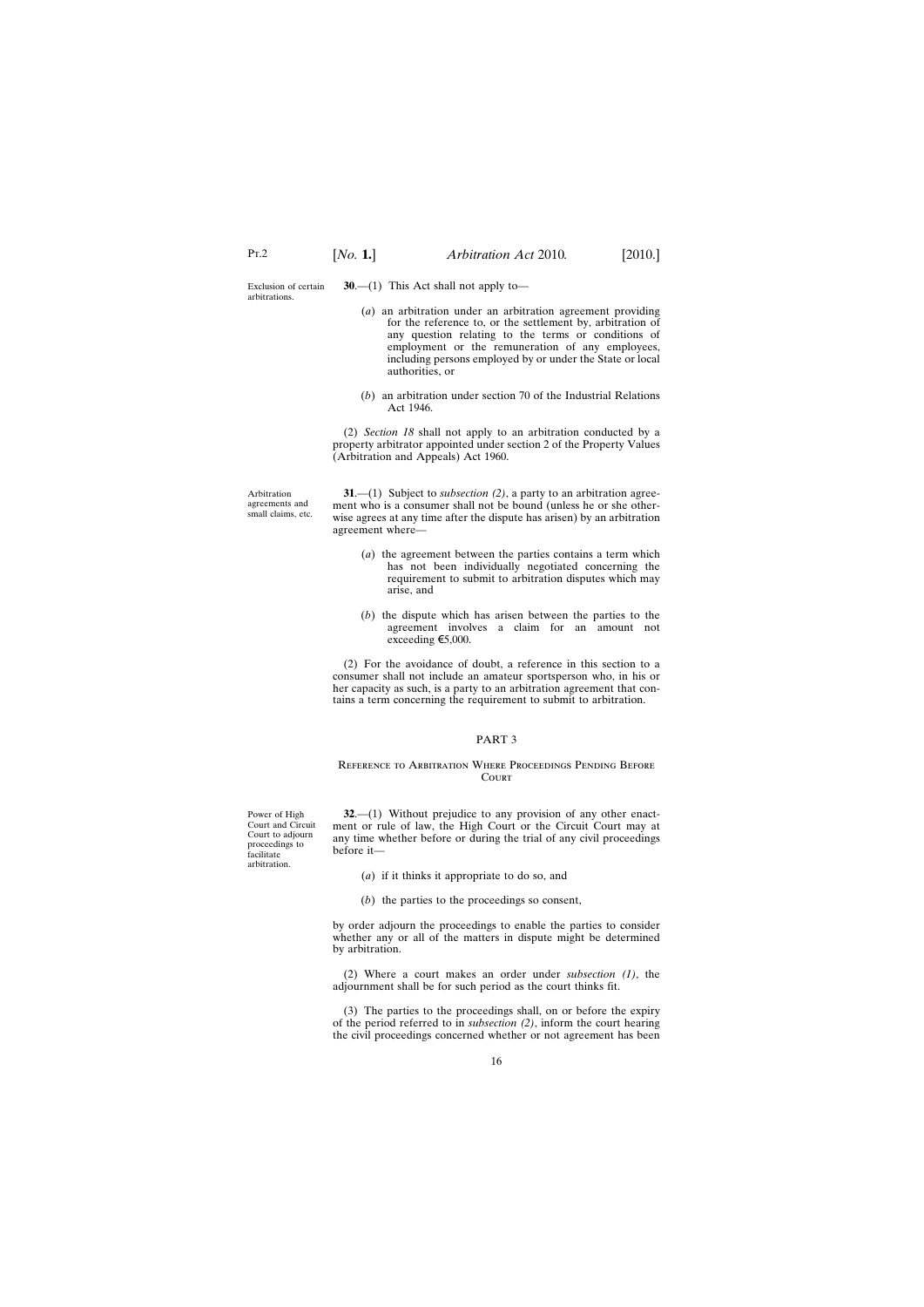reached between the parties that any or all of the matters in dispute should be dealt with by arbitration.

(4) Where such agreement has been reached, the agreement shall be treated as an arbitration agreement for the purposes of this Act.

(5) The court, in respect of an agreement referred to in *subsection (4)*—

- (*a*) where the agreement relates to all of the matters in dispute, shall by order provide for the discontinuance of the proceedings and may make such order as to the costs of the proceedings as it thinks fit, or
- (*b*) where the agreement relates to part but not all of the matters in dispute, may make such order as to the discontinuance of the proceedings as it thinks fit.

(6) Where no agreement has been reached the court may make such order as it thinks fit in relation to the continuance of the proceedings.

(7) This section is in addition to and not in substitution for any power of a court to adjourn civil proceedings before it.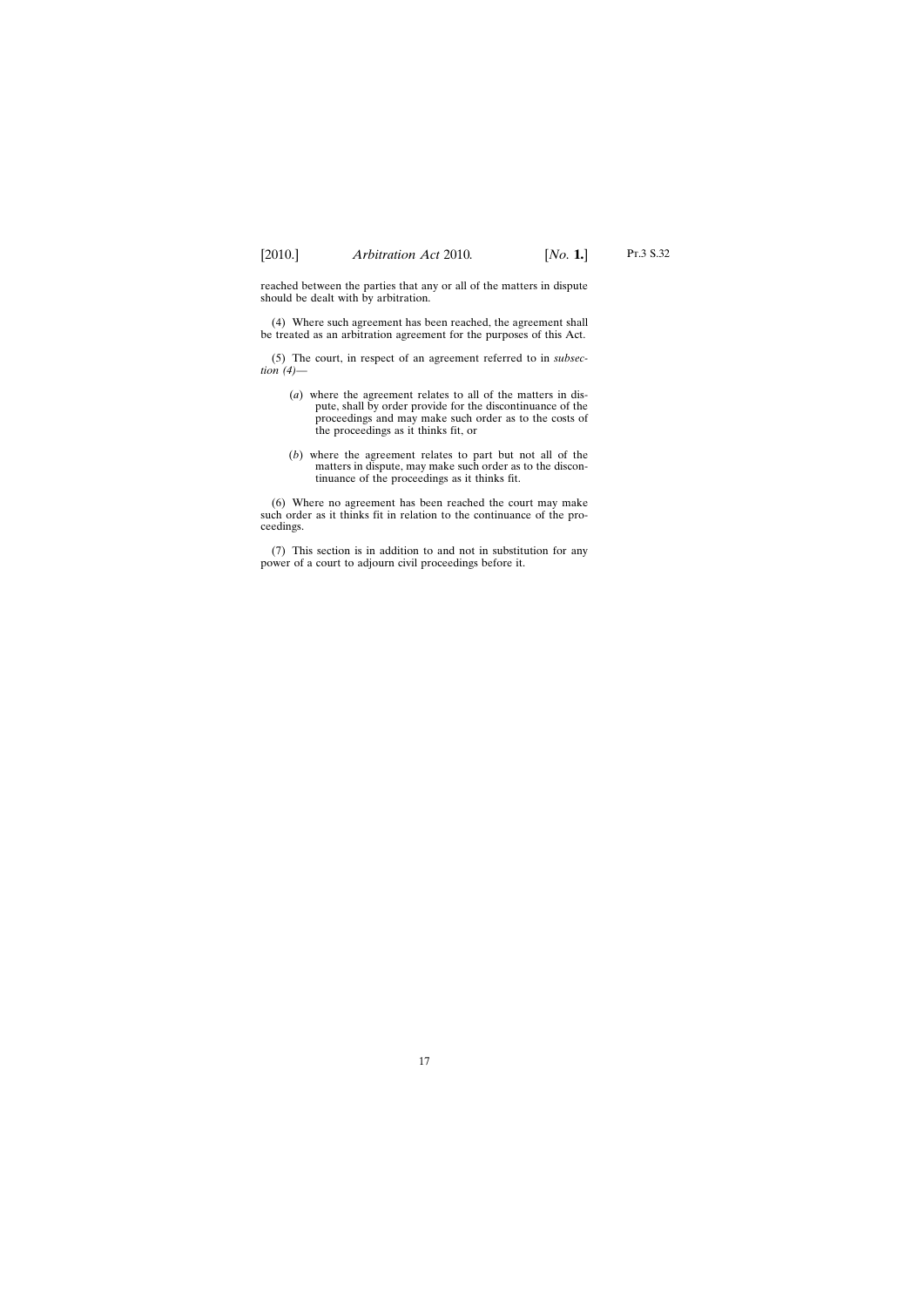## SCHEDULE 1

#### <span id="page-17-0"></span>TEXT OF UNCITRAL MODEL LAW ON INTERNATIONAL COMMERCIAL ARBITRATION

(As adopted by the United Nations Commission on International Trade Law on 21 June 1985, with amendments as adopted by that Commission on 7 July 2006)

## CHAPTER I. GENERAL PROVISIONS

## *Article 1. Scope of application*

(1) This Law applies to international commercial arbitration, subject to any agreement in force between this State and any other State or States.

(2) The provisions of this Law, except articles 8, 9, 17H, 17I, 17J, 35 and 36, apply only if the place of arbitration is in the territory of this State.

(3) An arbitration is international if:

(*a*) the parties to an arbitration agreement have, at the time of the conclusion of that agreement, their places of business in different States; or

(*b*) one of the following places is situated outside the State in which the parties have their places of business:

(i) the place of arbitration if determined in, or pursuant to, the arbitration agreement;

(ii) any place where a substantial part of the obligations of the commercial relationship is to be performed or the place with which the subject matter of the dispute is most closely connected; or

(*c*) the parties have expressly agreed that the subject matter of the arbitration agreement relates to more than one country.

(4) For the purposes of paragraph (3) of this article:

(*a*) if a party has more than one place of business, the place of business is that which has the closest relationship to the arbitration agreement;

(*b*) if a party does not have a place of business, reference is to be made to his habitual residence.

(5) This Law shall not affect any other law of this State by virtue of which certain disputes may not be submitted to arbitration or may be submitted to arbitration only according to provisions other than those of this Law.

## *Article 2. Definitions and rules of interpretation*

For the purposes of this Law:

(*a*) "arbitration" means any arbitration whether or not administered by a permanent arbitral institution;

(*b*) "arbitral tribunal" means a sole arbitrator or a panel of arbitrators;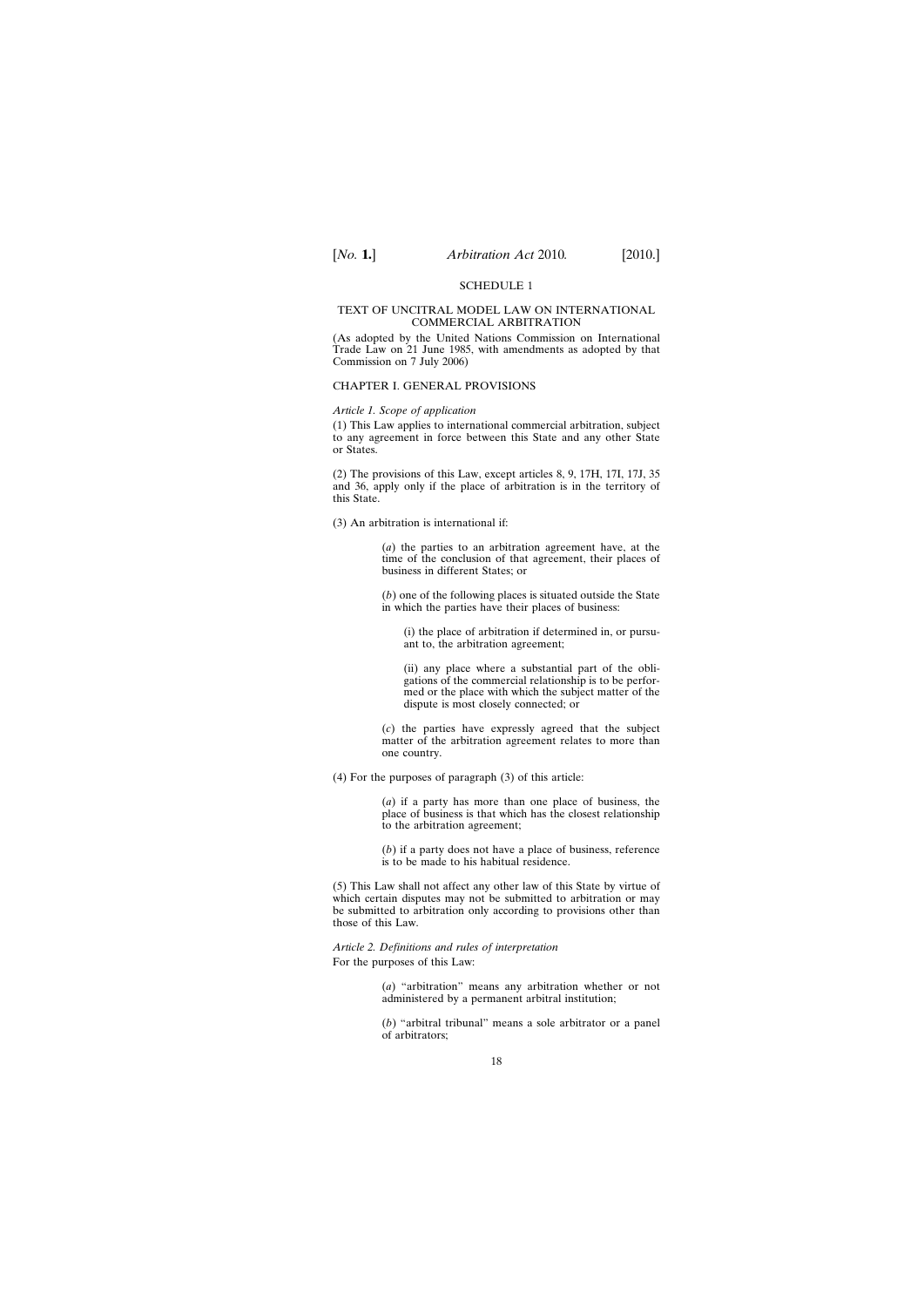(*c*) "court" means a body or organ of the judicial system of a State;

(*d*) where a provision of this Law, except article 28, leaves the parties free to determine a certain issue, such freedom includes the right of the parties to authorize a third party, including an institution, to make that determination;

(*e*) where a provision of this Law refers to the fact that the parties have agreed or that they may agree or in any other way refers to an agreement of the parties, such agreement includes any arbitration rules referred to in that agreement;

(*f*) where a provision of this Law, other than in articles  $25(a)$  and  $32(2)(a)$ , refers to a claim, it also applies to a counter-claim, and where it refers to a defence, it also applies to a defence to such counter-claim.

#### *Article 3. Receipt of written communications*

(1) Unless otherwise agreed by the parties:

(*a*) any written communication is deemed to have been received if it is delivered to the addressee personally or if it is delivered at his place of business, habitual residence or mailing address; if none of these can be found after making a reasonable inquiry, a written communication is deemed to have been received if it is sent to the addressee's last-known place of business, habitual residence or mailing address by registered letter or any other means which provides a record of the attempt to deliver it;

(*b*) the communication is deemed to have been received on the day it is so delivered.

(2) The provisions of this article do not apply to communications in court proceedings.

## *Article 4. Waiver of right to object*

A party who knows that any provision of this Law from which the parties may derogate or any requirement under the arbitration agreement has not been complied with and yet proceeds with the arbitration without stating his objection to such non-compliance without undue delay or, if a time-limit is provided therefor, within such period of time, shall be deemed to have waived his right to object.

#### *Article 5. Extent of court intervention*

In matters governed by this Law, no court shall intervene except where so provided in this Law.

## *Article 6. Court or other authority for certain functions of arbitration assistance and supervision*

The functions referred to in articles  $11(3)$ ,  $11(4)$ ,  $13(3)$ ,  $14$ ,  $16(3)$  and 34(2) shall be performed by ... [Each State enacting this model law specifies the court, courts or, where referred to therein, other authority competent to perform these functions.]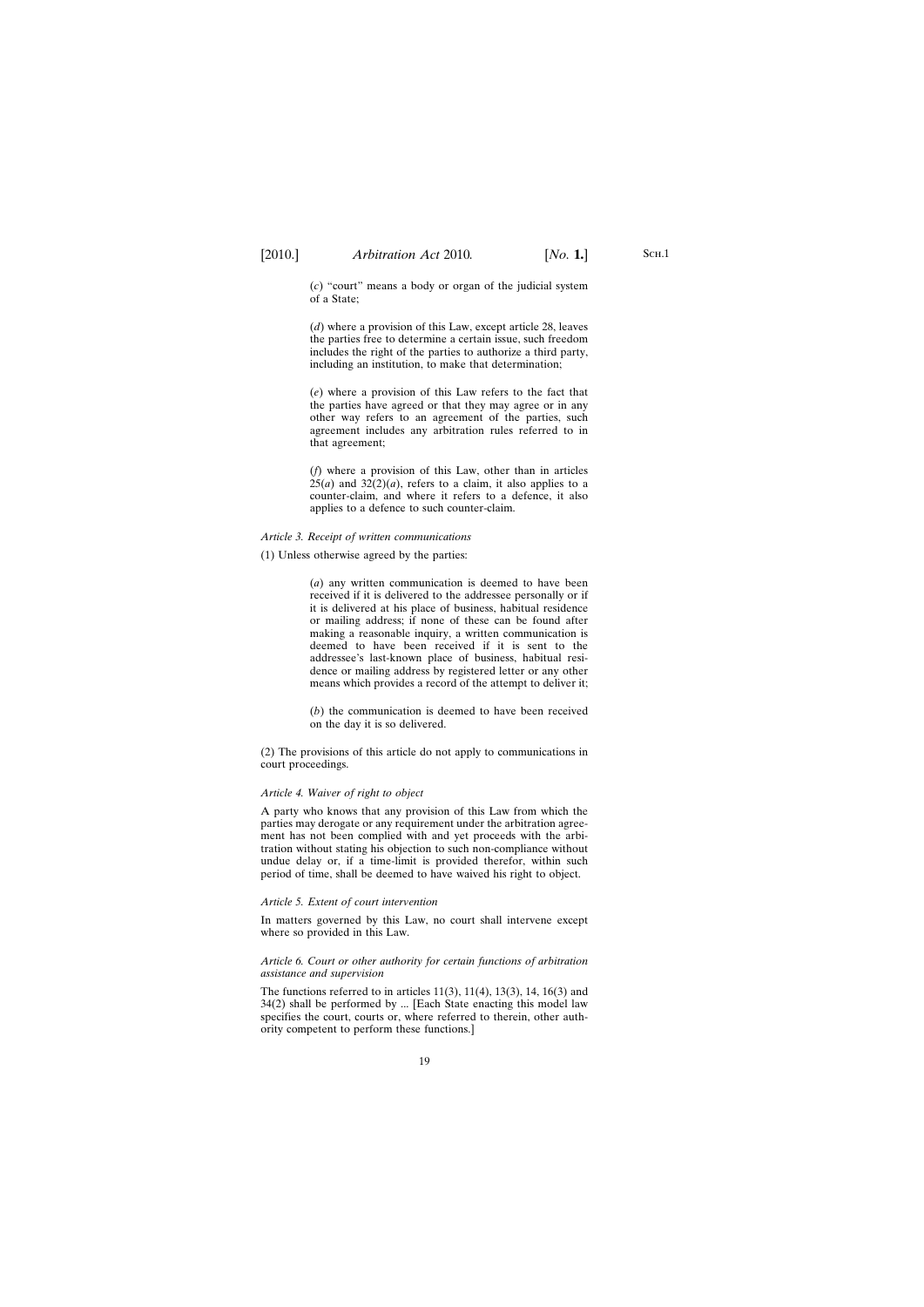# CHAPTER II. ARBITRATION AGREEMENT

### Option I

# *Article 7. Definition and form of arbitration agreement*

(1) "Arbitration agreement" is an agreement by the parties to submit to arbitration all or certain disputes which have arisen or which may arise between them in respect of a defined legal relationship, whether contractual or not. An arbitration agreement may be in the form of an arbitration clause in a contract or in the form of a separate agreement.

(2) The arbitration agreement shall be in writing.

(3) An arbitration agreement is in writing if its content is recorded in any form, whether or not the arbitration agreement or contract has been concluded orally, by conduct, or by other means.

(4) The requirement that an arbitration agreement be in writing is met by an electronic communication if the information contained therein is accessible so as to be useable for subsequent reference; "electronic communication" means any communication that the parties make by means of data messages; "data message" means information generated, sent, received or stored by electronic, magnetic, optical or similar means, including, but not limited to, electronic data interchange (EDI), electronic mail, telegram, telex or telecopy.

(5) Furthermore, an arbitration agreement is in writing if it is contained in an exchange of statements of claim and defence in which the existence of an agreement is alleged by one party and not denied by the other.

(6) The reference in a contract to any document containing an arbitration clause constitutes an arbitration agreement in writing, provided that the reference is such as to make that clause part of the contract.

## Option II

#### *Article 7. Definition of arbitration agreement*

"Arbitration agreement" is an agreement by the parties to submit to arbitration all or certain disputes which have arisen or which may arise between them in respect of a defined legal relationship, whether contractual or not.

#### *Article 8. Arbitration agreement and substantive claim before court*

(1) A court before which an action is brought in a matter which is the subject of an arbitration agreement shall, if a party so requests not later than when submitting his first statement on the substance of the dispute, refer the parties to arbitration unless it finds that the agreement is null and void, inoperative or incapable of being performed.

(2) Where an action referred to in paragraph (1) of this article has been brought, arbitral proceedings may nevertheless be commenced or continued, and an award may be made, while the issue is pending before the court.

## *Article 9. Arbitration agreement and interim measures by court*

It is not incompatible with an arbitration agreement for a party to request, before or during arbitral proceedings, from a court an interim measure of protection and for a court to grant such measure.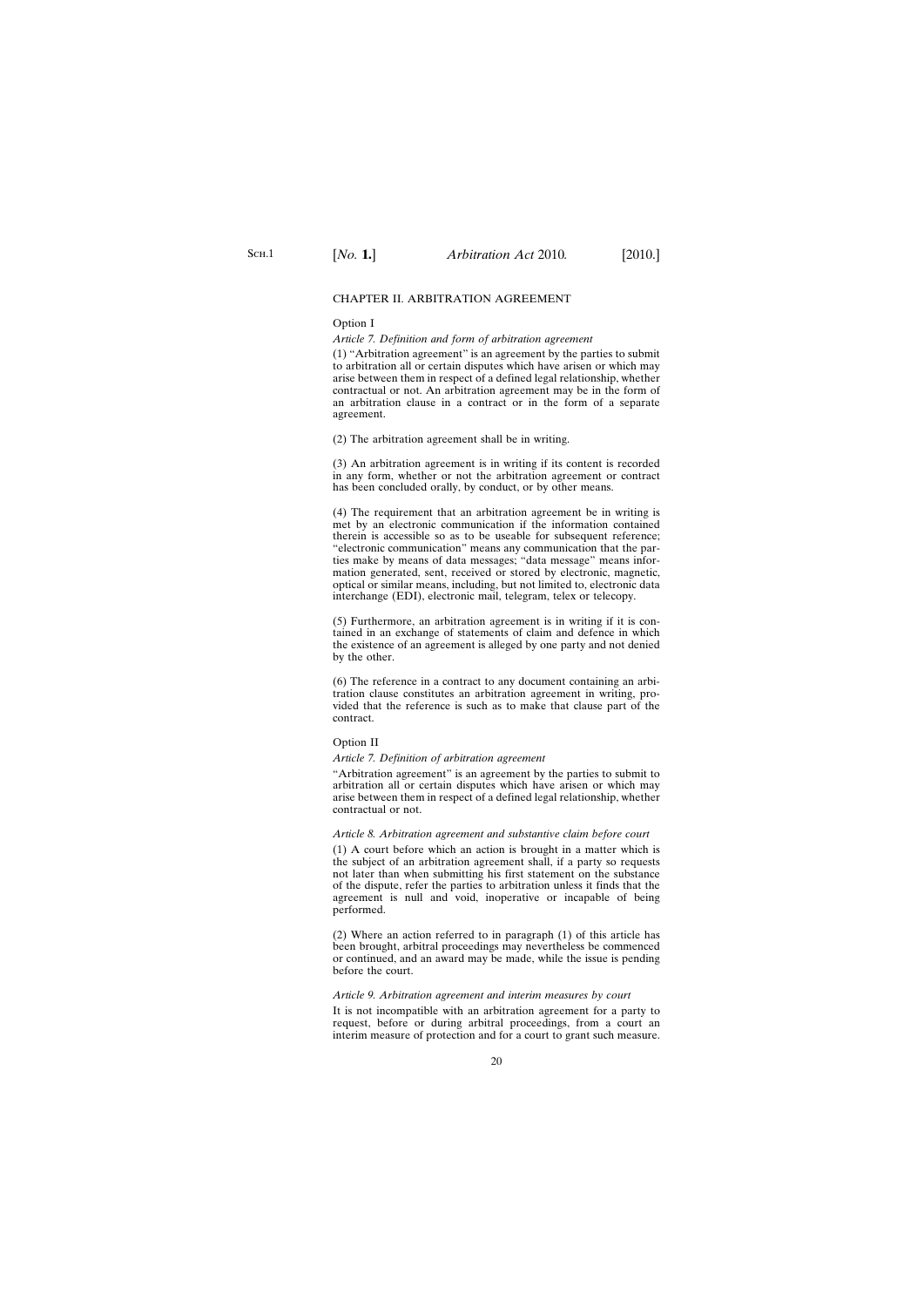Sch.1

## CHAPTER III. COMPOSITION OF ARBITRAL TRIBUNAL

*Article 10. Number of arbitrators*

(1) The parties are free to determine the number of arbitrators.

(2) Failing such determination, the number of arbitrators shall be three.

*Article 11. Appointment of arbitrators*

(1) No person shall be precluded by reason of his nationality from acting as an arbitrator, unless otherwise agreed by the parties.

(2) The parties are free to agree on a procedure of appointing the arbitrator or arbitrators, subject to the provisions of paragraphs (4) and (5) of this article.

(3) Failing such agreement,

(*a*) in an arbitration with three arbitrators, each party shall appoint one arbitrator, and the two arbitrators thus appointed shall appoint the third arbitrator; if a party fails to appoint the arbitrator within thirty days of receipt of a request to do so from the other party, or if the two arbitrators fail to agree on the third arbitrator within thirty days of their appointment, the appointment shall be made, upon request of a party, by the court or other authority specified in article 6;

(*b*) in an arbitration with a sole arbitrator, if the parties are unable to agree on the arbitrator, he shall be appointed, upon request of a party, by the court or other authority specified in article 6.

(4) Where, under an appointment procedure agreed upon by the parties,

(*a*) a party fails to act as required under such procedure, or

(*b*) the parties, or two arbitrators, are unable to reach an agreement expected of them under such procedure, or

(*c*) a third party, including an institution, fails to perform any function entrusted to it under such procedure,

any party may request the court or other authority specified in article 6 to take the necessary measure, unless the agreement on the appointment procedure provides other means for securing the appointment.

(5) A decision on a matter entrusted by paragraph (3) or (4) of this article to the court or other authority specified in article 6 shall be subject to no appeal. The court or other authority, in appointing an arbitrator, shall have due regard to any qualifications required of the arbitrator by the agreement of the parties and to such considerations as are likely to secure the appointment of an independent and impartial arbitrator and, in the case of a sole or third arbitrator, shall take into account as well the advisability of appointing an arbitrator of a nationality other than those of the parties.

## *Article 12. Grounds for challenge*

(1) When a person is approached in connection with his possible appointment as an arbitrator, he shall disclose any circumstances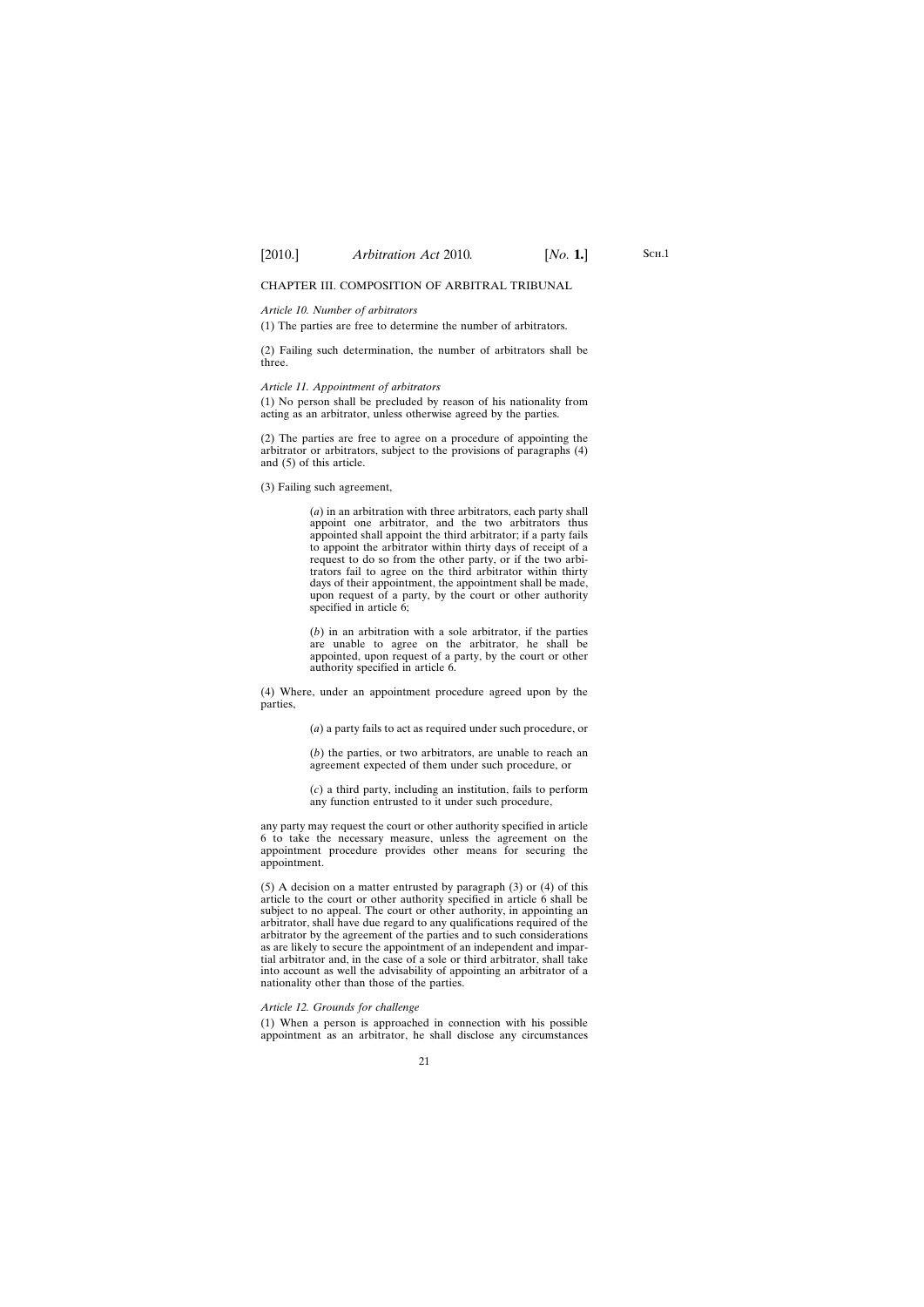likely to give rise to justifiable doubts as to his impartiality or independence. An arbitrator, from the time of his appointment and throughout the arbitral proceedings, shall without delay disclose any such circumstances to the parties unless they have already been informed of them by him.

(2) An arbitrator may be challenged only if circumstances exist that give rise to justifiable doubts as to his impartiality or independence, or if he does not possess qualifications agreed to by the parties. A party may challenge an arbitrator appointed by him, or in whose appointment he has participated, only for reasons of which he becomes aware after the appointment has been made.

#### *Article 13. Challenge procedure*

(1) The parties are free to agree on a procedure for challenging an arbitrator, subject to the provisions of paragraph (3) of this article.

(2) Failing such agreement, a party who intends to challenge an arbitrator shall, within fifteen days after becoming aware of the constitution of the arbitral tribunal or after becoming aware of any circumstance referred to in article 12(2), send a written statement of the reasons for the challenge to the arbitral tribunal. Unless the challenged arbitrator withdraws from his office or the other party agrees to the challenge, the arbitral tribunal shall decide on the challenge.

(3) If a challenge under any procedure agreed upon by the parties or under the procedure of paragraph (2) of this article is not successful, the challenging party may request, within thirty days after having received notice of the decision rejecting the challenge, the court or other authority specified in article 6 to decide on the challenge, which decision shall be subject to no appeal; while such a request is pending, the arbitral tribunal, including the challenged arbitrator, may continue the arbitral proceedings and make an award.

#### *Article 14. Failure or impossibility to act*

(1) If an arbitrator becomes *de jure* or *de facto* unable to perform his functions or for other reasons fails to act without undue delay, his mandate terminates if he withdraws from his office or if the parties agree on the termination. Otherwise, if a controversy remains concerning any of these grounds, any party may request the court or other authority specified in article 6 to decide on the termination of the mandate, which decision shall be subject to no appeal.

(2) If, under this article or article 13(2), an arbitrator withdraws from his office or a party agrees to the termination of the mandate of an arbitrator, this does not imply acceptance of the validity of any ground referred to in this article or article 12(2).

## *Article 15. Appointment of substitute arbitrator*

Where the mandate of an arbitrator terminates under article 13 or 14 or because of his withdrawal from office for any other reason or because of the revocation of his mandate by agreement of the parties or in any other case of termination of his mandate, a substitute arbitrator shall be appointed according to the rules that were applicable to the appointment of the arbitrator being replaced.

## CHAPTER IV. JURISDICTION OF ARBITRAL TRIBUNAL

#### *Article 16. Competence of arbitral tribunal to rule on its jurisdiction*

(1) The arbitral tribunal may rule on its own jurisdiction, including any objections with respect to the existence or validity of the arbitration agreement. For that purpose, an arbitration clause which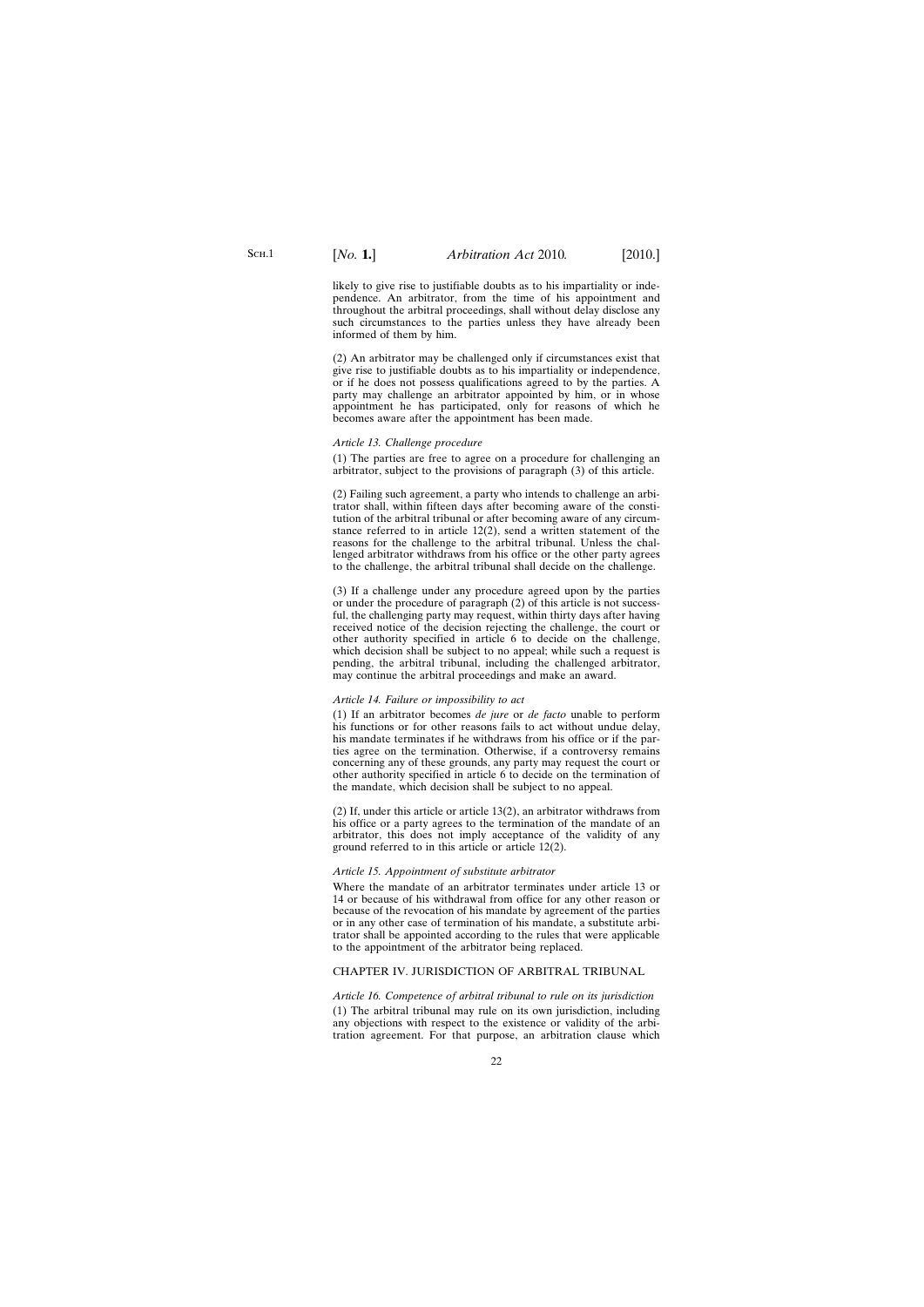forms part of a contract shall be treated as an agreement independent of the other terms of the contract. A decision by the arbitral tribunal that the contract is null and void shall not entail *ipso jure* the invalidity of the arbitration clause.

(2) A plea that the arbitral tribunal does not have jurisdiction shall be raised not later than the submission of the statement of defence. A party is not precluded from raising such a plea by the fact that he has appointed, or participated in the appointment of, an arbitrator. A plea that the arbitral tribunal is exceeding the scope of its authority shall be raised as soon as the matter alleged to be beyond the scope of its authority is raised during the arbitral proceedings. The arbitral tribunal may, in either case, admit a later plea if it considers the delay justified.

(3) The arbitral tribunal may rule on a plea referred to in paragraph (2) of this article either as a preliminary question or in an award on the merits. If the arbitral tribunal rules as a preliminary question that it has jurisdiction, any party may request, within thirty days after having received notice of that ruling, the court specified in article 6 to decide the matter, which decision shall be subject to no appeal; while such a request is pending, the arbitral tribunal may continue the arbitral proceedings and make an award.

## CHAPTER IV A. INTERIM MEASURES AND PRELIMI-NARY ORDERS

#### *Section 1. Interim measures*

#### *Article 17. Power of arbitral tribunal to order interim measures*

(1) Unless otherwise agreed by the parties, the arbitral tribunal may, at the request of a party, grant interim measures.

(2) An interim measure is any temporary measure, whether in the form of an award or in another form, by which, at any time prior to the issuance of the award by which the dispute is finally decided, the arbitral tribunal orders a party to:

> (*a*) Maintain or restore the status quo pending determination of the dispute;

> (*b*) Take action that would prevent, or refrain from taking action that is likely to cause, current or imminent harm or prejudice to the arbitral process itself;

> (*c*) Provide a means of preserving assets out of which a subsequent award may be satisfied; or

> (*d*) Preserve evidence that may be relevant and material to the resolution of the dispute.

#### *Article 17 A. Conditions for granting interim measures*

(1) The party requesting an interim measure under article  $17(2)(a)$ , (*b*) and (*c*) shall satisfy the arbitral tribunal that:

> (*a*) Harm not adequately reparable by an award of damages is likely to result if the measure is not ordered, and such harm substantially outweighs the harm that is likely to result to the party against whom the measure is directed if the measure is granted; and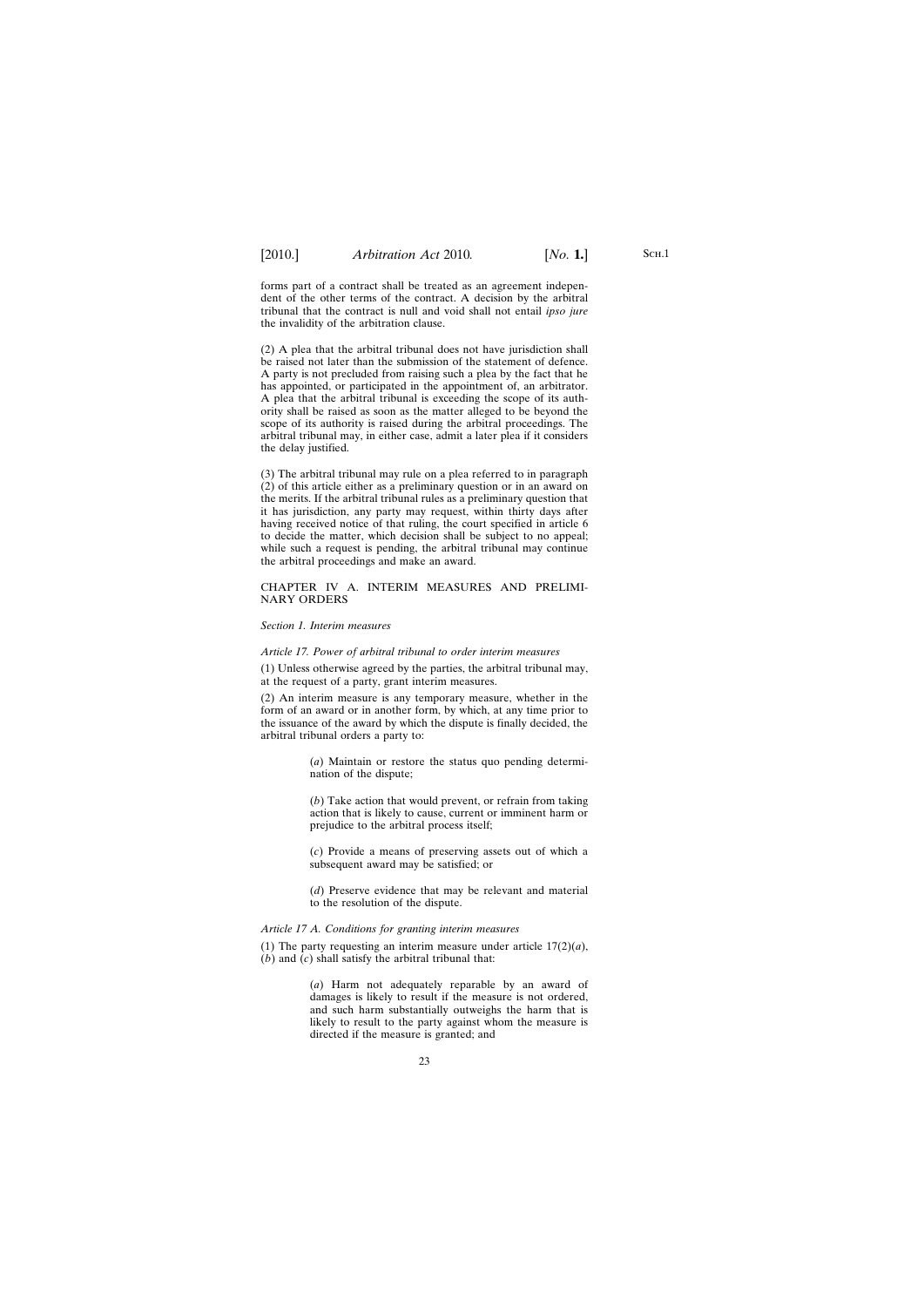(*b*) There is a reasonable possibility that the requesting party will succeed on the merits of the claim. The determination on this possibility shall not affect the discretion of the arbitral tribunal in making any subsequent determination.

(2) With regard to a request for an interim measure under article  $17(2)(d)$ , the requirements in paragraphs  $(1)(a)$  and  $(b)$  of this article shall apply only to the extent the arbitral tribunal considers appropriate.

## *Section 2. Preliminary orders*

## *Article 17 B. Applications for preliminary orders and conditions for granting preliminary orders*

(1) Unless otherwise agreed by the parties, a party may, without notice to any other party, make a request for an interim measure together with an application for a preliminary order directing a party not to frustrate the purpose of the interim measure requested.

(2) The arbitral tribunal may grant a preliminary order provided it considers that prior disclosure of the request for the interim measure to the party against whom it is directed risks frustrating the purpose of the measure.

(3) The conditions defined under article 17A apply to any preliminary order, provided that the harm to be assessed under article  $17A(1)(a)$ , is the harm likely to result from the order being granted or not.

## *Article 17 C. Specific regime for preliminary orders*

(1) Immediately after the arbitral tribunal has made a determination in respect of an application for a preliminary order, the arbitral tribunal shall give notice to all parties of the request for the interim measure, the application for the preliminary order, the preliminary order, if any, and all other communications, including by indicating the content of any oral communication, between any party and the arbitral tribunal in relation thereto.

(2) At the same time, the arbitral tribunal shall give an opportunity to any party against whom a preliminary order is directed to present its case at the earliest practicable time.

(3) The arbitral tribunal shall decide promptly on any objection to the preliminary order.

(4) A preliminary order shall expire after twenty days from the date on which it was issued by the arbitral tribunal. However, the arbitral tribunal may issue an interim measure adopting or modifying the preliminary order, after the party against whom the preliminary order is directed has been given notice and an opportunity to present its case.

(5) A preliminary order shall be binding on the parties but shall not be subject to enforcement by a court. Such a preliminary order does not constitute an award.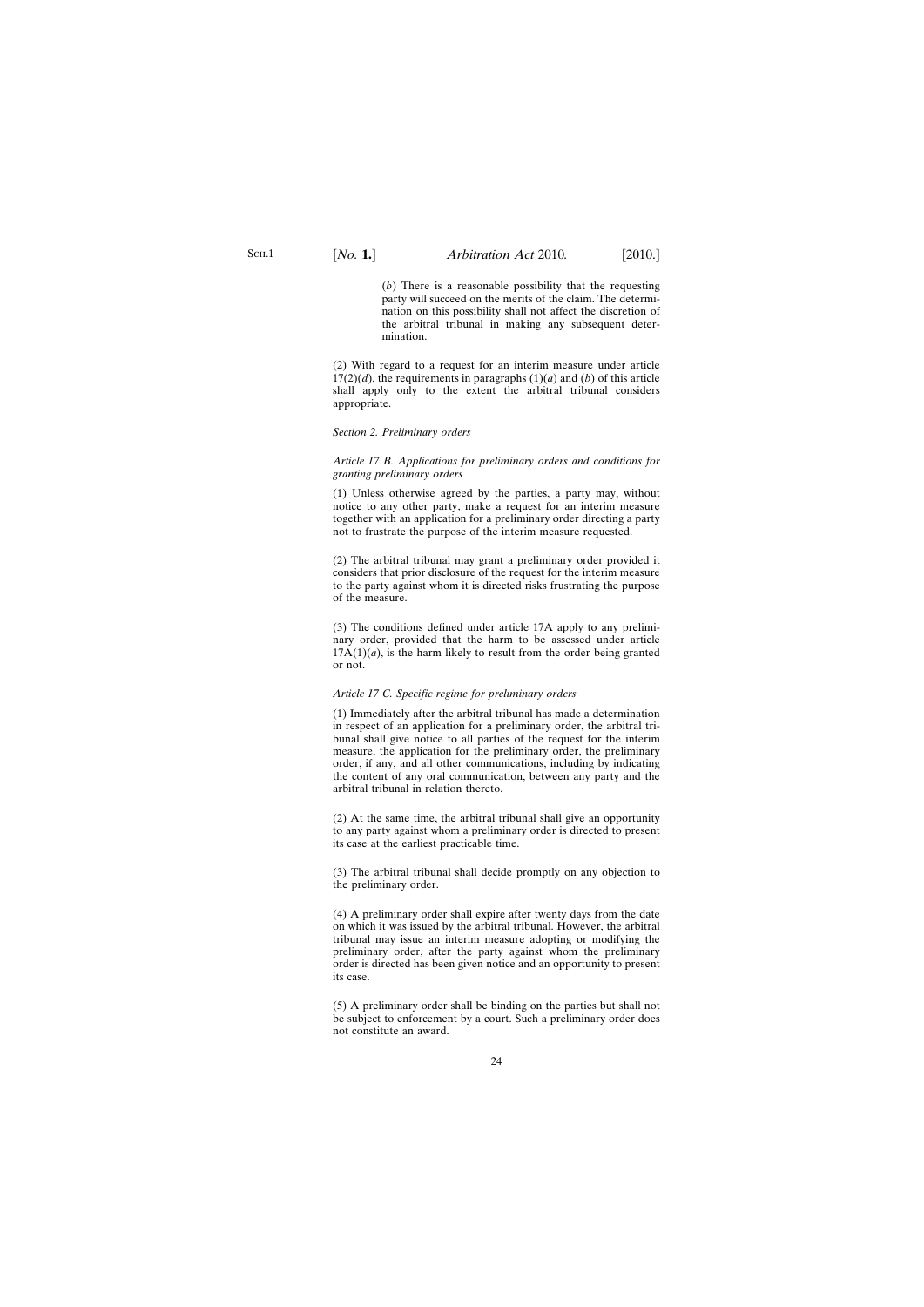*Section 3. Provisions applicable to interim measures and preliminary orders*

#### *Article 17 D. Modification, suspension, termination*

The arbitral tribunal may modify, suspend or terminate an interim measure or a preliminary order it has granted, upon application of any party or, in exceptional circumstances and upon prior notice to the parties, on the arbitral tribunal's own initiative.

#### *Article 17 E. Provision of security*

(1) The arbitral tribunal may require the party requesting an interim measure to provide appropriate security in connection with the measure.

(2) The arbitral tribunal shall require the party applying for a preliminary order to provide security in connection with the order unless the arbitral tribunal considers it inappropriate or unnecessary to do so.

## *Article 17 F. Disclosure*

(1) The arbitral tribunal may require any party promptly to disclose any material change in the circumstances on the basis of which the measure was requested or granted.

(2) The party applying for a preliminary order shall disclose to the arbitral tribunal all circumstances that are likely to be relevant to the arbitral tribunal's determination whether to grant or maintain the order, and such obligation shall continue until the party against whom the order has been requested has had an opportunity to present its case. Thereafter, paragraph (1) of this article shall apply.

#### *Article 17 G. Costs and damages*

The party requesting an interim measure or applying for a preliminary order shall be liable for any costs and damages caused by the measure or the order to any party if the arbitral tribunal later determines that, in the circumstances, the measure or the order should not have been granted. The arbitral tribunal may award such costs and damages at any point during the proceedings.

#### *Section 4. Recognition and enforcement of interim measures*

#### *Article 17 H. Recognition and enforcement*

(1) An interim measure issued by an arbitral tribunal shall be recognized as binding and, unless otherwise provided by the arbitral tribunal, enforced upon application to the competent court, irrespective of the country in which it was issued, subject to the provisions of article 17 I.

(2) The party who is seeking or has obtained recognition or enforcement of an interim measure shall promptly inform the court of any termination, suspension or modification of that interim measure.

(3) The court of the State where recognition or enforcement is sought may, if it considers it proper, order the requesting party to provide appropriate security if the arbitral tribunal has not already made a determination with respect to security or where such a decision is necessary to protect the rights of third parties.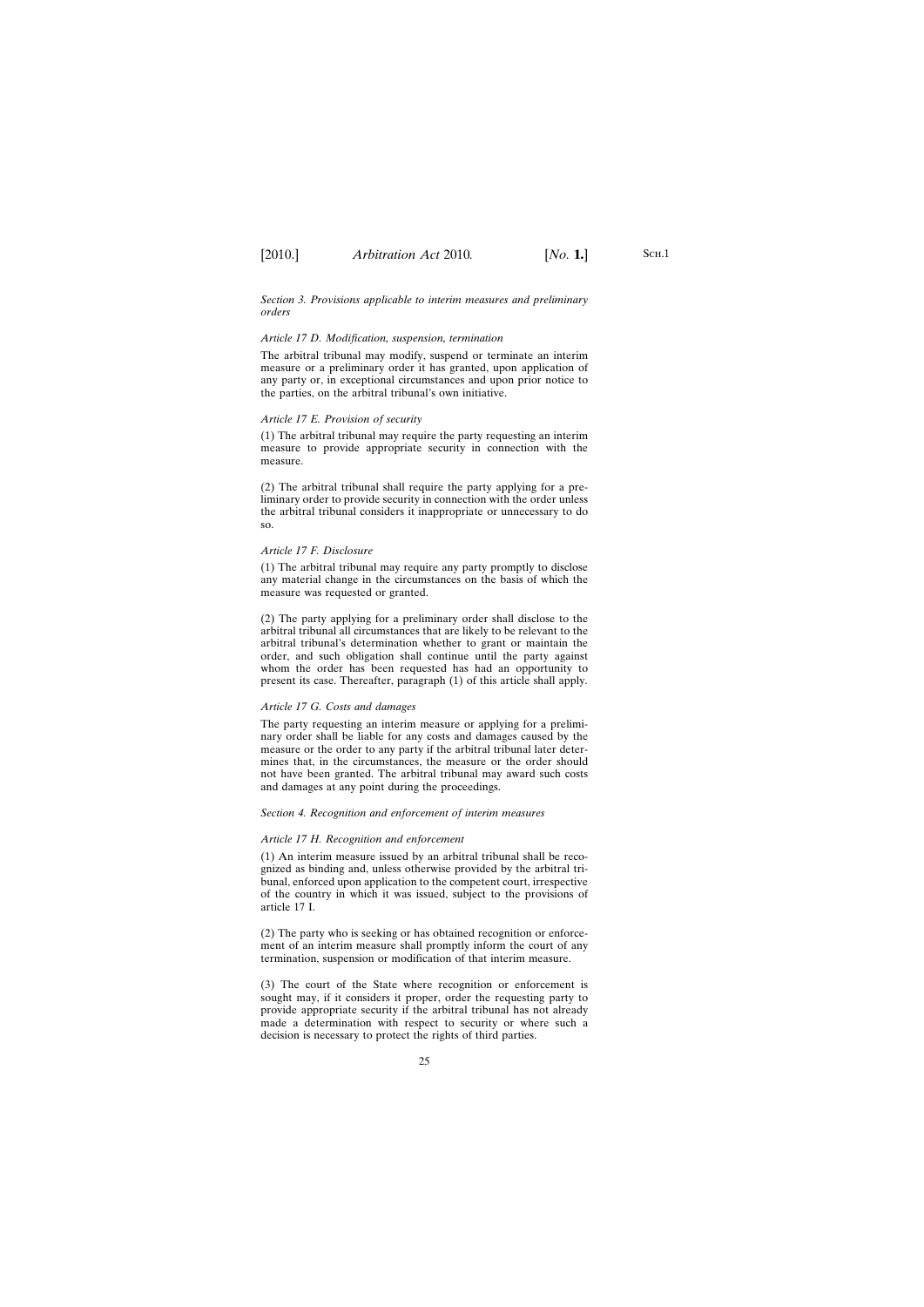*Article 17 I. Grounds for refusing recognition or enforcement*

(1) Recognition or enforcement of an interim measure may be refused only:

> (*a*) At the request of the party against whom it is invoked if the court is satisfied that:

(i) Such refusal is warranted on the grounds set forth in article  $36(1)(a)(i)$ , (ii), (iii) or (iv); or

(ii) The arbitral tribunal's decision with respect to the provision of security in connection with the interim measure issued by the arbitral tribunal has not been complied with; or

(iii) The interim measure has been terminated or suspended by the arbitral tribunal or, where so empowered, by the court of the State in which the arbitration takes place or under the law of which that interim measure was granted; or

(*b*) If the court finds that:

(i) The interim measure is incompatible with the powers conferred upon the court unless the court decides to reformulate the interim measure to the extent necessary to adapt it to its own powers and procedures for the purposes of enforcing that interim measure and without modifying its substance; or

(ii) Any of the grounds set forth in article  $36(1)(b)(i)$ or (ii), apply to the recognition and enforcement of the interim measure.

(2) Any determination made by the court on any ground in paragraph (1) of this article shall be effective only for the purposes of the application to recognize and enforce the interim measure. The court where recognition or enforcement is sought shall not, in making that determination, undertake a review of the substance of the interim measure.

## *Section 5. Court-ordered interim measures*

#### *Article 17 J. Court-ordered interim measures*

A court shall have the same power of issuing an interim measure in relation to arbitration proceedings, irrespective of whether their place is in the territory of this State, as it has in relation to proceedings in courts. The court shall exercise such power in accordance with its own procedures in consideration of the specific features of international arbitration.

# CHAPTER V. CONDUCT OF ARBITRAL PROCEEDINGS

#### *Article 18. Equal treatment of parties*

The parties shall be treated with equality and each party shall be given a full opportunity of presenting his case.

## *Article 19. Determination of rules of procedure*

(1) Subject to the provisions of this Law, the parties are free to agree on the procedure to be followed by the arbitral tribunal in conducting the proceedings.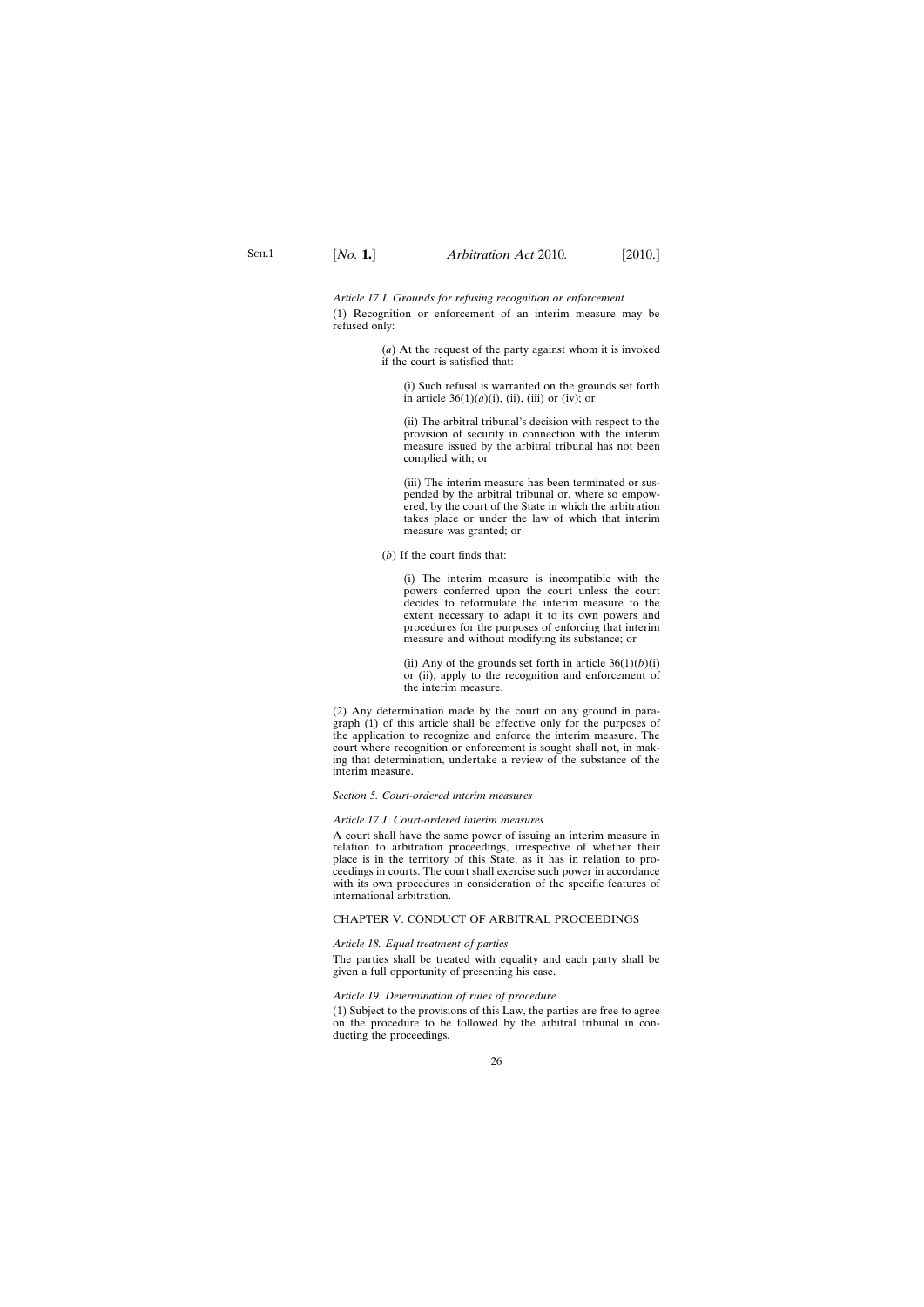(2) Failing such agreement, the arbitral tribunal may, subject to the provisions of this Law, conduct the arbitration in such manner as it considers appropriate. The power conferred upon the arbitral tribunal includes the power to determine the admissibility, relevance, materiality and weight of any evidence.

#### *Article 20. Place of arbitration*

(1) The parties are free to agree on the place of arbitration. Failing such agreement, the place of arbitration shall be determined by the arbitral tribunal having regard to the circumstances of the case, including the convenience of the parties.

(2) Notwithstanding the provisions of paragraph (1) of this article, the arbitral tribunal may, unless otherwise agreed by the parties, meet at any place it considers appropriate for consultation among its members, for hearing witnesses, experts or the parties, or for inspection of goods, other property or documents.

#### *Article 21. Commencement of arbitral proceedings*

Unless otherwise agreed by the parties, the arbitral proceedings in respect of a particular dispute commence on the date on which a request for that dispute to be referred to arbitration is received by the respondent.

#### *Article 22. Language*

(1) The parties are free to agree on the language or languages to be used in the arbitral proceedings. Failing such agreement, the arbitral tribunal shall determine the language or languages to be used in the proceedings. This agreement or determination, unless otherwise specified therein, shall apply to any written statement by a party, any hearing and any award, decision or other communication by the arbitral tribunal.

(2) The arbitral tribunal may order that any documentary evidence shall be accompanied by a translation into the language or languages agreed upon by the parties or determined by the arbitral tribunal.

#### *Article 23. Statements of claim and defence*

(1) Within the period of time agreed by the parties or determined by the arbitral tribunal, the claimant shall state the facts supporting his claim, the points at issue and the relief or remedy sought, and the respondent shall state his defence in respect of these particulars, unless the parties have otherwise agreed as to the required elements of such statements. The parties may submit with their statements all documents they consider to be relevant or may add a reference to the documents or other evidence they will submit.

(2) Unless otherwise agreed by the parties, either party may amend or supplement his claim or defence during the course of the arbitral proceedings, unless the arbitral tribunal considers it inappropriate to allow such amendment having regard to the delay in making it.

#### *Article 24. Hearings and written proceedings*

(1) Subject to any contrary agreement by the parties, the arbitral tribunal shall decide whether to hold oral hearings for the presentation of evidence or for oral argument, or whether the proceedings shall be conducted on the basis of documents and other materials. However, unless the parties have agreed that no hearings shall be held, the arbitral tribunal shall hold such hearings at an appropriate stage of the proceedings, if so requested by a party.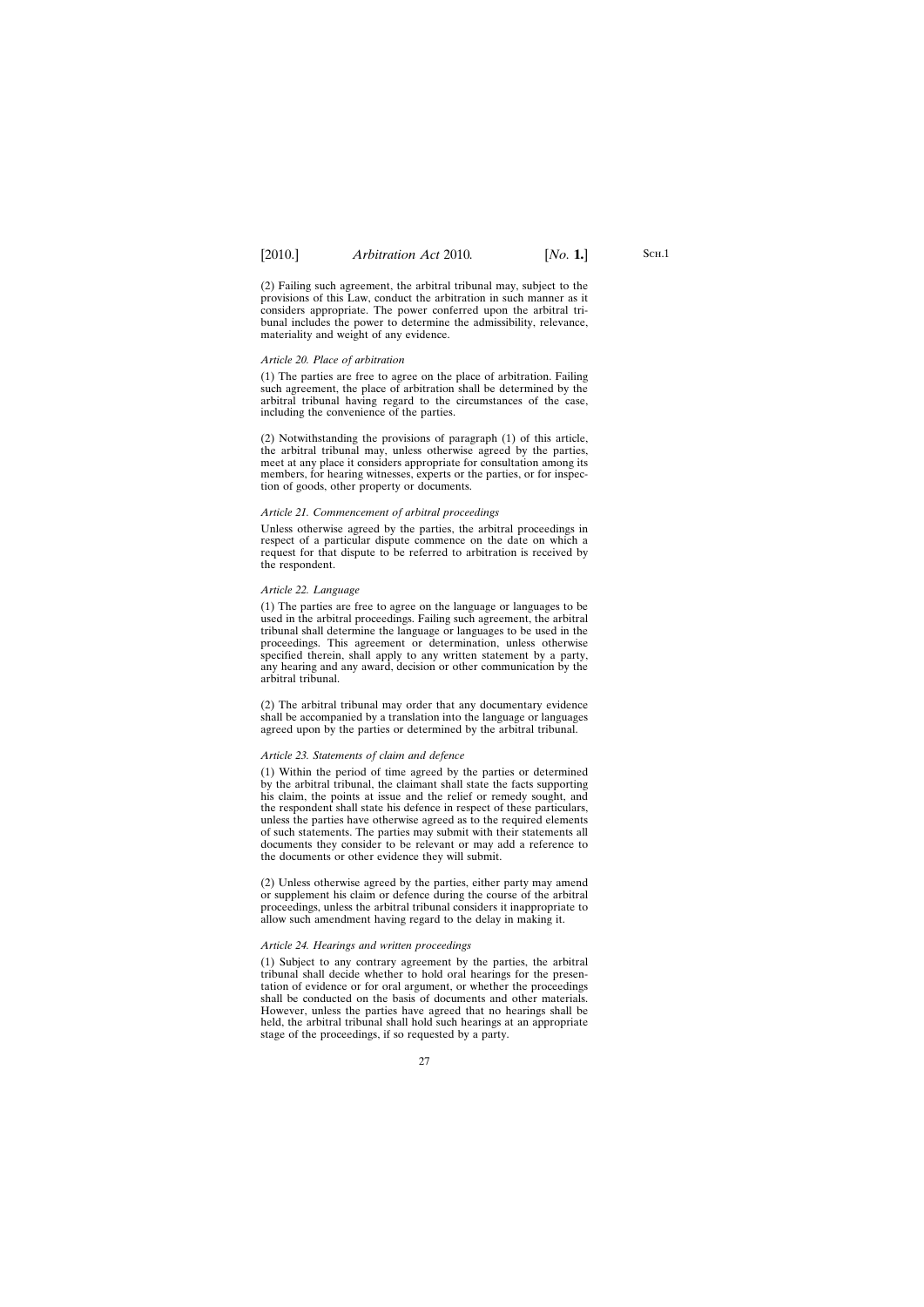(2) The parties shall be given sufficient advance notice of any hearing and of any meeting of the arbitral tribunal for the purposes of inspection of goods, other property or documents.

(3) All statements, documents or other information supplied to the arbitral tribunal by one party shall be communicated to the other party. Also any expert report or evidentiary document on which the arbitral tribunal may rely in making its decision shall be communicated to the parties.

## *Article 25. Default of a party*

Unless otherwise agreed by the parties, if, without showing sufficient cause,

> (*a*) the claimant fails to communicate his statement of claim in accordance with article 23(1), the arbitral tribunal shall terminate the proceedings;

> (*b*) the respondent fails to communicate his statement of defence in accordance with article 23(1), the arbitral tribunal shall continue the proceedings without treating such failure in itself as an admission of the claimant's allegations;

> (*c*) any party fails to appear at a hearing or to produce documentary evidence, the arbitral tribunal may continue the proceedings and make the award on the evidence before it.

## *Article 26. Expert appointed by arbitral tribunal*

(1) Unless otherwise agreed by the parties, the arbitral tribunal

(*a*) may appoint one or more experts to report to it on specific issues to be determined by the arbitral tribunal;

(*b*) may require a party to give the expert any relevant information or to produce, or to provide access to, any relevant documents, goods or other property for his inspection.

(2) Unless otherwise agreed by the parties, if a party so requests or if the arbitral tribunal considers it necessary, the expert shall, after delivery of his written or oral report, participate in a hearing where the parties have the opportunity to put questions to him and to present expert witnesses in order to testify on the points at issue.

## *Article 27. Court assistance in taking evidence*

The arbitral tribunal or a party with the approval of the arbitral tribunal may request from a competent court of this State assistance in taking evidence. The court may execute the request within its competence and according to its rules on taking evidence.

## CHAPTER VI. MAKING OF AWARD AND TERMINATION OF PROCEEDINGS

#### *Article 28. Rules applicable to substance of dispute*

(1) The arbitral tribunal shall decide the dispute in accordance with such rules of law as are chosen by the parties as applicable to the substance of the dispute. Any designation of the law or legal system of a given State shall be construed, unless otherwise expressed, as directly referring to the substantive law of that State and not to its conflict of laws rules.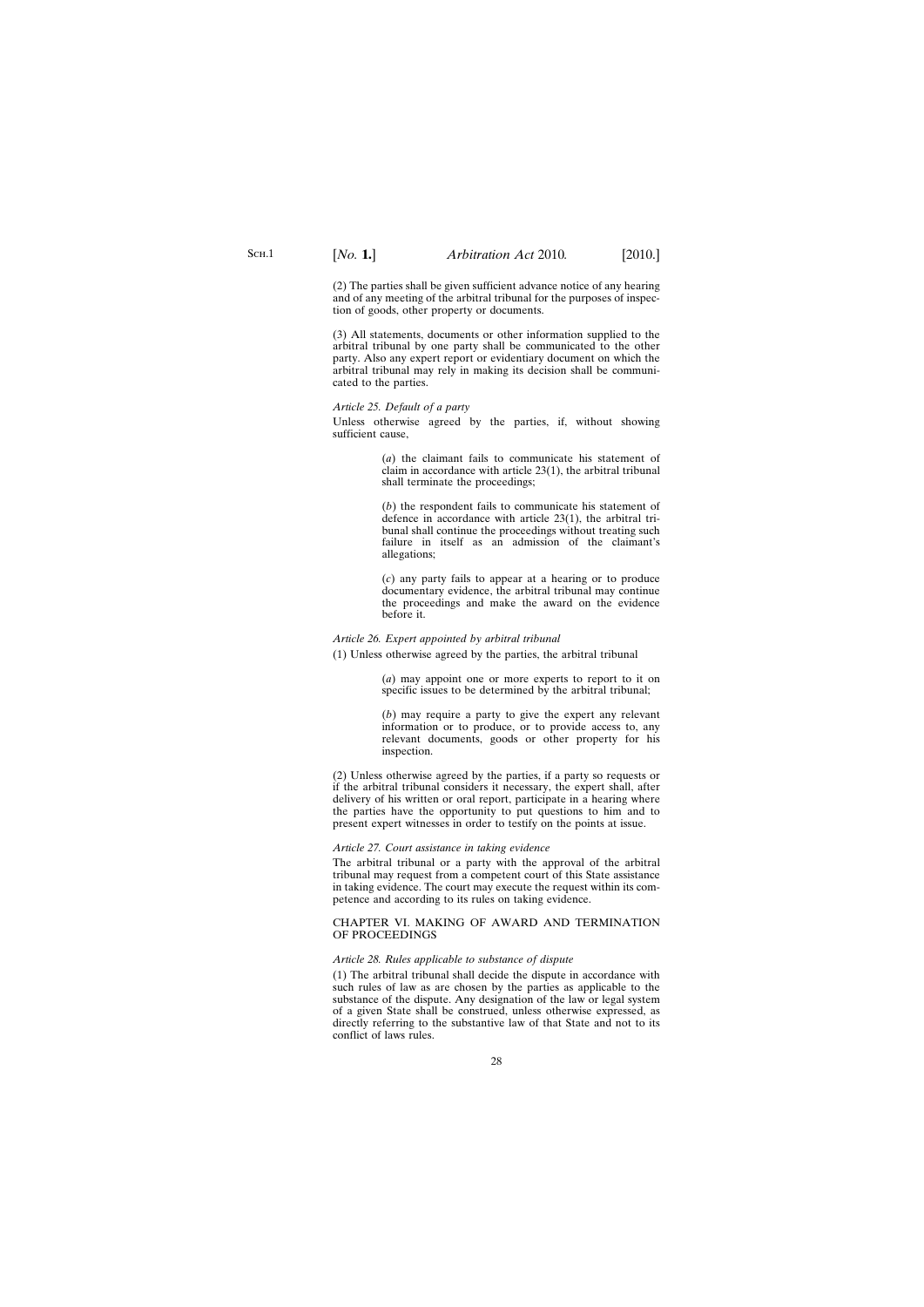(2) Failing any designation by the parties, the arbitral tribunal shall apply the law determined by the conflict of laws rules which it considers applicable.

(3) The arbitral tribunal shall decide *ex aequo et bono* or as *amiable compositeur* only if the parties have expressly authorized it to do so.

(4) In all cases, the arbitral tribunal shall decide in accordance with the terms of the contract and shall take into account the usages of the trade applicable to the transaction.

#### *Article 29. Decision-making by panel of arbitrators*

In arbitral proceedings with more than one arbitrator, any decision of the arbitral tribunal shall be made, unless otherwise agreed by the parties, by a majority of all its members. However, questions of procedure may be decided by a presiding arbitrator, if so authorized by the parties or all members of the arbitral tribunal.

#### *Article 30. Settlement*

(1) If, during arbitral proceedings, the parties settle the dispute, the arbitral tribunal shall terminate the proceedings and, if requested by the parties and not objected to by the arbitral tribunal, record the settlement in the form of an arbitral award on agreed terms.

(2) An award on agreed terms shall be made in accordance with the provisions of article 31 and shall state that it is an award. Such an award has the same status and effect as any other award on the merits of the case.

## *Article 31. Form and contents of award*

(1) The award shall be made in writing and shall be signed by the arbitrator or arbitrators. In arbitral proceedings with more than one arbitrator, the signatures of the majority of all members of the arbitral tribunal shall suffice, provided that the reason for any omitted signature is stated.

(2) The award shall state the reasons upon which it is based, unless the parties have agreed that no reasons are to be given or the award is an award on agreed terms under article 30.

(3) The award shall state its date and the place of arbitration as determined in accordance with article 20(1). The award shall be deemed to have been made at that place.

(4) After the award is made, a copy signed by the arbitrators in accordance with paragraph (1) of this article shall be delivered to each party.

#### *Article 32. Termination of proceedings*

(1) The arbitral proceedings are terminated by the final award or by an order of the arbitral tribunal in accordance with paragraph (2) of this article.

(2) The arbitral tribunal shall issue an order for the termination of the arbitral proceedings when:

> (*a*) the claimant withdraws his claim, unless the respondent objects thereto and the arbitral tribunal recognizes a legitimate interest on his part in obtaining a final settlement of the dispute;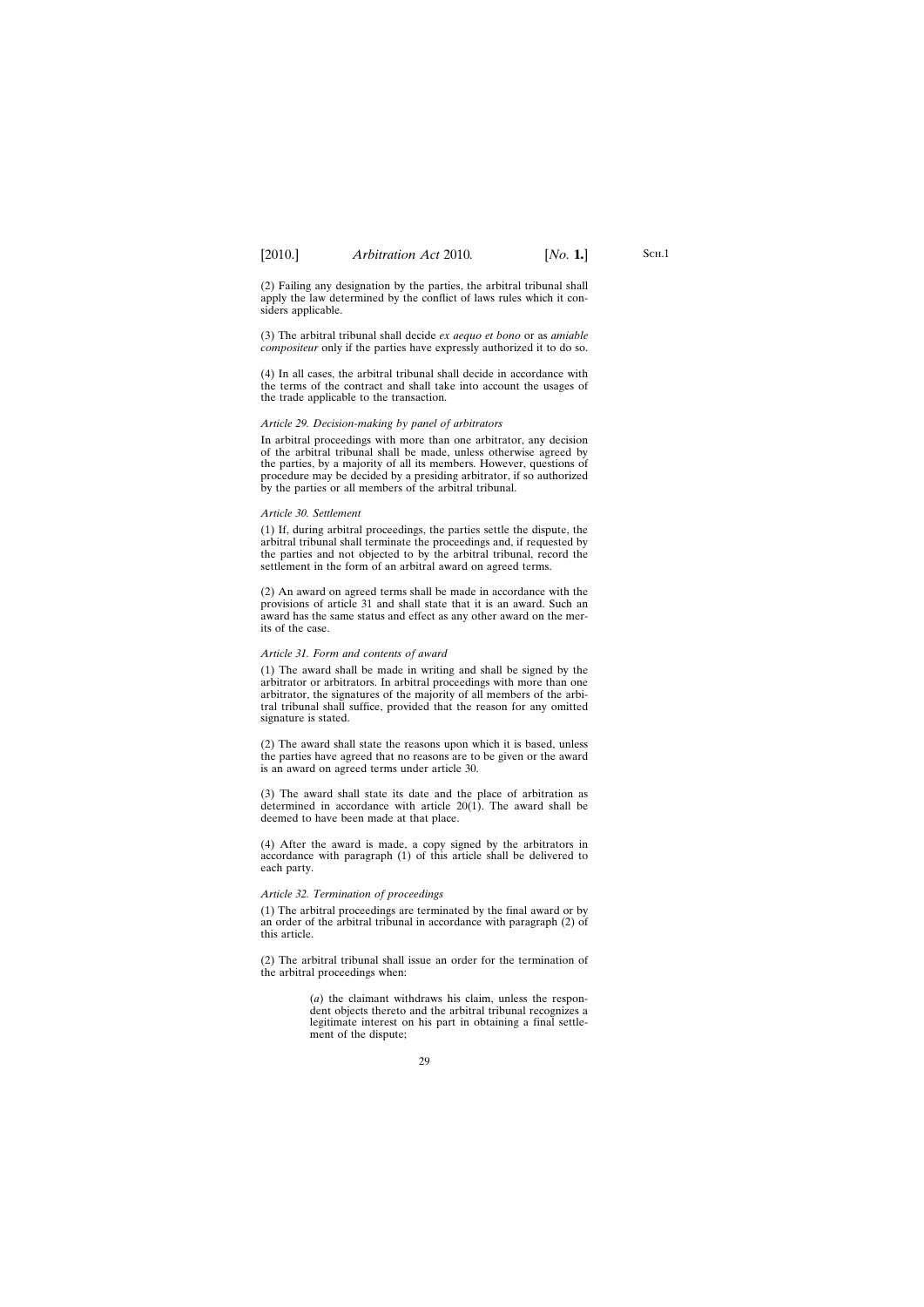(*b*) the parties agree on the termination of the proceedings;

(*c*) the arbitral tribunal finds that the continuation of the proceedings has for any other reason become unnecessary or impossible.

(3) The mandate of the arbitral tribunal terminates with the termination of the arbitral proceedings, subject to the provisions of articles 33 and 34(4).

*Article 33. Correction and interpretation of award; additional award* (1) Within thirty days of receipt of the award, unless another period of time has been agreed upon by the parties:

> (*a*) a party, with notice to the other party, may request the arbitral tribunal to correct in the award any errors in computation, any clerical or typographical errors or any errors of similar nature;

> (*b*) if so agreed by the parties, a party, with notice to the other party, may request the arbitral tribunal to give an interpretation of a specific point or part of the award.

If the arbitral tribunal considers the request to be justified, it shall make the correction or give the interpretation within thirty days of receipt of the request. The interpretation shall form part of the award.

(2) The arbitral tribunal may correct any error of the type referred to in paragraph  $(1)(a)$  of this article on its own initiative within thirty days of the date of the award.

(3) Unless otherwise agreed by the parties, a party, with notice to the other party, may request, within thirty days of receipt of the award, the arbitral tribunal to make an additional award as to claims presented in the arbitral proceedings but omitted from the award. If the arbitral tribunal considers the request to be justified, it shall make the additional award within sixty days.

(4) The arbitral tribunal may extend, if necessary, the period of time within which it shall make a correction, interpretation or an additional award under paragraph (1) or (3) of this article.

(5) The provisions of article 31 shall apply to a correction or interpretation of the award or to an additional award.

## CHAPTER VII. RECOURSE AGAINST AWARD

*Article 34. Application for setting aside as exclusive recourse against arbitral award*

(1) Recourse to a court against an arbitral award may be made only by an application for setting aside in accordance with paragraphs (2) and (3) of this article.

(2) An arbitral award may be set aside by the court specified in article 6 only if:

(*a*) the party making the application furnishes proof that:

(i) a party to the arbitration agreement referred to in article 7 was under some incapacity; or the said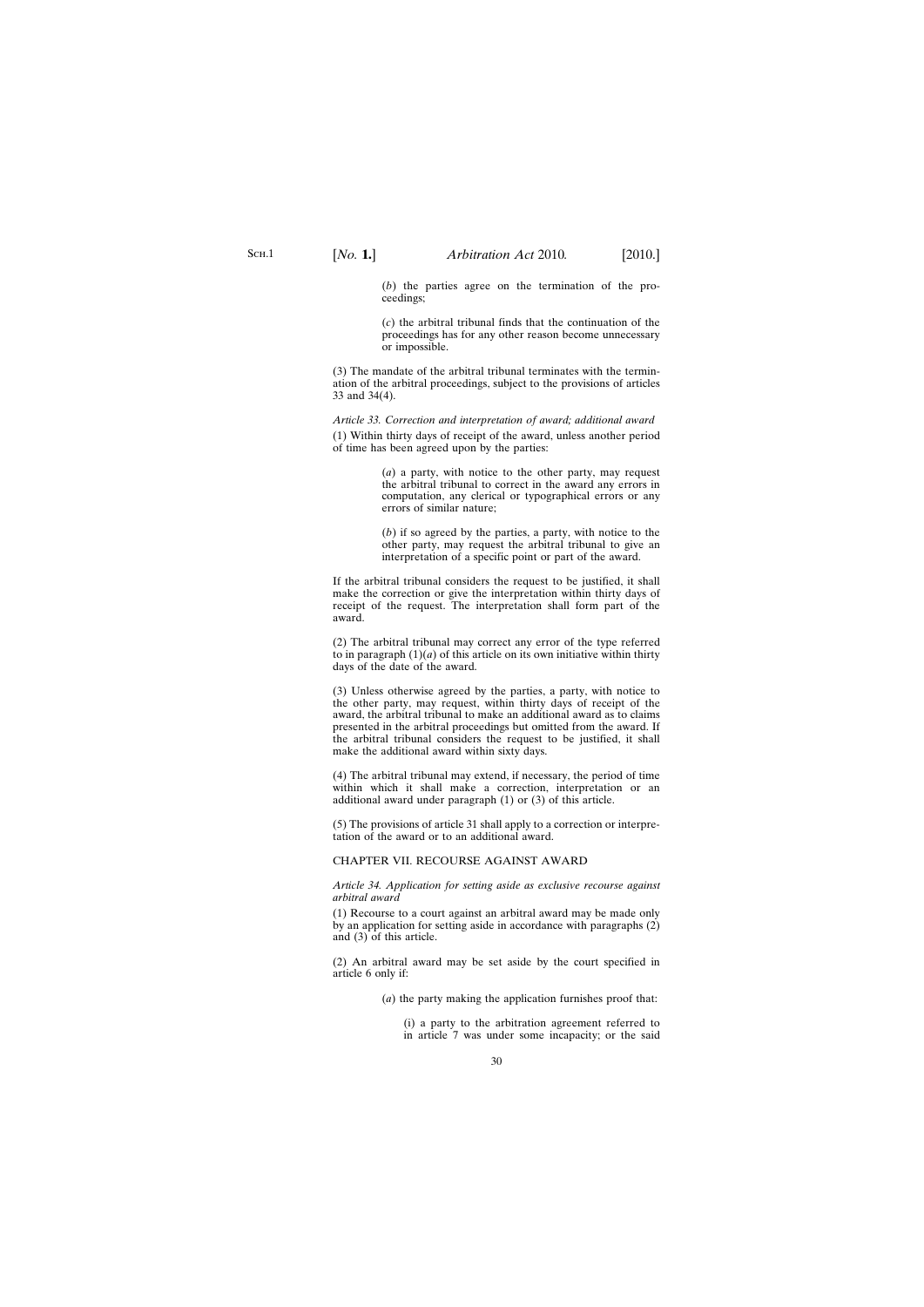agreement is not valid under the law to which the parties have subjected it or, failing any indication thereon, under the law of this State; or

(ii) the party making the application was not given proper notice of the appointment of an arbitrator or of the arbitral proceedings or was otherwise unable to present his case; or

(iii) the award deals with a dispute not contemplated by or not falling within the terms of the submission to arbitration, or contains decisions on matters beyond the scope of the submission to arbitration, provided that, if the decisions on matters submitted to arbitration can be separated from those not so submitted, only that part of the award which contains decisions on matters not submitted to arbitration may be set aside; or

(iv) the composition of the arbitral tribunal or the arbitral procedure was not in accordance with the agreement of the parties, unless such agreement was in conflict with a provision of this Law from which the parties cannot derogate, or, failing such agreement, was not in accordance with this Law; or

(*b*) the court finds that:

(i) the subject-matter of the dispute is not capable of settlement by arbitration under the law of this State; or

(ii) the award is in conflict with the public policy of this State.

(3) An application for setting aside may not be made after three months have elapsed from the date on which the party making that application had received the award or, if a request had been made under article 33, from the date on which that request had been disposed of by the arbitral tribunal.

(4) The court, when asked to set aside an award, may, where appropriate and so requested by a party, suspend the setting aside proceedings for a period of time determined by it in order to give the arbitral tribunal an opportunity to resume the arbitral proceedings or to take such other action as in the arbitral tribunal's opinion will eliminate the grounds for setting aside.

## CHAPTER VIII. RECOGNITION AND ENFORCEMENT OF AWARDS

#### *Article 35. Recognition and enforcement*

(1) An arbitral award, irrespective of the country in which it was made, shall be recognized as binding and, upon application in writing to the competent court, shall be enforced subject to the provisions of this article and of article 36.

(2) The party relying on an award or applying for its enforcement shall supply the original award or a copy thereof. If the award is not made in an official language of this State, the court may request the party to supply a translation thereof into such language.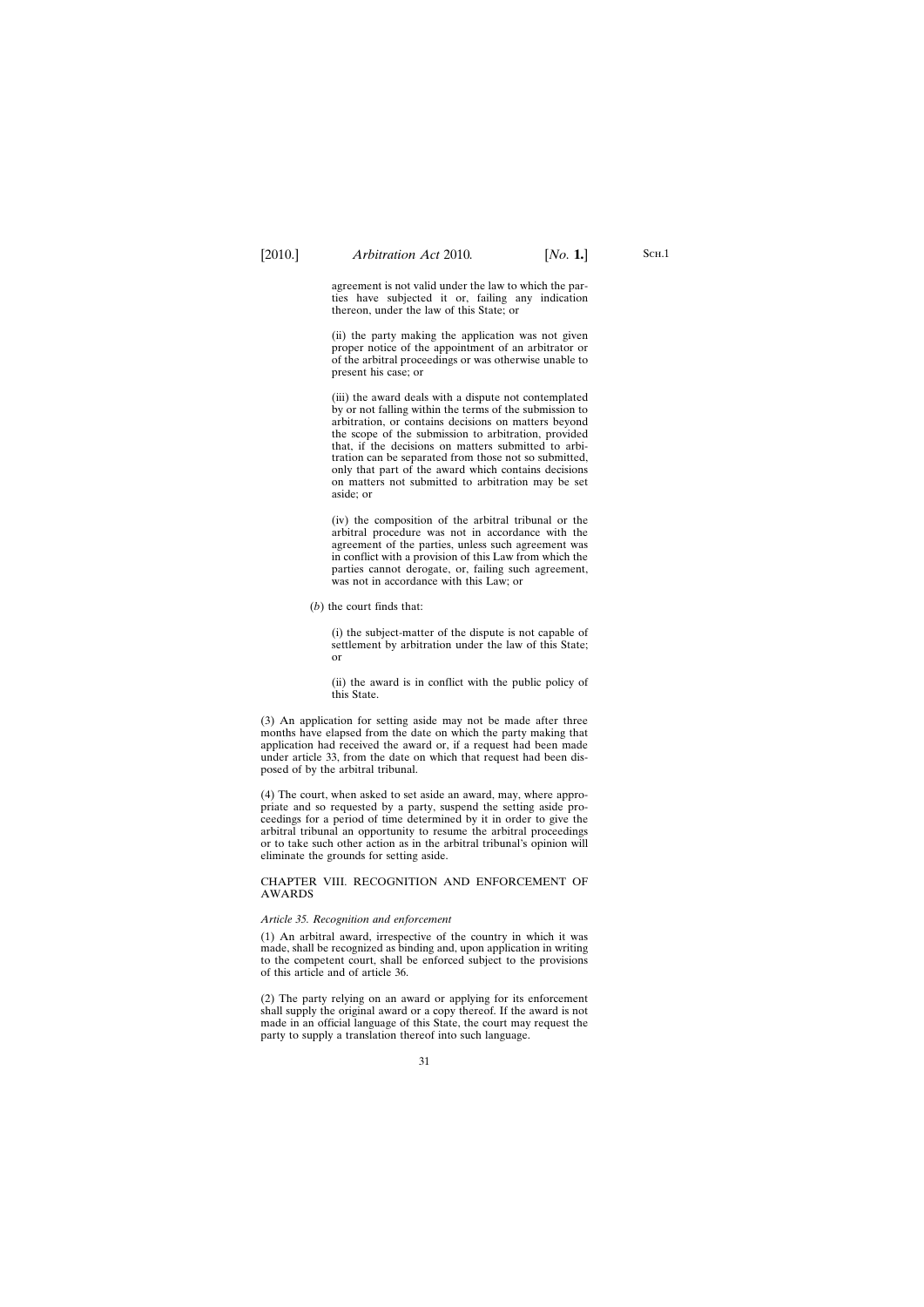### *Article 36. Grounds for refusing recognition or enforcement*

(1) Recognition or enforcement of an arbitral award, irrespective of the country in which it was made, may be refused only:

> (*a*) at the request of the party against whom it is invoked, if that party furnishes to the competent court where recognition or enforcement is sought proof that:

(i) a party to the arbitration agreement referred to in article 7 was under some incapacity; or the said agreement is not valid under the law to which the parties have subjected it or, failing any indication thereon, under the law of the country where the award was made; or

(ii) the party against whom the award is invoked was not given proper notice of the appointment of an arbitrator or of the arbitral proceedings or was otherwise unable to present his case; or

(iii) the award deals with a dispute not contemplated by or not falling within the terms of the submission to arbitration, or it contains decisions on matters beyond the scope of the submission to arbitration, provided that, if the decisions on matters submitted to arbitration can be separated from those not so submitted, that part of the award which contains decisions on matters submitted to arbitration may be recognized and enforced; or

(iv) the composition of the arbitral tribunal or the arbitral procedure was not in accordance with the agreement of the parties or, failing such agreement, was not in accordance with the law of the country where the arbitration took place; or

(v) the award has not yet become binding on the parties or has been set aside or suspended by a court of the country in which, or under the law of which, that award was made; or

(*b*) if the court finds that:

(i) the subject-matter of the dispute is not capable of settlement by arbitration under the law of this State; or

(ii) the recognition or enforcement of the award would be contrary to the public policy of this State.

(2) If an application for setting aside or suspension of an award has been made to a court referred to in paragraph  $(1)(a)(v)$  of this article, the court where recognition or enforcement is sought may, if it considers it proper, adjourn its decision and may also, on the application of the party claiming recognition or enforcement of the award, order the other party to provide appropriate security.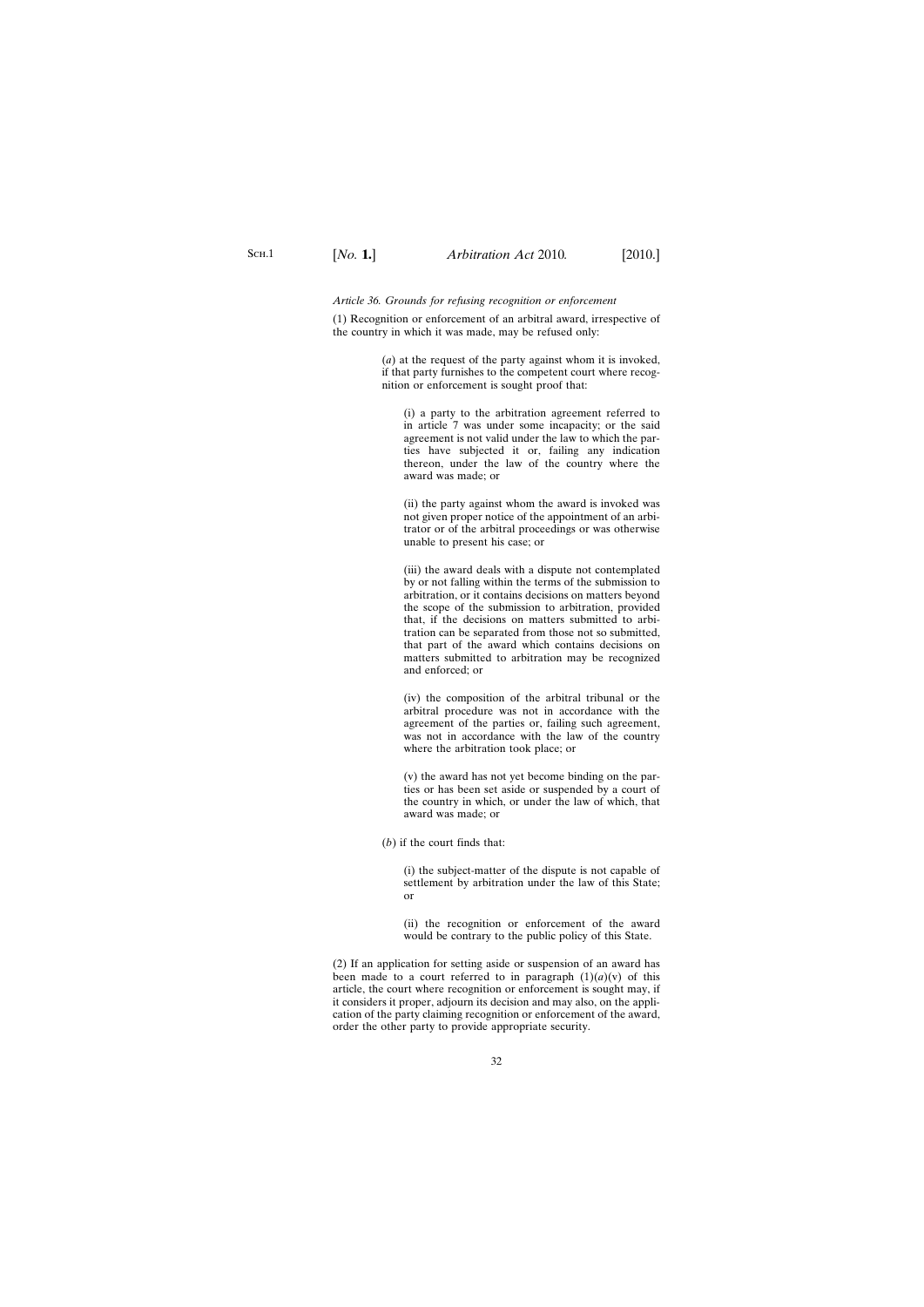## SCHEDULE 2

## <span id="page-32-0"></span>TEXT OF 1958 CONVENTION ON THE RECOGNITION AND ENFORCEMENT OF FOREIGN ARBITRAL AWARDS

## *Article* I

1. This Convention shall apply to the recognition and enforcement of arbitral awards made in the territory of a State other than the State where the recognition and enforcement of such awards are sought, and arising out of differences between persons, whether physical or legal. It shall also apply to arbitral awards not considered as domestic awards in the State where their recognition and enforcement are sought.

2. The term "arbitral awards" shall include not only awards made by arbitrators appointed for each case but also those made by permanent arbitral bodies to which the parties have submitted.

3. When signing, ratifying or acceding to this Convention, or notifying extension under article X hereof, any State may on the basis of reciprocity declare that it will apply the Convention to the recognition and enforcement of awards made only in the territory of another Contracting State. It may also declare that it will apply the Convention only to differences arising out of legal relationships, whether contractual or not, which are considered as commercial under the national law of the State making such declaration.

#### *Article* II

1. Each Contracting State shall recognise an agreement in writing under which the parties undertake to submit to arbitration all or any differences which have arisen or which may arise between them in respect of a defined legal relationship, whether contractual or not, concerning a subject matter capable of settlement by arbitration.

2. The term "agreement in writing" shall include an arbitral clause in a contract or an arbitration agreement, signed by the parties or contained in an exchange of letters or telegrams.

3. The court of a Contracting State, when seized of an action in a matter in respect of which the parties have made an agreement within the meaning of this article, shall, at the request of one of the parties, refer the parties to arbitration, unless it finds that the said agreement is null and void, inoperative or incapable of being performed.

#### *Article* III

Each Contracting State shall recognise arbitral awards as binding and enforce them in accordance with the rules of procedure of the territory where the award is relied upon, under the conditions laid down in the following articles. There shall not be imposed substantially more onerous conditions or higher fees or charges on the recognition or enforcement of arbitral awards to which this Convention applies than are imposed on the recognition or enforcement of domestic arbitral awards.

## *Article* IV

1. To obtain the recognition and enforcement mentioned in the preceding article, the party applying for recognition and enforcement shall, at the time of the application, supply: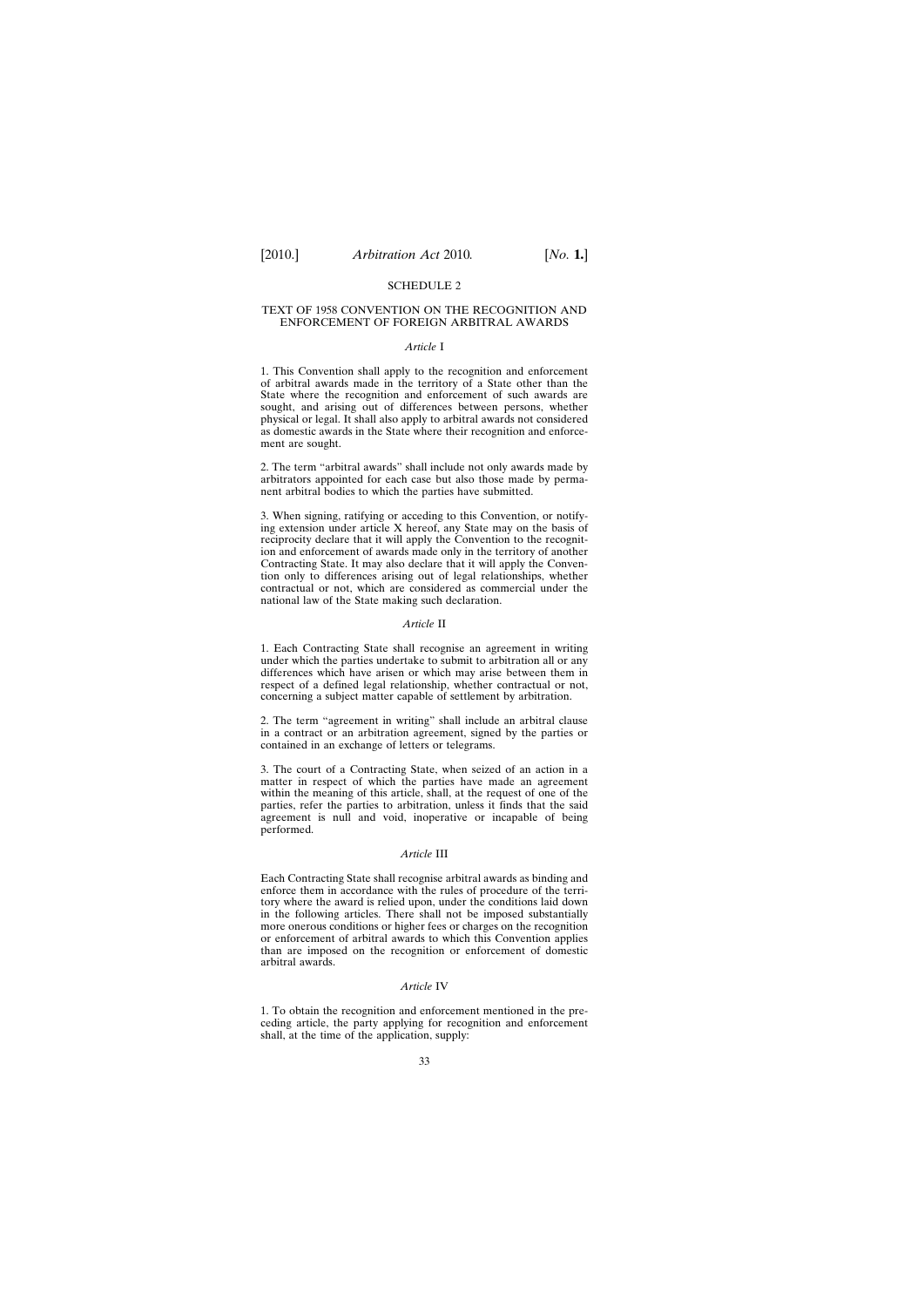(*a*) The duly authenticated original award or a duly certified copy thereof;

(*b*) The original agreement referred to in article II or a duly certified copy thereof.

2. If the said award or agreement is not made in an official language of the country in which the award is relied upon, the party applying for recognition and enforcement of the award shall produce a translation of these documents into such language. The translation shall be certified by an official or sworn translator or by a diplomatic or consular agent.

## *Article* V

1. Recognition and enforcement of the award may be refused, at the request of the party against whom it is invoked, only if that party furnishes to the competent authority where the recognition and enforcement is sought, proof that:

> (*a*) The parties to the agreement referred to in article II were, under the law applicable to them, under some incapacity, or the said agreement is not valid under the law to which the parties have subjected it or, failing any indication thereon, under the law of the country where the award was made; or

> (*b*) The party against whom the award is invoked was not given proper notice of the appointment of the arbitrator or of the arbitration proceedings or was otherwise unable to present his case; or

> (*c*) The award deals with a difference not contemplated by or not falling within the terms of the submission to arbitration, or it contains decisions on matters beyond the scope of the submission to arbitration, provided that, if the decisions on matters submitted to arbitration can be separated from those not so submitted, that part of the award which contains decisions on matters submitted to arbitration may be recognised and enforced; or

> (*d*) The composition of the arbitral authority or the arbitral procedure was not in accordance with the agreement of the parties, or, failing such agreement, was not in accordance with the law of the country where the arbitration took place; or

> (*e*) The award has not yet become binding on the parties, or has been set aside or suspended by a competent authority of the country in which, or under the law of which, that award was made.

2. Recognition and enforcement of an arbitral award may also be refused if the competent authority in the country where recognition and enforcement is sought finds that:

> (*a*) The subject matter of the difference is not capable of settlement by arbitration under the law of that country; or

> (*b*) The recognition or enforcement of the award would be contrary to the public policy of that country.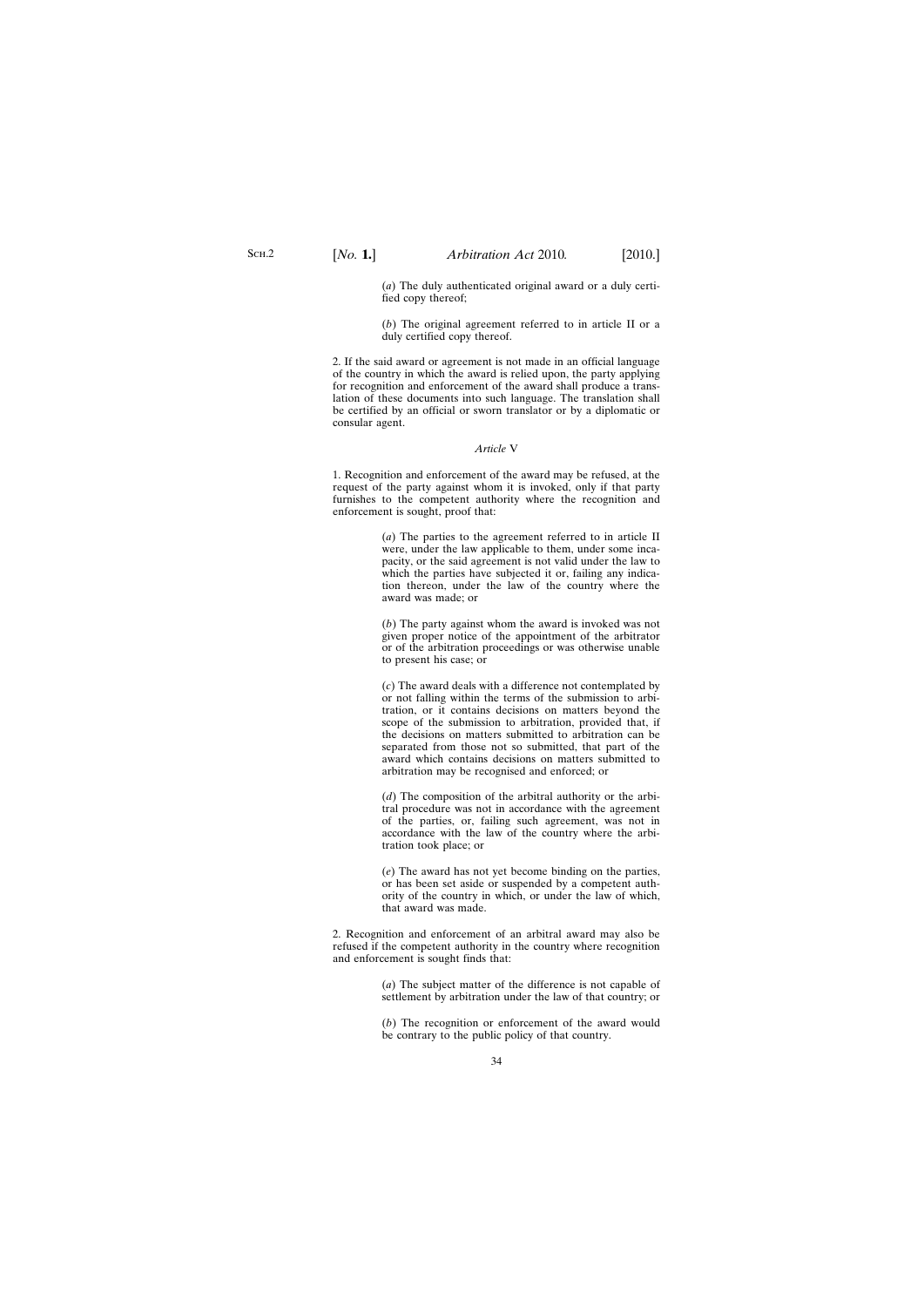If an application for the setting aside or suspension of the award has been made to a competent authority referred to in article  $V(1)(e)$ , the authority before which the award is sought to be relied upon may, if it considers it proper, adjourn the decision on the enforcement of the award and may also, on the application of the party claiming enforcement of the award, order the other party to give suitable security.

## *Article* VII

1. The provisions of the present Convention shall not affect the validity of multilateral or bilateral agreements concerning the recognition and enforcement of arbitral awards entered into by the Contracting States nor deprive any interested party of any right he may have to avail himself of an arbitral award in the manner and to the extent allowed by the law or the treaties of the country where such award is sought to be relied upon.

2. The Geneva Protocol on Arbitration Clauses of 1923 and the Geneva Convention on the Execution of Foreign Arbitral Awards of 1927 shall cease to have effect between Contracting States on their becoming bound and to the extent that they become bound, by this Convention.

## *Article* VIII

1. This Convention shall be open until 31 December 1958 for signature on behalf of any Member of the United Nations and also on behalf of any other State which is or hereafter becomes a member of any specialised agency of the United Nations, or which is or hereafter becomes a party to the Statute of the International Court of Justice, or any other State to which an invitation has been addressed by the General Assembly of the United Nations.

2. This Convention shall be ratified and the instrument of ratification shall be deposited with the Secretary-General of the United Nations.

## *Article* IX

1. This Convention shall be open for accession to all States referred to in article VIII.

2. Accession shall be effected by the deposit of an instrument of accession with the Secretary-General of the United Nations.

## *Article* X

1. Any State may, at the time of signature, ratification or accession, declare that this Convention shall extend to all or any of the territories for the international relations of which it is responsible. Such a declaration shall take effect when the Convention enters into force for the State concerned.

2. At any time thereafter any such extension shall be made by notification addressed to the Secretary-General of the United Nations and shall take effect as from the ninetieth day after the day of receipt by the Secretary-General of the United Nations of this notification, or as from the date of entry into force of the Convention for the State concerned, whichever is the later.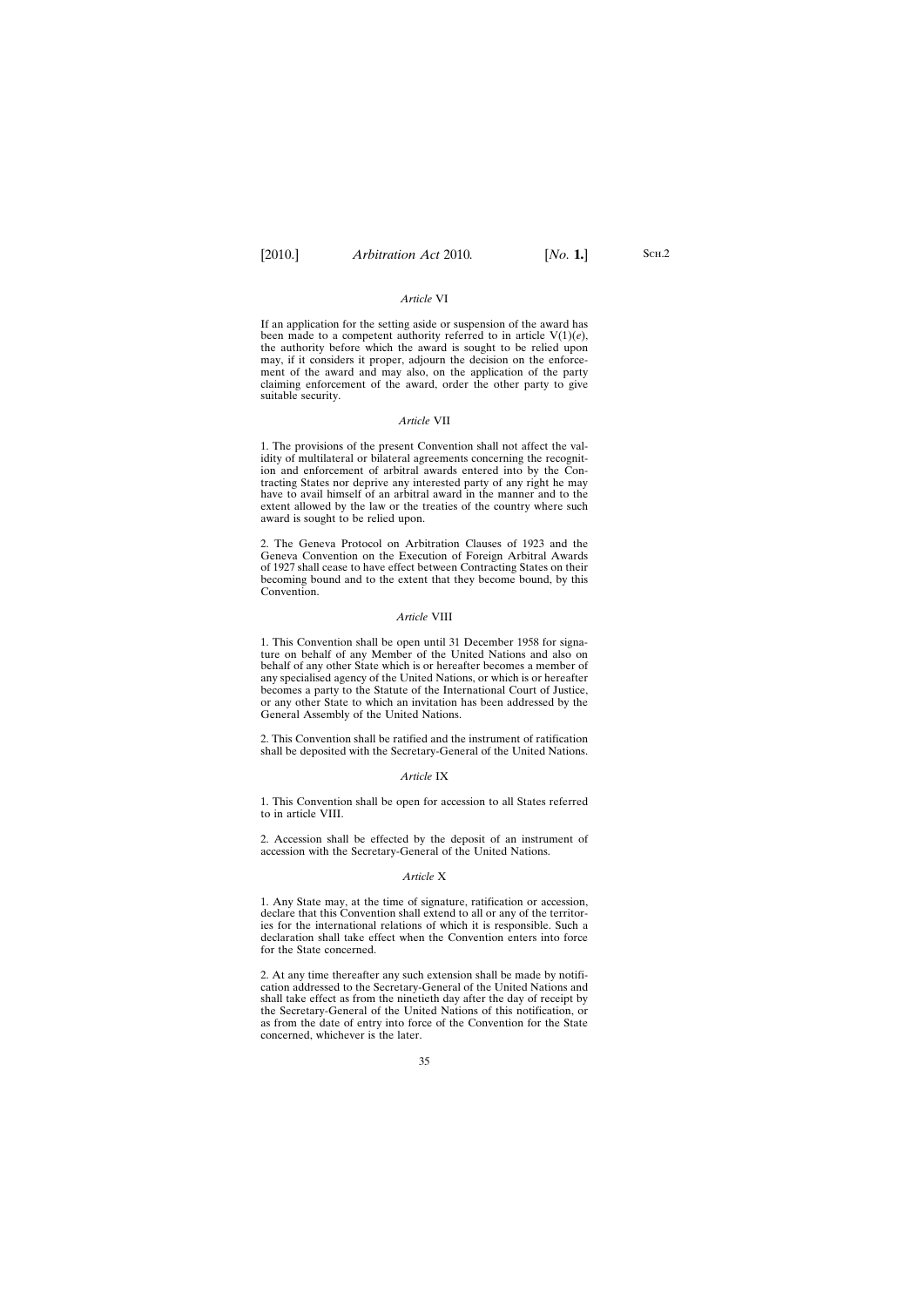3. With respect to those territories to which this Convention is not extended at the time of signature, ratification or accession, each State concerned shall consider the possibility of taking the necessary steps in order to extend the application of this Convention to such territories, subject, where necessary for constitutional reasons, to the consent of the Governments of such territories.

## *Article* XI

In the case of a federal or non-unitary State, the following provisions shall apply:

> (*a*) With respect to those articles of this Convention that come within the legislative jurisdiction of the federal authority, the obligations of the federal Government shall to this extent be the same as those of Contracting States which are not federal States;

> (*b*) With respect to those articles of this Convention that come within the legislative jurisdiction of constituent states or provinces which are not, under the constitutional system of the federation, bound to take legislative action, the federal Government shall bring such articles with a favourable recommendation to the notice of the appropriate authorities of constituent states or provinces at the earliest possible moment;

> (*c*) A federal State Party to this Convention shall, at the request of any other Contracting State transmitted through the Secretary-General of the United Nations, supply a statement of the law and practice of the federation and its constituent units in regard to any particular provision of this Convention, showing the extent to which effect has been given to that provision by legislative or other action.

## *Article* XII

1. This Convention shall come into force on the ninetieth day following the date of deposit of the third instrument of ratification or accession.

2. For each State ratifying or acceding to this Convention after the deposit of the third instrument of ratification or accession, this Convention shall enter into force on the ninetieth day after deposit by such State of its instrument of ratification or accession.

#### *Article* XIII

1. Any Contracting State may denounce this Convention by a written notification to the Secretary-General of the United Nations. Denunciation shall take effect one year after the date of receipt of the notification by the Secretary-General.

2. Any State which has made a declaration or notification under article X may, at any time thereafter, by notification to the Secretary-General of the United Nations, declare that this Convention shall cease to extend to the territory concerned one year after the date of the receipt of the notification by the Secretary-General.

3. This Convention shall continue to be applicable to arbitral awards in respect of which recognition or enforcement proceedings have been instituted before the denunciation takes effect.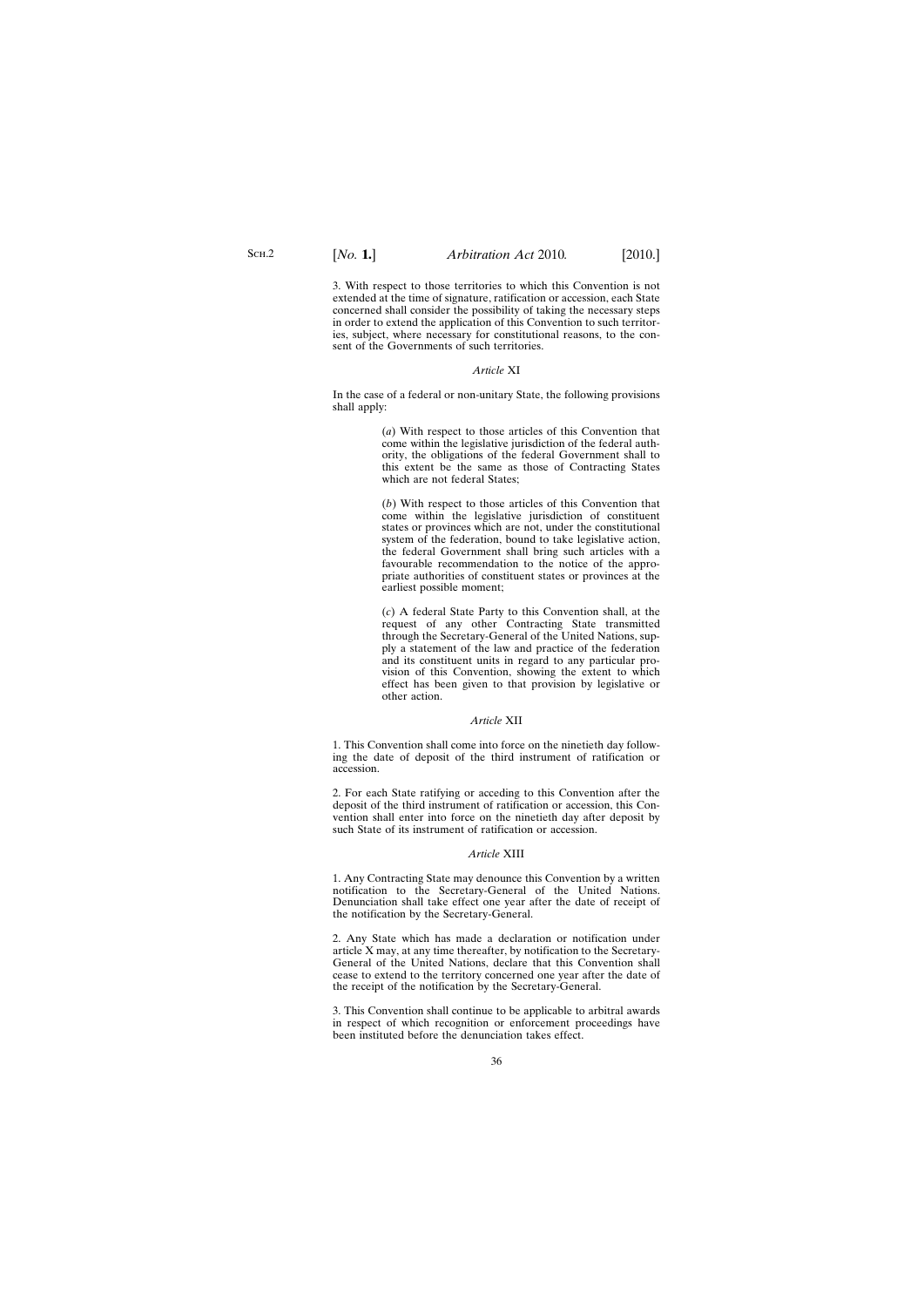## *Article* XIV

A Contracting State shall not be entitled to avail itself of the present Convention against other Contracting States except to the extent that it is itself bound to apply the Convention.

## *Article* XV

The Secretary-General of the United Nations shall notify the States contemplated in article VIII of the following:

> (*a*) Signatures and ratifications in accordance with article VIII;

(*b*) Accessions in accordance with article IX;

(*c*) Declarations and notifications under articles I, X and XI;

(*d*) The date upon which this Convention enters into force in accordance with article XII;

(*e*) Denunciations and notifications in accordance with article XIII.

## *Article* XVI

1. This Convention, of which the Chinese, English, French, Russian and Spanish texts shall be equally authentic, shall be deposited in the archives of the United Nations.

2. The Secretary-General of the United Nations shall transmit a certified copy of this Convention to the States contemplated in article VIII.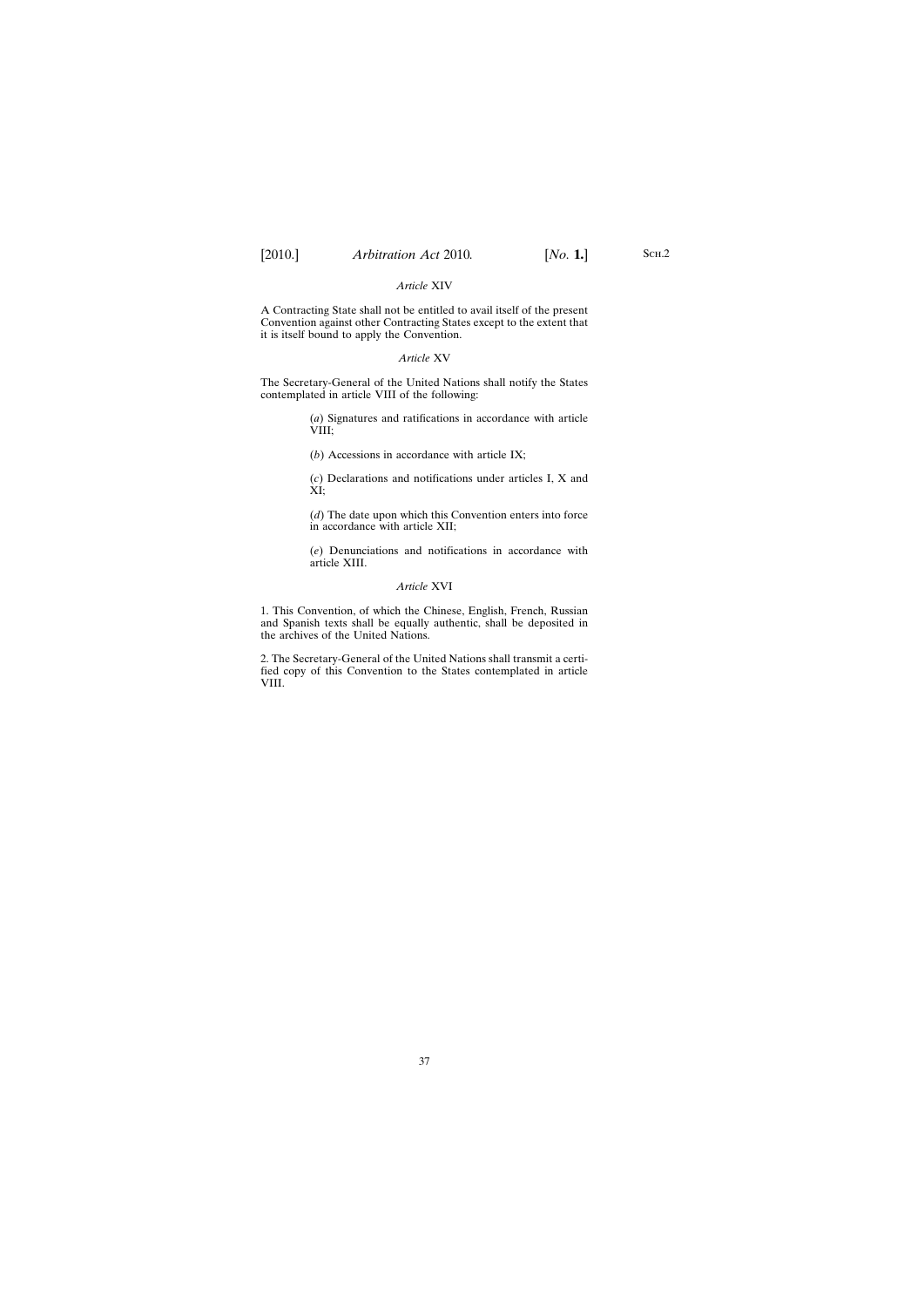## SCHEDULE 3

## <span id="page-37-0"></span>TEXT OF 1965 CONVENTION ON THE SETTLEMENT OF INVESTMENT DISPUTES BETWEEN STATES AND NATIONALS OF OTHER STATES

## PREAMBLE

#### *The Contracting States*

*Considering* the need for international cooperation for economic development, and the role of private international investment therein;

*Bearing in mind* the possibility that from time to time disputes may arise in connection with such investment between Contracting States and nationals of other Contracting States;

*Recognising* that while such disputes would usually be subject to national legal processes, international methods of settlement may be appropriate in certain cases;

*Attaching particular importance* to the availability of facilities for international conciliation or arbitration to which Contracting States and nationals of other Contracting States may submit such disputes if they so desire;

*Desiring* to establish such facilities under the auspices of the International Bank for Reconstruction and Development;

*Recognising* that mutual consent by the parties to submit such disputes to conciliation or to arbitration through such facilities constitutes a binding agreement which requires in particular that due consideration be given to any recommendation of conciliators, and that any arbitral award be complied with; and

*Declaring* that no Contracting State shall by the mere fact of its ratification, acceptance or approval of this Convention and without its consent be deemed to be under any obligation to submit any particular dispute to conciliation or arbitration,

*Have agreed* as follows:

#### CHAPTER I

## INTERNATIONAL CENTRE FOR SETTLEMENT OF INVESTMENT DISPUTES

## SECTION 1

#### *Establishment and Organisation*

## *Article 1*

(1) There is hereby established the International Centre for Settlement of Investment Disputes (hereinafter called the Centre).

(2) The purpose of the Centre shall be to provide facilities for conciliation and arbitration of investment disputes between Contracting States and nationals of other Contracting States in accordance with the provisions of this Convention.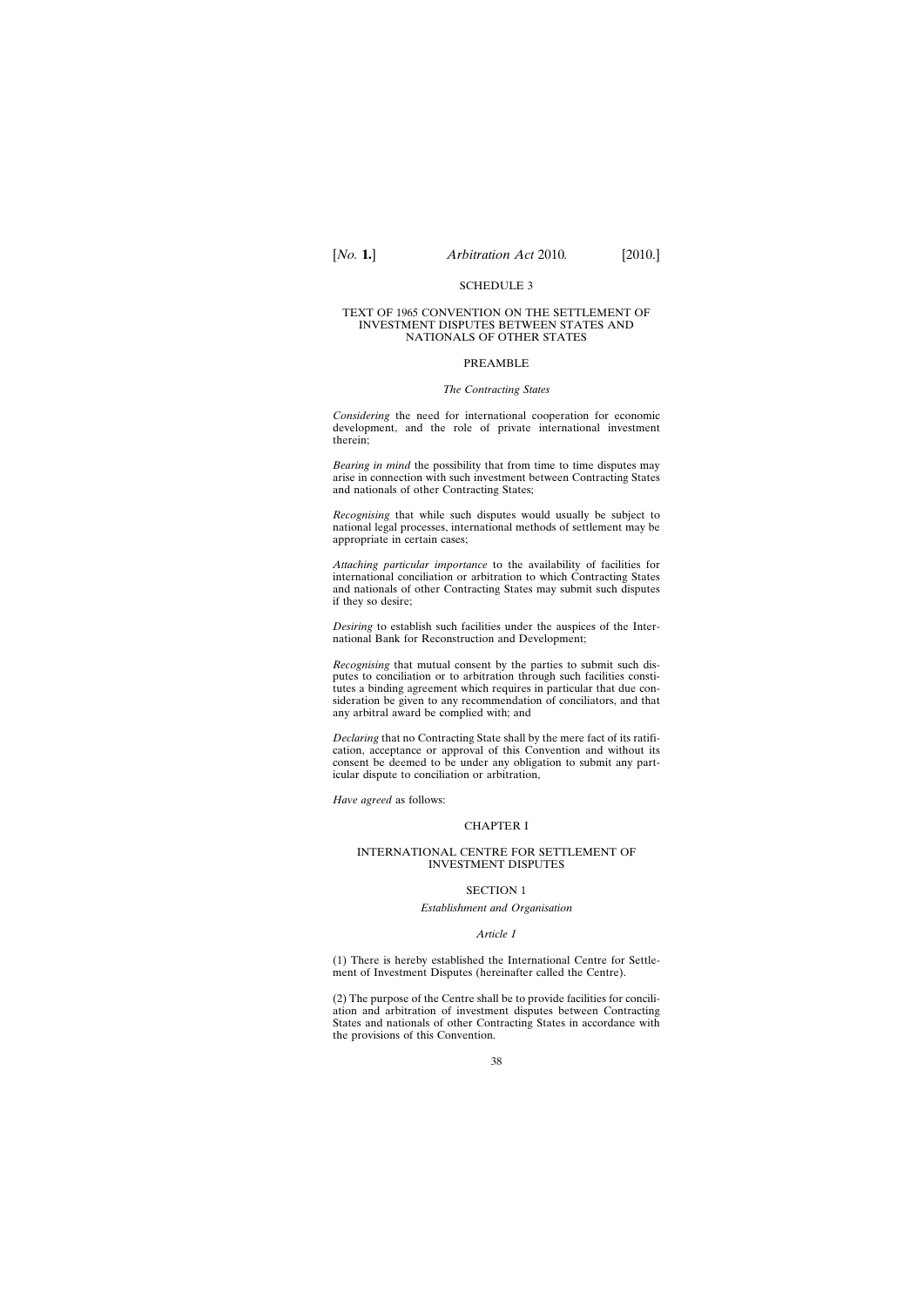The seat of the Centre shall be at the principal office of the International Bank for Reconstruction and Development (hereinafter called the Bank). The seat may be moved to another place by decision of the Administrative Council adopted by a majority of twothirds of its members.

#### *Article 3*

The Centre shall have an Administrative Council and a Secretariat and shall maintain a Panel of Conciliators and a Panel of Arbitrators.

# SECTION 2

## *The Administrative Council*

#### *Article 4*

(1) The Administrative Council shall be composed of one representative of each Contracting State. An alternate may act as representative in case of his principal's absence from a meeting or inability to act.

(2) In the absence of a contrary designation, each governor and alternate governor of the Bank appointed by a Contracting State shall be *ex officio* its representative and its alternate respectively.

#### *Article 5*

The President of the Bank shall be *ex officio* Chairman of the Administrative Council (hereinafter called the Chairman) but shall have no vote. During his absence or inability to act and during any vacancy in the office of President of the Bank, the person for the time being acting as President shall act as Chairman of the Administrative Council.

#### *Article 6*

(1) Without prejudice to the powers and functions vested in it by other provisions of this Convention, the Administrative Council shall

> (*a*) adopt the administrative and financial regulations of the Centre;

> (*b*) adopt the rules of procedure for the institution of conciliation and arbitration proceedings;

> (*c*) adopt the rules of procedure for conciliation and arbitration proceedings (hereinafter called the Conciliation Rules and the Arbitration Rules);

> (*d*) approve arrangements with the Bank for the use of the Bank's administrative facilities and services;

> (*e*) determine the conditions of service of the Secretary-General and of any Deputy Secretary-General;

> (*f*) adopt the annual budget of revenues and expenditures of the Centre;

> (*g*) approve the annual report on the operation of the Centre.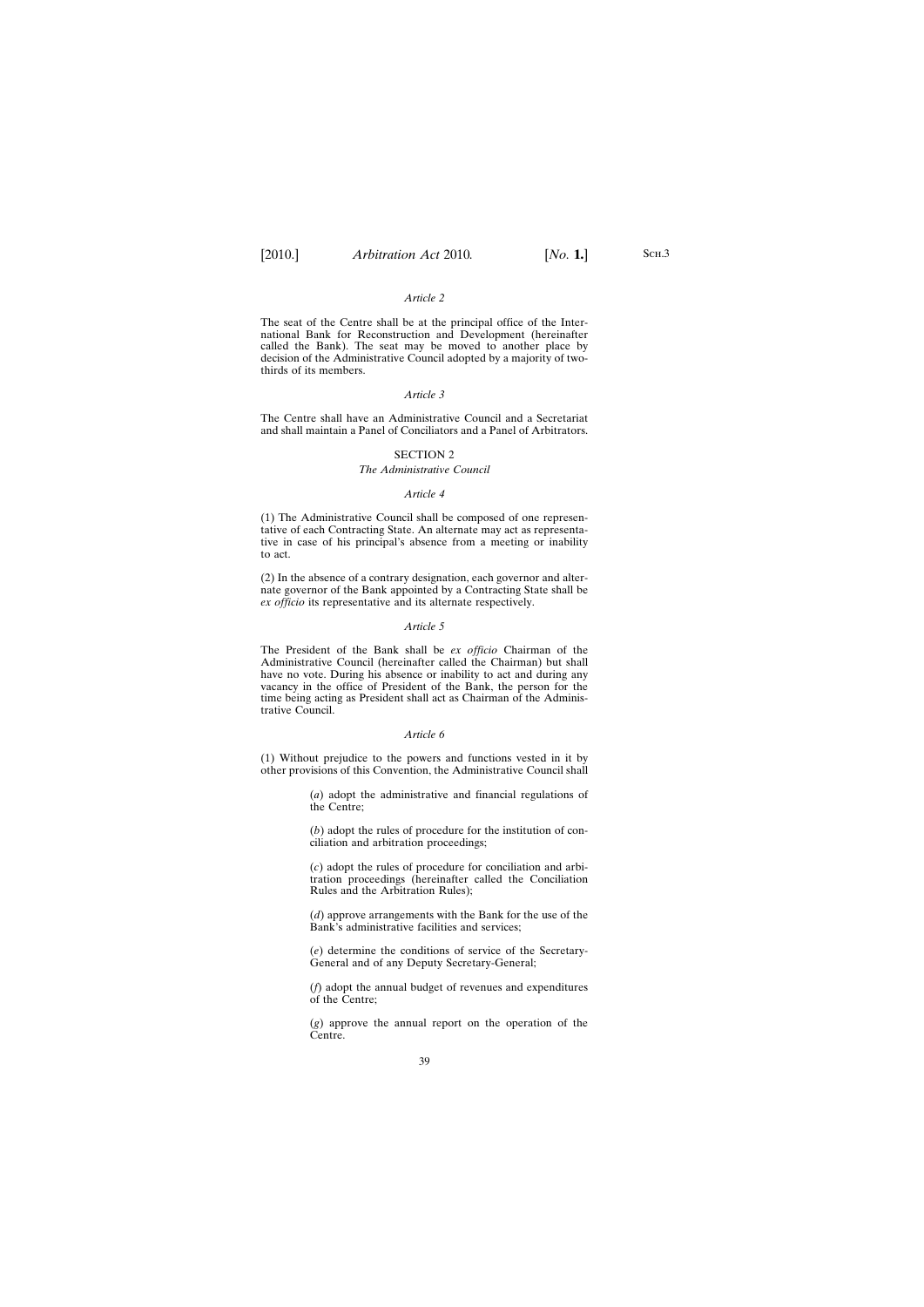The decisions referred to in sub-paragraphs (*a*), (*b*), (*c*) and (*f)* above shall be adopted by a majority of two-thirds of the members of the Administrative Council.

(2) The Administrative Council may appoint such committees as it considers necessary.

(3) The Administrative Council shall also exercise such other powers and perform such other functions as it shall determine to be necessary for the implementation of the provisions of this Convention.

#### *Article 7*

(1) The Administrative Council shall hold an annual meeting and such other meetings as may be determined by the Council, or convened by the Chairman, or convened by the Secretary-General at the request of not less than five members of the Council.

(2) Each member of the Administrative Council shall have one vote and, except as otherwise herein provided, all matters before the Council shall be decided by a majority of the votes cast.

(3) A quorum for any meeting of the Administrative Council shall be a majority of its members.

(4) The Administrative Council may establish, by a majority of twothirds of its members, a procedure whereby the Chairman may seek a vote of the Council without convening a meeting of the Council. The vote shall be considered valid only if the majority of the members of the Council cast their votes within the time limit fixed by the said procedure.

#### *Article 8*

Members of the Administrative Council and the Chairman shall serve without remuneration from the Centre.

# SECTION 3

## *The Secretariat*

## *Article 9*

The Secretariat shall consist of a Secretary-General, one or more Deputy Secretaries-General and staff.

## *Article 10*

(1) The Secretary-General and any Deputy Secretary-General shall be elected by the Administrative Council by a majority of two-thirds of its members upon the nomination of the Chairman for a term of service not exceeding six years and shall be eligible for re-election. After consulting the members of the Administrative Council, the Chairman shall propose one or more candidates for each such office.

(2) The offices of Secretary-General and Deputy Secretary-General shall be incompatible with the exercise of any political function. Neither the Secretary-General nor any Deputy Secretary-General may hold any other employment or engage in any other occupation except with the approval of the Administrative Council.

(3) During the Secretary-General's absence or inability to act, and during any vacancy of the office of Secretary-General, the Deputy Secretary-General shall act as Secretary-General. If there shall be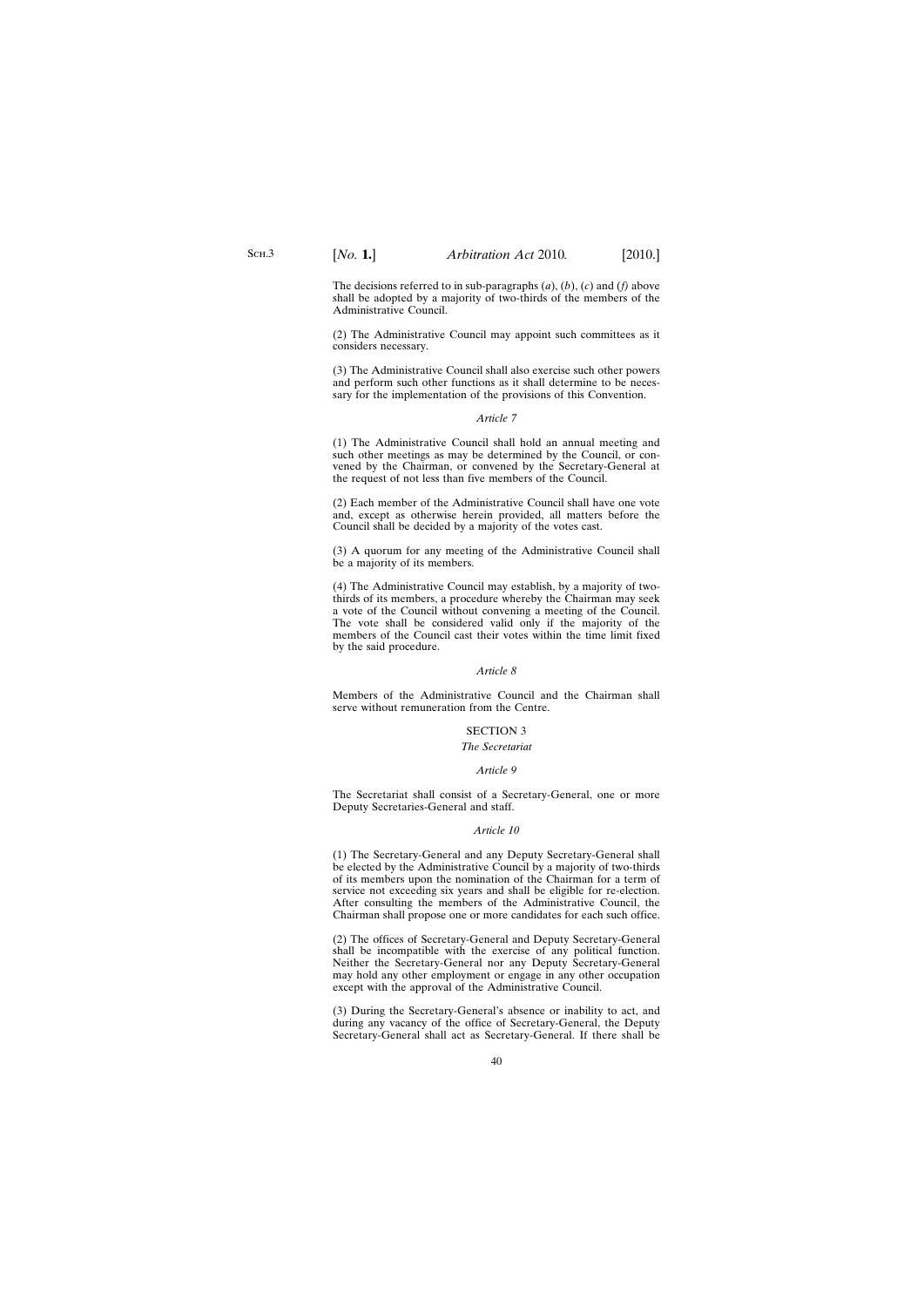more than one Deputy Secretary-General, the Administrative Council shall determine in advance the order in which they shall act as Secretary-General.

## *Article 11*

The Secretary-General shall be the legal representative and the principal officer of the Centre and shall be responsible for its administration, including the appointment of staff, in accordance with the provisions of this Convention and the rules adopted by the Administrative Council. He shall perform the function of registrar and shall have the power to authenticate arbitral awards rendered pursuant to this Convention, and to certify copies thereof.

## SECTION 4

# *The Panels*

# *Article 12*

The Panel of Conciliators and the Panel of Arbitrators shall each consist of qualified persons, designated as hereinafter provided, who are willing to serve thereon.

## *Article 13*

(1) Each Contracting State may designate to each Panel four persons who may but need not be its nationals.

(2) The Chairman may designate ten persons to each Panel. The persons so designated to a Panel shall each have a different nationality.

#### *Article 14*

(1) Persons designated to serve on the Panels shall be persons of high moral character and recognised competence in the fields of law, commerce, industry or finance, who may be relied upon to exercise independent judgment. Competence in the field of law shall be of particular importance in the case of persons on the Panel of Arbitrators.

(2) The Chairman, in designating persons to serve on the Panels, shall in addition pay due regard to the importance of assuring representation on the Panels of the principal legal systems of the world and of the main forms of economic activity.

#### *Article 15*

(1) Panel members shall serve for renewable periods of six years.

(2) In case of death or resignation of a member of a Panel, the authority which designated the member shall have the right to designate another person to serve for the remainder of that member's term.

(3) Panel members shall continue in office until their successors have been designated.

#### *Article 16*

(1) A person may serve on both Panels.

(2) If a person shall have been designated to serve on the same Panel by more than one Contracting State, or by one or more Contracting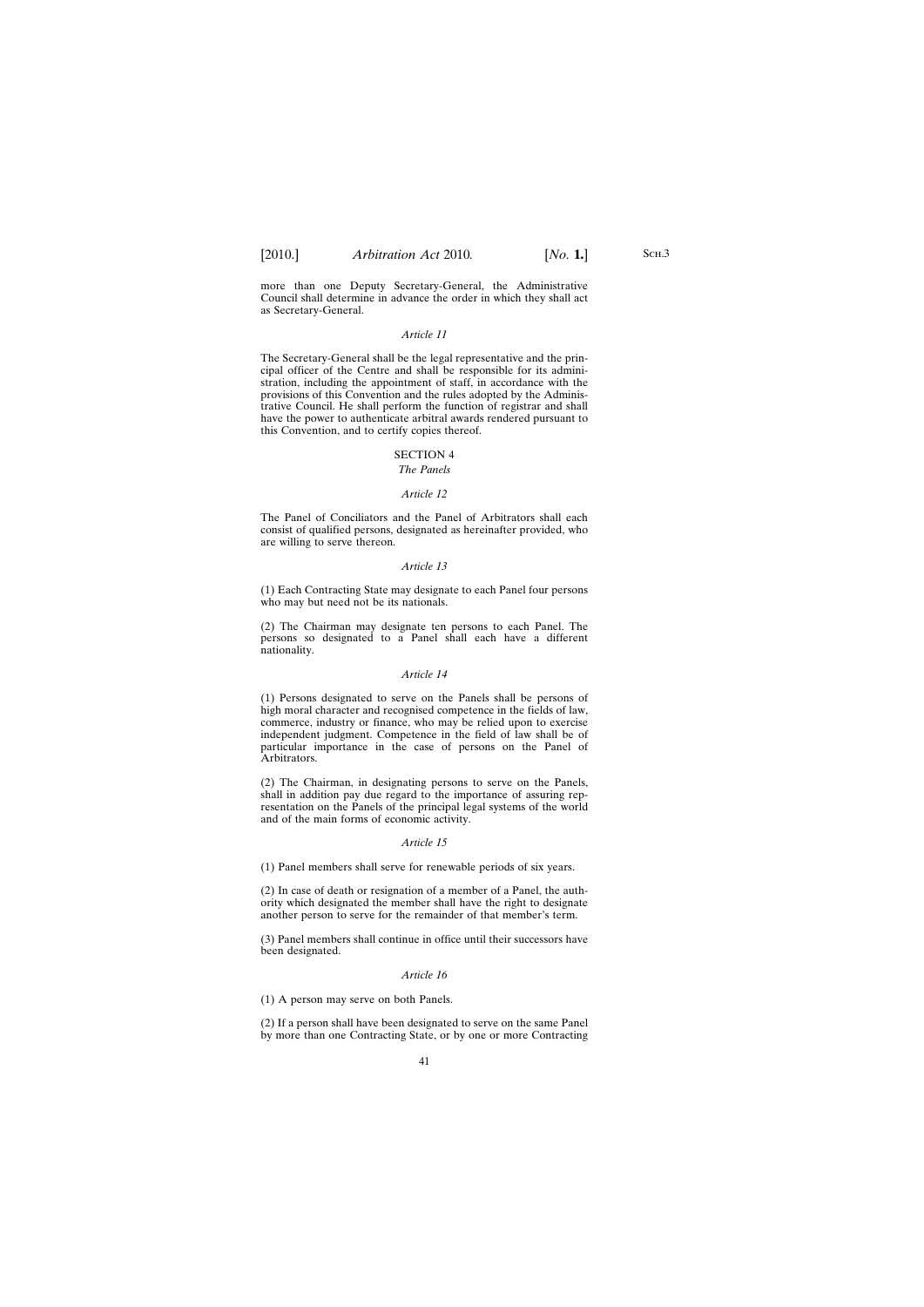States and the Chairman, he shall be deemed to have been designated by the authority which first designated him or, if one such authority is the State of which he is a national, by that State.

(3) All designations shall be notified to the Secretary-General and shall take effect from the date on which the notification is received.

# SECTION 5

#### *Financing the Centre*

## *Article 17*

If the expenditure of the Centre cannot be met out of charges for the use of its facilities, or out of other receipts, the excess shall be borne by Contracting States which are members of the Bank in proportion to their respective subscriptions to the capital stock of the Bank, and by Contracting States which are not members of the Bank in accordance with rules adopted by the Administrative Council.

#### SECTION 6

#### *Status, Immunities and Privileges*

## *Article 18*

The Centre shall have full international legal personality. The legal capacity of the Centre shall include the capacity

(*a*) to contract;

(*b*) to acquire and dispose of movable and immovable property;

(*c*) to institute legal proceedings.

## *Article 19*

To enable the Centre to fulfil its functions, it shall enjoy in the territories of each Contracting State the immunities and privileges set forth in this Section.

## *Article 20*

The Centre, its property and assets shall enjoy immunity from all legal process, except when the Centre waives this immunity.

#### *Article 21*

The Chairman, the members of the Administrative Council, persons acting as conciliators or arbitrators or members of a Committee appointed pursuant to paragraph (3) of Article 52, and the officers and employees of the Secretariat

> (*a*) shall enjoy immunity from legal process with respect to acts performed by them in the exercise of their functions, except when the Centre waives this immunity;

> (*b*) not being local nationals, shall enjoy the same immunities from immigration restrictions, alien registration requirements and national service obligations, the same facilities as regards exchange restrictions and the same treatment in respect of travelling facilities as are accorded by Contracting States to the representatives, officials and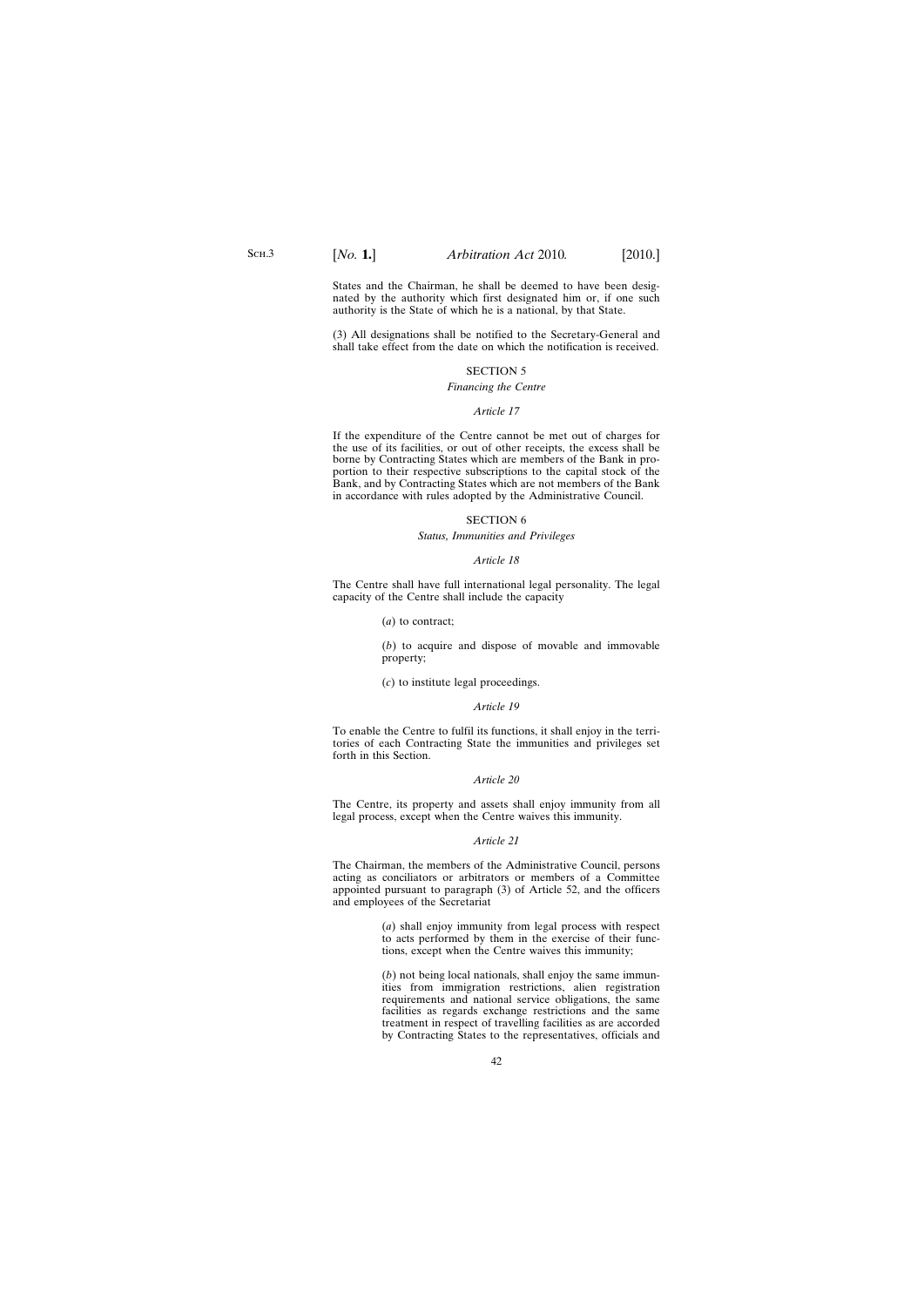employees of comparable rank of other Contracting States.

## *Article 22*

The provisions of Article 21 shall apply to persons appearing in proceedings under this Convention as parties, agents, counsel, advocates, witnesses or experts; provided, however, that sub-paragraph (*b*) thereof shall apply only in connection with their travel to and from, and their stay at, the place where the proceedings are held.

#### *Article 23*

(1) The archives of the Centre shall be inviolable, wherever they may be.

(2) With regard to its official communications, the Centre shall be accorded by each Contracting State treatment not less favourable than that accorded to other international organisations.

#### *Article 24*

(1) The Centre, its assets, property and income, and its operations and transactions authorised by this Convention shall be exempt from all taxation and customs duties. The Centre shall also be exempt from liability for the collection or payment of any taxes or customs duties.

(2) Except in the case of local nationals, no tax shall be levied on or in respect of expense allowances paid by the Centre to the Chairman or members of the Administrative Council, or on or in respect of salaries, expense allowances or other emoluments paid by the Centre to officials or employees of the Secretariat.

(3) No tax shall be levied on or in respect of fees or expense allowances received by persons acting as conciliators, or arbitrators, or members of a Committee appointed pursuant to paragraph (3) of Article 52, in proceedings under this Convention, if the sole jurisdictional basis for such tax is the location of the Centre or the place where such proceedings are conducted or the place where such fees or allowances are paid.

#### CHAPTER II

## JURISDICTION OF THE CENTRE

## *Article 25*

(1) The jurisdiction of the Centre shall extend to any legal dispute arising directly out of an investment, between a Contracting State (or any constituent subdivision or agency of a Contracting State designated to the Centre by that State) and a national of another Contracting State, which the parties to the dispute consent in writing to submit to the Centre. When the parties have given their consent, no party may withdraw its consent unilaterally.

(2) "National of another Contracting State" means:—

(*a*) any natural person who had the nationality of a Contracting State other than the State party to the dispute on the date on which the parties consented to submit such dispute to conciliation or arbitration as well as on the date on which the request was registered pursuant to paragraph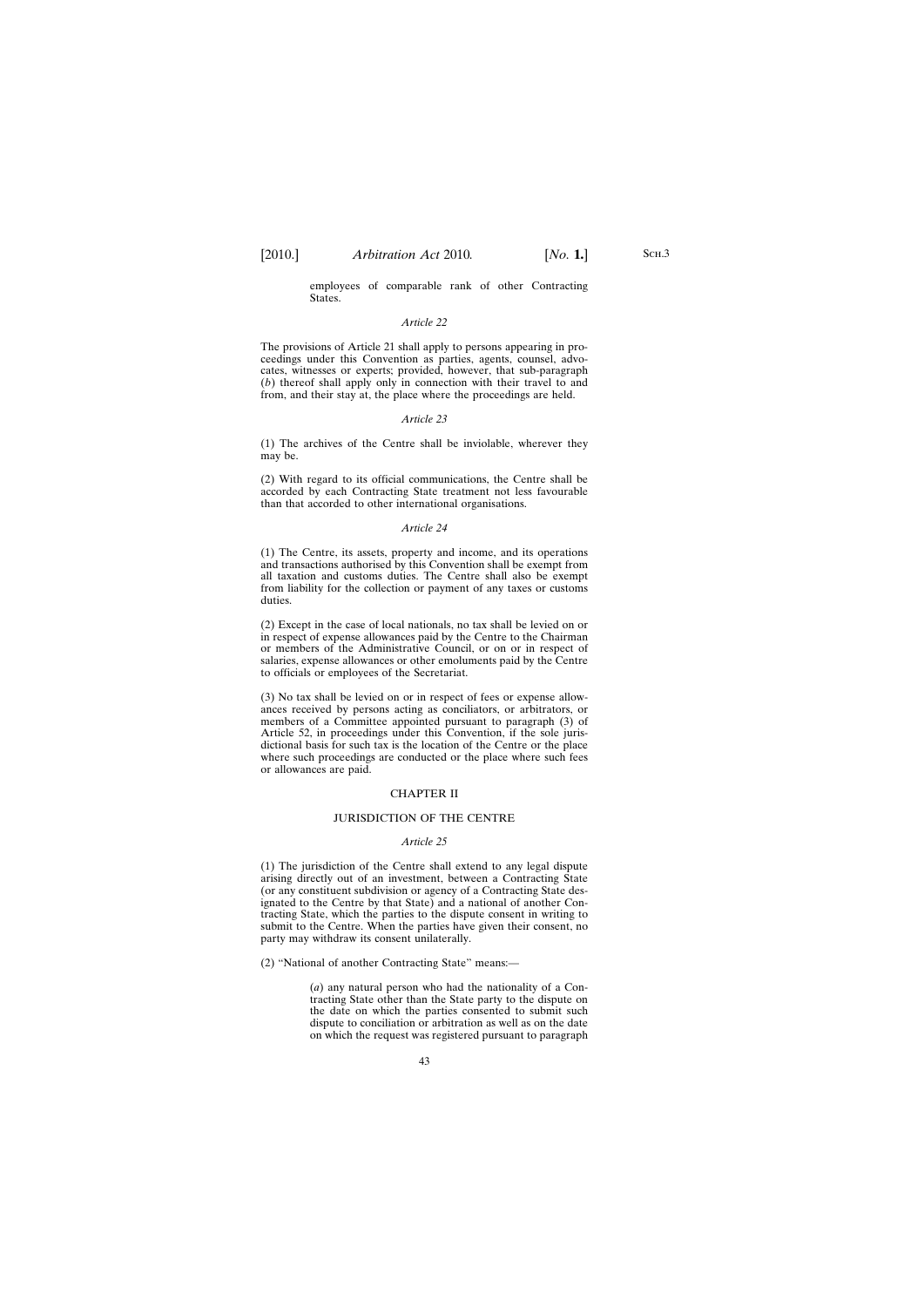(3) of Article 28 or paragraph (3) of Article 36, but does not include any person who on either date also had the nationality of the Contracting State party to the dispute; and

(*b*) any juridical person which had the nationality of a Contracting State other than the State party to the dispute on the date on which the parties consented to submit such dispute to conciliation or arbitration and any juridical person which had the nationality of the Contracting State party to the dispute on that date and which, because of foreign control, the parties have agreed should be treated as a national of another Contracting State for the purposes of this Convention.

(3) Consent by a constituent subdivision or agency of a Contracting State shall require the approval of that State unless that State notifies the Centre that no such approval is required.

(4) Any Contracting State may, at the time of ratification, acceptance or approval of this Convention or at any time thereafter, notify the Centre of the class or classes of disputes which it would or would not consider submitting to the jurisdiction of the Centre. The Secretary-General shall forthwith transmit such notification to all Contracting States. Such notification shall not constitute the consent required by paragraph (1).

## *Article 26*

Consent of the parties to arbitration under this Convention shall, unless otherwise stated, be deemed consent to such arbitration to the exclusion of any other remedy. A Contracting State may require the exhaustion of local administrative or judicial remedies as a condition of its consent to arbitration under this Convention.

#### *Article 27*

(1) No Contracting State shall give diplomatic protection, or bring an international claim, in respect of a dispute which one of its nationals and another Contracting State shall have consented to submit or shall have submitted to arbitration under this Convention, unless such other Contracting State shall have failed to abide by and comply with the award rendered in such dispute.

(2) Diplomatic protection, for the purposes of paragraph (1), shall not include informal diplomatic exchanges for the sole purpose of facilitating a settlement of the dispute.

## CHAPTER III

## CONCILIATION

#### SECTION 1

## *Request for Conciliation*

#### *Article 28*

(1) Any Contracting State or any national of a Contracting State wishing to institute conciliation proceedings shall address a request to that effect in writing to the Secretary-General who shall send a copy of the request to the other party.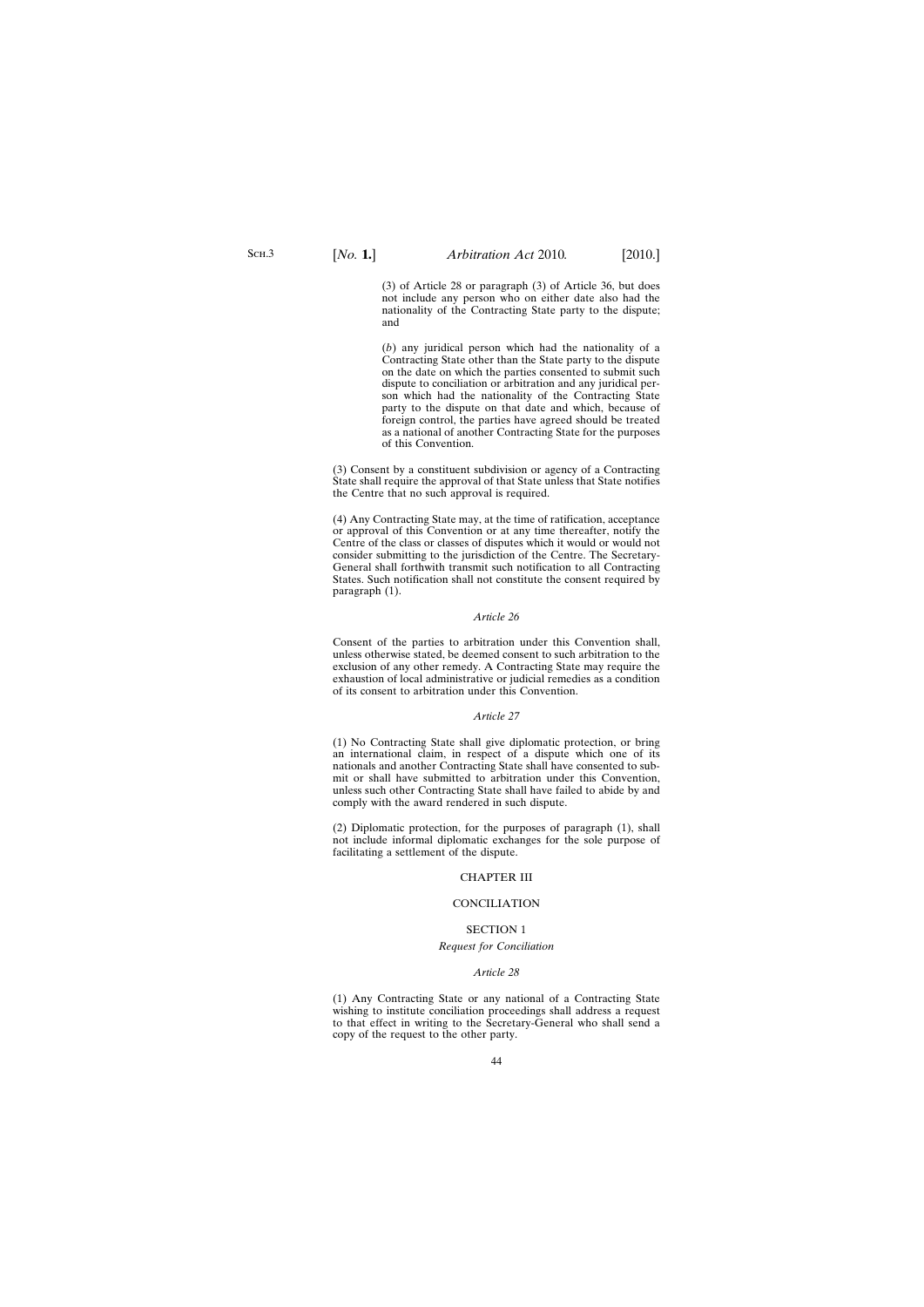(2) The request shall contain information concerning the issues in dispute, the identity of the parties and their consent to conciliation in accordance with the rules of procedure for the institution of conciliation and arbitration proceedings.

(3) The Secretary-General shall register the request unless he finds, on the basis of the information contained in the request, that the dispute is manifestly outside the jurisdiction of the Centre. He shall forthwith notify the parties of registration or refusal to register.

## SECTION 2

#### *Constitution of the Conciliation Commission*

#### *Article 29*

(1) The Conciliation Commission (hereinafter called the Commission) shall be constituted as soon as possible after registration of a request pursuant to Article 28.

(2) (*a*) The Commission shall consist of a sole conciliator or any uneven number of conciliators appointed as the parties shall agree.

(*b*) Where the parties do not agree upon the number of conciliators and the method of their appointment, the Commission shall consist of three conciliators, one conciliator appointed by each party and the third, who shall be the president of the Commission, appointed by agreement of the parties.

#### *Article 30*

If the Commission shall not have been constituted within 90 days after notice of registration of the request has been dispatched by the Secretary-General in accordance with paragraph (3) of Article 28, or such other period as the parties may agree, the Chairman shall, at the request of either party and after consulting both parties as far as possible, appoint the conciliator or conciliators not yet appointed.

## *Article 31*

(1) Conciliators may be appointed from outside the Panel of Conciliators, except in the case of appointments by the Chairman pursuant to Article 30.

(2) Conciliators appointed from outside the Panel of Conciliators shall possess the qualities stated in paragraph (1) of Article 14.

## SECTION 3

## *Conciliation Proceedings*

#### *Article 32*

(1) The Commission shall be the judge of its own competence.

(2) Any objection by a party to the dispute that that dispute is not within the jurisdiction of the Centre, or for other reasons is not within the competence of the Commission, shall be considered by the Commission which shall determine whether to deal with it as a preliminary question or to join it to the merits of the dispute.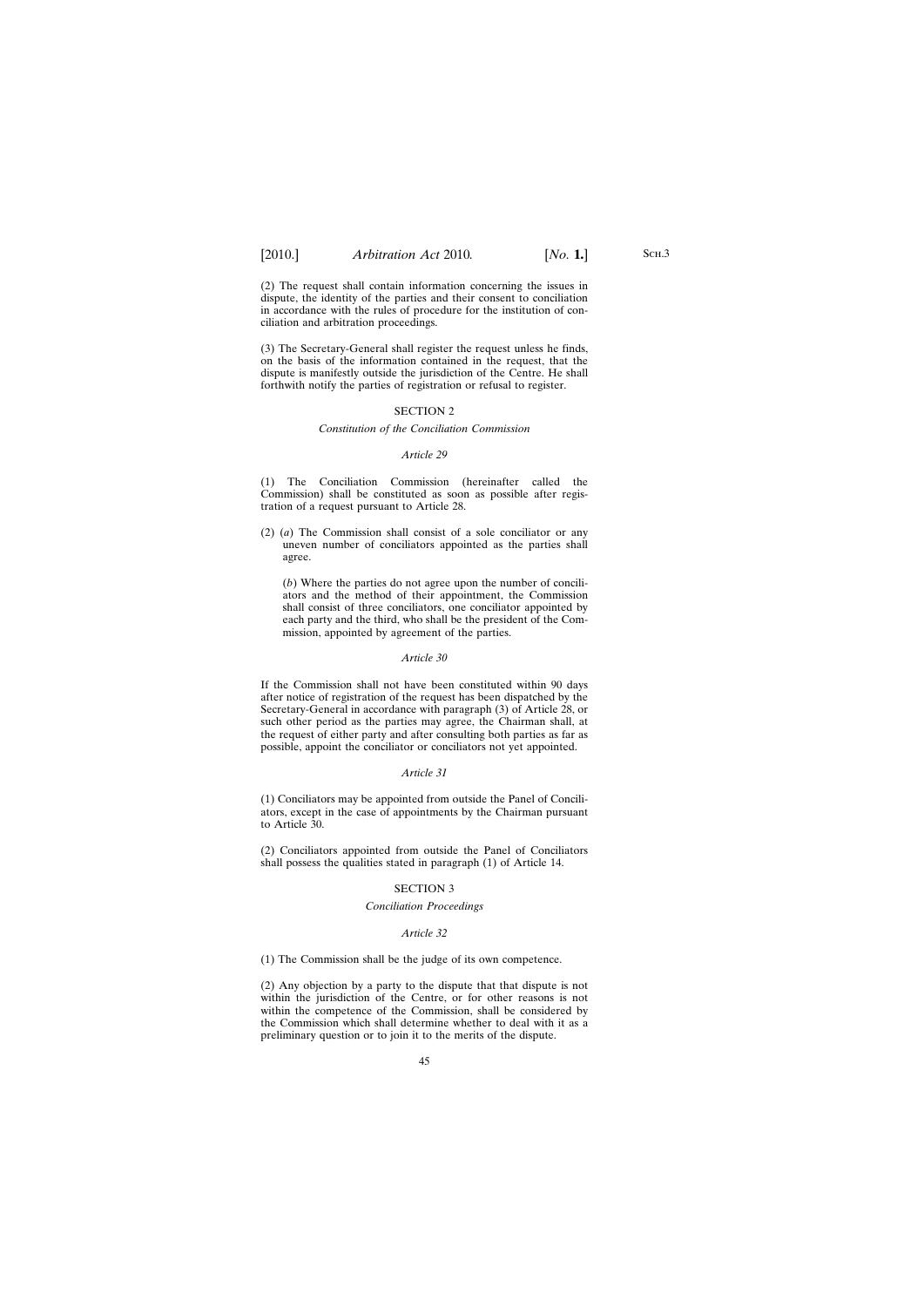## *Article 33*

Any conciliation proceeding shall be conducted in accordance with the provisions of this Section and, except as the parties otherwise agree, in accordance with the Conciliation Rules in effect on the date on which the parties consented to conciliation. If any question of procedure arises which is not covered by this Section or the Conciliation Rules or any rules agreed by the parties, the Commission shall decide the question.

# *Article 34*

(1) It shall be the duty of the Commission to clarify the issues in dispute between the parties and to endeavour to bring about agreement between them upon mutually acceptable terms. To that end, the Commission may at any stage of the proceedings and from time to time recommend terms of settlement to the parties. The parties shall cooperate in good faith with the Commission in order to enable the Commission to carry out its functions, and shall give their most serious consideration to its recommendations.

(2) If the parties reach agreement, the Commission shall draw up a report noting the issues in dispute and recording that the parties have reached agreement. If, at any stage of the proceedings, it appears to the Commission that there is no likelihood of agreement between the parties, it shall close the proceedings and shall draw up a report noting the submission of the dispute and recording the failure of the parties to reach agreement. If one party fails to appear or participate in the proceedings, the Commission shall close the proceedings and shall draw up a report noting that party's failure to appear or participate.

## *Article 35*

Except as the parties to the dispute shall otherwise agree, neither party to a conciliation proceeding shall be entitled in any other proceeding, whether before arbitrators or in a court of law or otherwise, to invoke or rely on any views expressed or statements or admissions or offers of settlement made by the other party in the conciliation proceedings, or the report or any recommendations made by the Commission.

#### CHAPTER IV

#### ARBITRATION

## SECTION 1

#### *Request for Arbitration*

#### *Article 36*

(1) Any Contracting State or any national of a Contracting State wishing to institute arbitration proceedings shall address a request to that effect in writing to the Secretary-General who shall send a copy of the request to the other party.

(2) The request shall contain information concerning the issues in dispute, the identity of the parties and their consent to arbitration in accordance with the rules of procedure for the institution of conciliation and arbitration proceedings.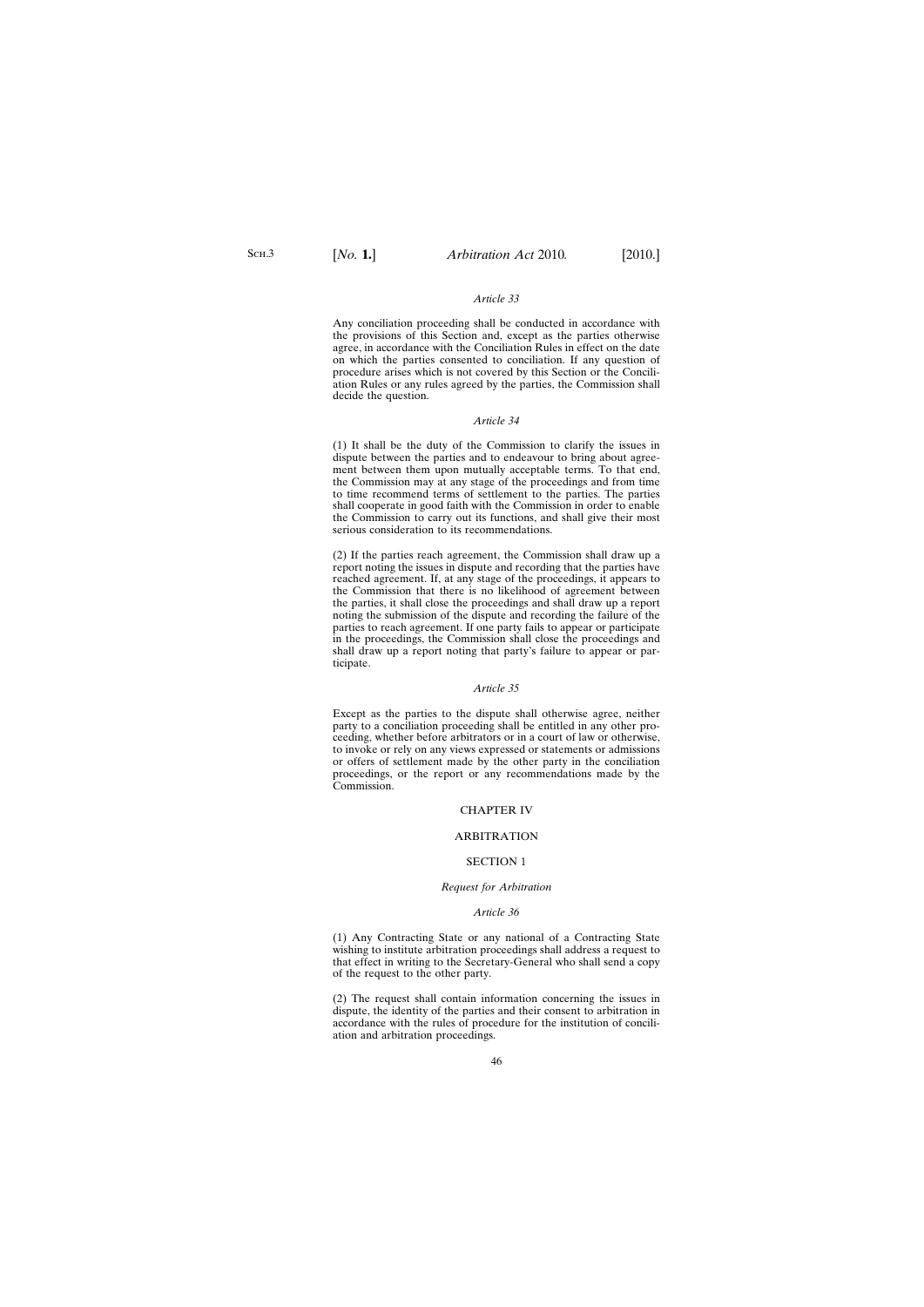(3) The Secretary-General shall register the request unless he finds, on the basis of the information contained in the request, that the dispute is manifestly outside the jurisdiction of the Centre. He shall forthwith notify the parties of registration or refusal to register.

#### SECTION 2

## *Constitution of the Tribunal*

#### *Article 37*

(1) The Arbitral Tribunal (hereinafter called the Tribunal) shall be constituted as soon as possible after registration of a request pursuant to Article 36.

(2) (*a*) The Tribunal shall consist of a sole arbitrator or any uneven number of arbitrators appointed as the parties shall agree.

(*b*) Where the parties do not agree upon the number of arbitrators and the method of their appointment, the Tribunal shall consist of three arbitrators, one arbitrator appointed by each party and the third, who shall be the president of the Tribunal, appointed by agreement of the parties.

## *Article 38*

If the Tribunal shall not have been constituted within 90 days after notice of registration of the request has been despatched by the Secretary-General in accordance with paragraph (3) of Article 36, or such other period as the parties may agree, the Chairman shall, at the request of either party and after consulting both parties as far as possible, appoint the arbitrator or arbitrators not yet appointed. Arbitrators appointed by the Chairman pursuant to this Article shall not be nationals of the Contracting State party to the dispute or of the Contracting State whose national is a party to the dispute.

## *Article 39*

The majority of the arbitrators shall be nationals of States other than the Contracting State party to the dispute and the Contracting State whose national is a party to the dispute; provided, however, that the foregoing provisions of this Article shall not apply if the sole arbitrator or each individual member of the Tribunal has been appointed by agreement of the parties.

## *Article 40*

(1) Arbitrators may be appointed from outside the Panel of Arbitrators, except in the case of appointments by the Chairman pursuant to Article 38.

(2) Arbitrators appointed from outside the Panel of Arbitrators shall possess the qualities stated in paragraph (1) of Article 14.

#### SECTION 3

## *Powers and Functions of the Tribunal*

#### *Article 41*

(1) The Tribunal shall be the judge of its own competence.

(2) Any objection by a party to the dispute that that dispute is not within the jurisdiction of the Centre, or for other reasons is not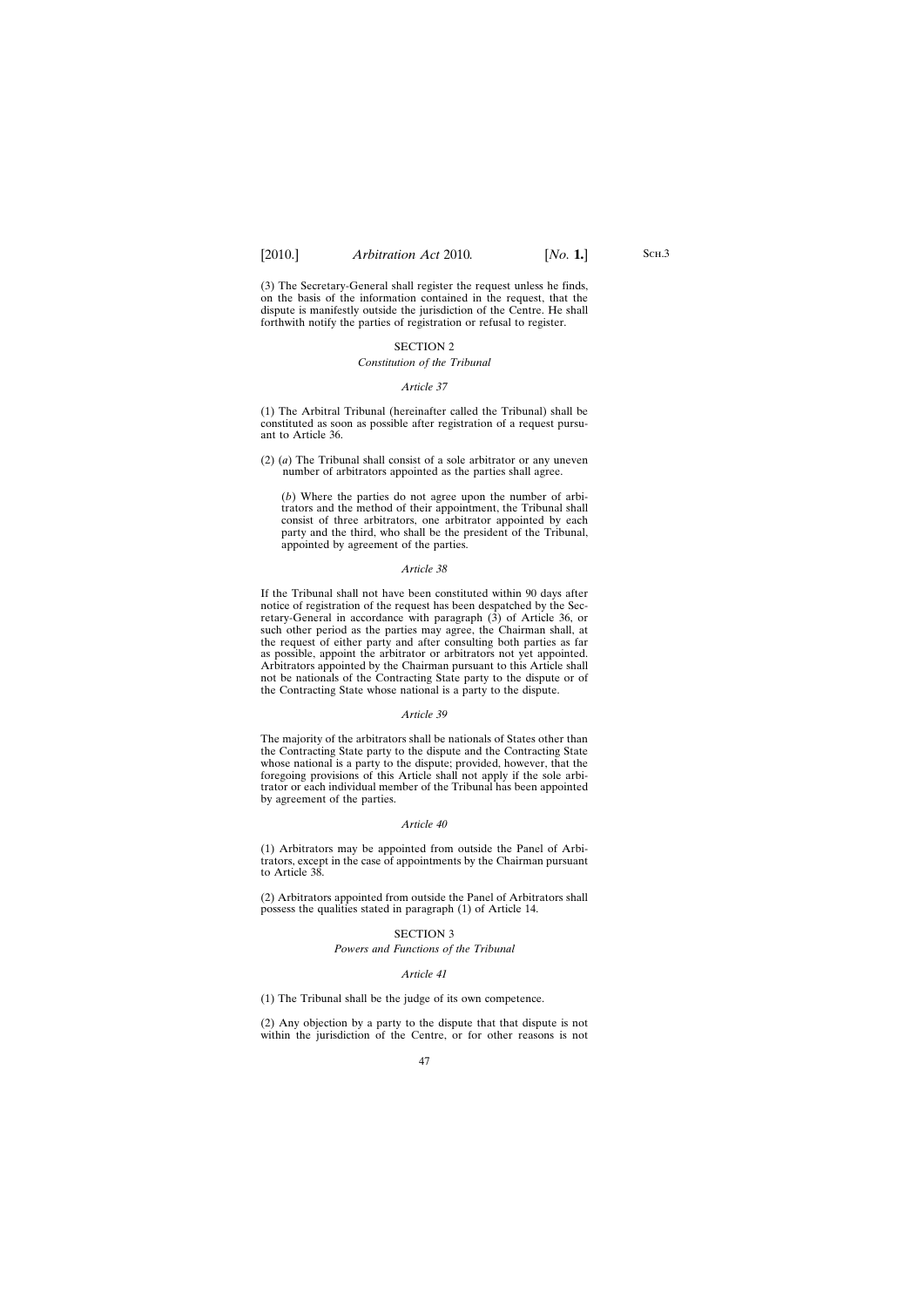within the competence of the Tribunal, shall be considered by the Tribunal which shall determine whether to deal with it as a preliminary question or to join it to the merits of the dispute.

## *Article 42*

(1) The Tribunal shall decide a dispute in accordance with such rules of law as may be agreed by the parties. In the absence of such agreement, the Tribunal shall apply the law of the Contracting State party to the dispute (including its rules on the conflict of laws) and such rules of international law as may be applicable.

(2) The Tribunal may not bring in a finding of *non liquet* on the ground of silence or obscurity of the law.

(3) The provisions of paragraphs (1) and (2) shall not prejudice the power of the Tribunal to decide a dispute *ex aequo et bono* if the parties so agree.

## *Article 43*

Except as the parties otherwise agree, the Tribunal may, if it deems it necessary at any stage of the proceedings,

> (*a*) call upon the parties to produce documents or other evidence, and

> (*b*) visit the scene connected with the dispute, and conduct such inquiries there as it may deem appropriate.

#### *Article 44*

Any arbitration proceeding shall be conducted in accordance with the provisions of this Section and, except as the parties otherwise agree, in accordance with the Arbitration Rules in effect on the date on which the parties consented to arbitration. If any question of procedure arises which is not covered by this Section or the Arbitration Rules or any rules agreed by the parties, the Tribunal shall decide the question.

## *Article 45*

(1) Failure of a party to appear or to present his case shall not be deemed an admission of the other party's assertions.

(2) If a party fails to appear or to present his case at any stage of the proceedings the other party may request the Tribunal to deal with the questions submitted to it and to render an award. Before rendering an award, the Tribunal shall notify, and grant a period of grace to, the party failing to appear or to present its case, unless it is satisfied that that party does not intend to do so.

### *Article 46*

Except as the parties otherwise agree, the Tribunal shall, if requested by a party, determine any incidental or additional claims or counterclaims arising directly out of the subject-matter of the dispute provided that they are within the scope of the consent of the parties and are otherwise within the jurisdiction of the Centre.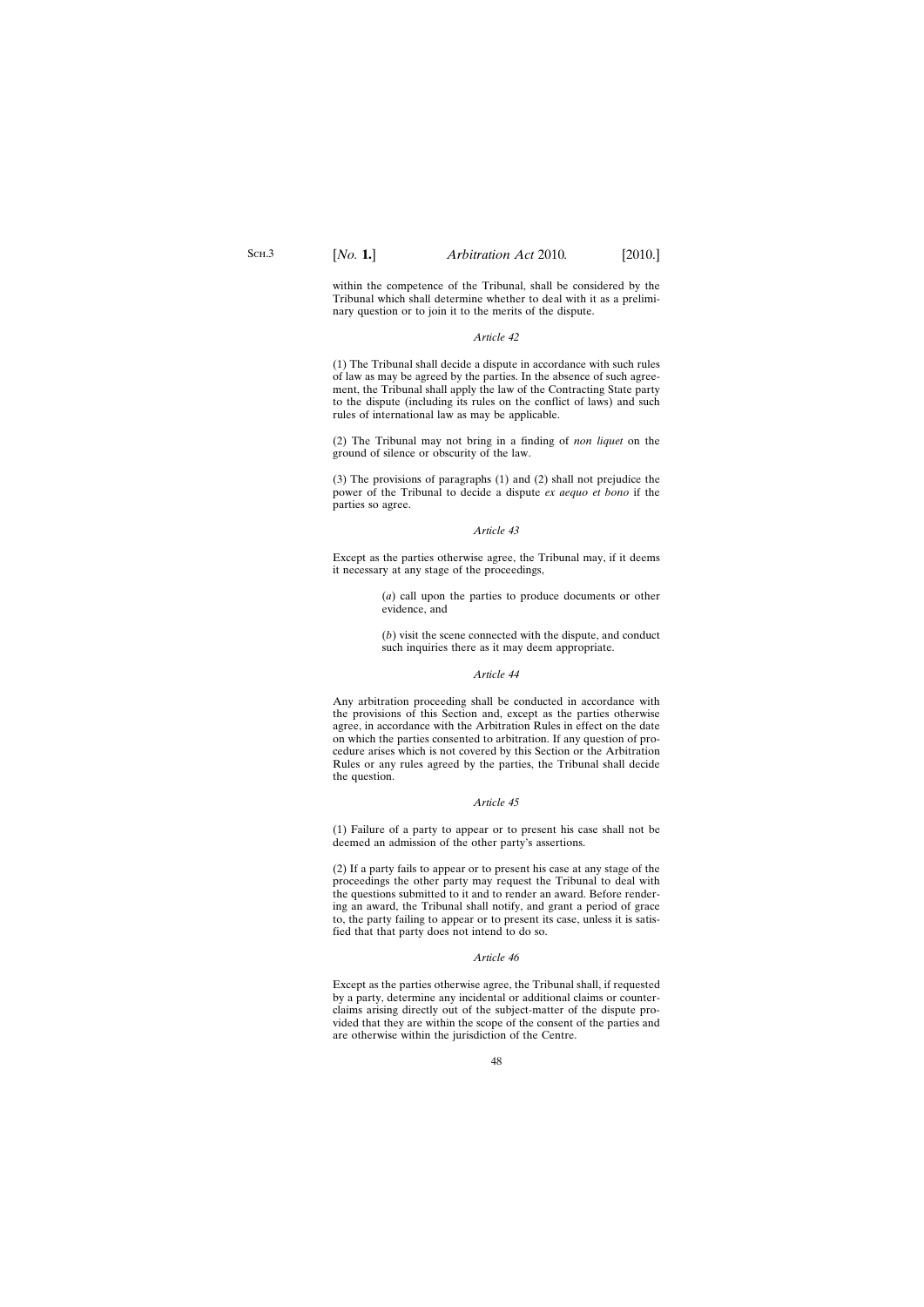## *Article 47*

Except as the parties otherwise agree, the Tribunal may, if it considers that the circumstances so require, recommend any provisional measures which should be taken to preserve the respective rights of either party.

#### SECTION 4

## *The Award*

#### *Article 48*

(1) The Tribunal shall decide questions by a majority of the votes of all its members.

(2) The award of the Tribunal shall be in writing and shall be signed by the members of the Tribunal who voted for it.

(3) The award shall deal with every question submitted to the Tribunal, and shall state the reasons upon which it is based.

(4) Any member of the Tribunal may attach his individual opinion to the award, whether he dissents from the majority or not, or a statement of his dissent.

(5) The Centre shall not publish the award without the consent of the parties.

## *Article 49*

(1) The Secretary-General shall promptly dispatch certified copies of the award to the parties. The award shall be deemed to have been rendered on the date on which the certified copies were dispatched.

(2) The Tribunal upon the request of a party made within 45 days after the date on which the award was rendered may after notice to the other party decide any question which it had omitted to decide in the award, and shall rectify any clerical, arithmetical or similar error in the award. Its decision shall become part of the award and shall be notified to the parties in the same manner as the award. The periods of time provided for under paragraph (2) of Article 51 and paragraph (2) of Article 52 shall run from the date on which the decision was rendered.

## SECTION 5

#### *Interpretation, Revision and Annulment of the Award*

#### *Article 50*

(1) If any dispute shall arise between the parties as to the meaning or scope of an award, either party may request interpretation of the award by an application in writing addressed to the Secretary-General.

(2) The request shall, if possible, be submitted to the Tribunal which rendered the award. If this shall not be possible, a new Tribunal shall be constituted in accordance with Section 2 of this Chapter. The Tribunal may, if it considers that the circumstances so require, stay enforcement of the award pending its decision.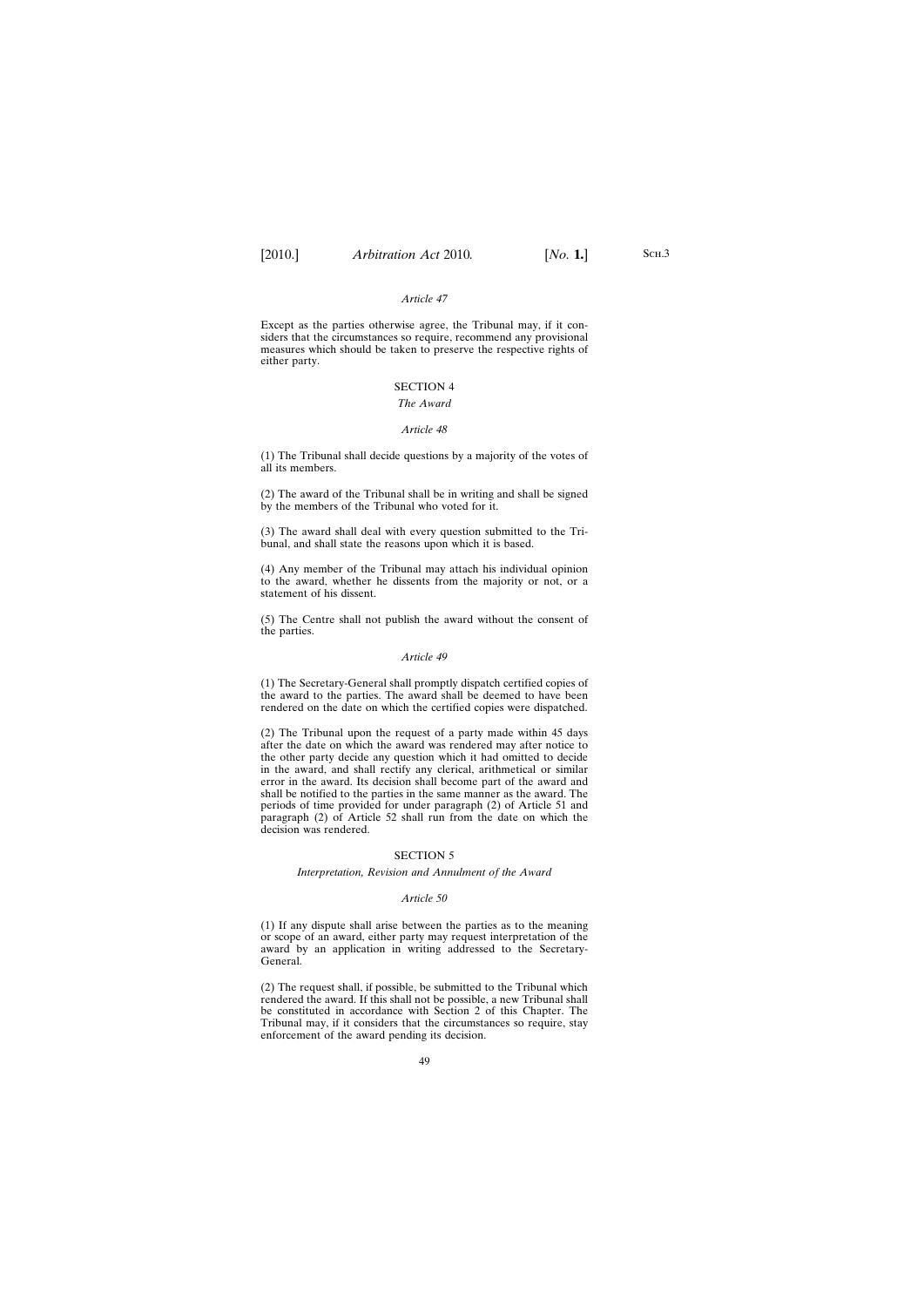## *Article 51*

(1) Either party may request revision of the award by an application in writing addressed to the Secretary-General on the ground of discovery of some fact of such a nature as decisively to affect the award, provided that when the award was rendered that fact was unknown to the Tribunal and to the applicant and that the applicant's ignorance of that fact was not due to negligence.

(2) The application shall be made within 90 days after the discovery of such fact and in any event within three years after the date on which the award was rendered.

(3) The request shall, if possible, be submitted to the Tribunal which rendered the award. If this shall not be possible, a new Tribunal shall be constituted in accordance with Section 2 of this Chapter.

(4) The Tribunal may, if it considers that the circumstances so require, stay enforcement of the award pending its decision. If the applicant requests a stay of enforcement of the award in his application, enforcement shall be stayed provisionally until the Tribunal rules on such request.

## *Article 52*

(1) Either party may request annulment of the award by an application in writing addressed to the Secretary-General on one or more of the following grounds:

(*a*) that the Tribunal was not properly constituted;

(*b*) that the Tribunal has manifestly exceeded its powers;

(*c*) that there was corruption on the part of a member of the Tribunal;

(*d*) that there has been a serious departure from a fundamental rule of procedure; or

(*e*) that the award has failed to state the reasons on which it is based.

(2) The application shall be made within 120 days after the date on which the award was rendered except that when annulment is requested on the ground of corruption such application shall be made within 120 days after discovery of the corruption and in any event within three years after the date on which the award was rendered.

(3) On receipt of the request the Chairman shall forthwith appoint from the Panel of Arbitrators an *ad hoc* Committee of three persons. None of the members of the Committee shall have been a member of the Tribunal which rendered the award, shall be of the same nationality as any such member, shall be a national of the State party to the dispute or of the State whose national is a party to the dispute, shall have been designated to the Panel of Arbitrators by either of those States, or shall have acted as a conciliator in the same dispute. The Committee shall have the authority to annul the award or any part thereof on any of the grounds set forth in paragraph (1).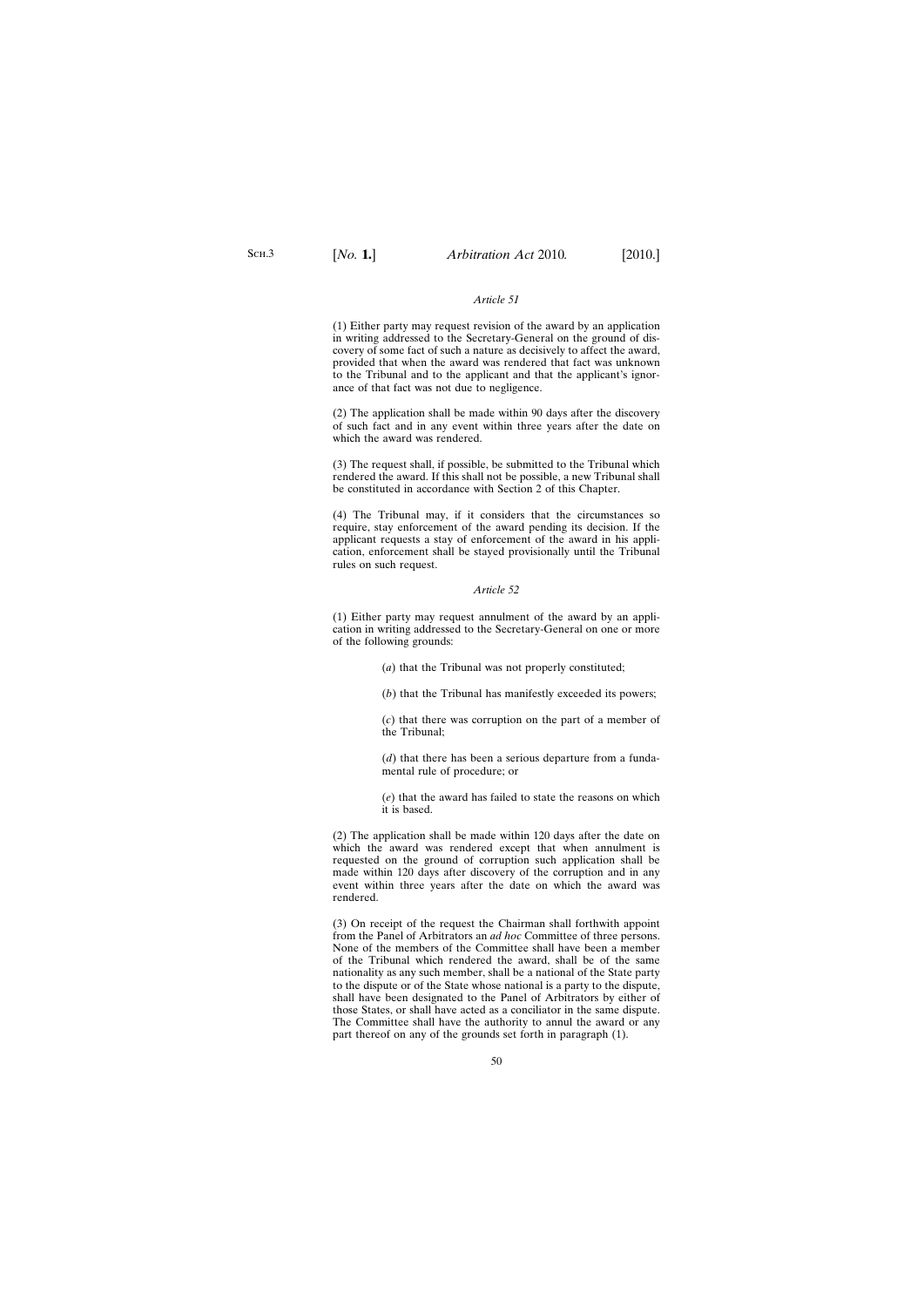(4) The provisions of Articles 41-45, 48, 49, 53 and 54, and of Chapters VI and VII shall apply *mutatis mutandis* to proceedings before the Committee.

(5) The Committee may, if it considers that the circumstances so require, stay enforcement of the award pending its decision. If the applicant requests a stay of enforcement of the award in his application, enforcement shall be stayed provisionally until the Committee rules on such request.

(6) If the award is annulled the dispute shall, at the request of either party, be submitted to a new Tribunal constituted in accordance with Section 2 of this Chapter.

## SECTION 6

## *Recognition and Enforcement of the Award*

## *Article 53*

(1) The award shall be binding on the parties and shall not be subject to any appeal or to any other remedy except those provided for in this Convention. Each party shall abide by and comply with the terms of the award except to the extent that enforcement shall have been stayed pursuant to the relevant provisions of this Convention.

(2) For the purposes of this Section, "award" shall include any decision interpreting, revising or annulling such award pursuant to Articles 50, 51 or 52.

## *Article 54*

(1) Each Contracting State shall recognise an award rendered pursuant to this Convention as binding and enforce the pecuniary obligations imposed by that award within its territories as if it were a final judgement of a court in that State. A Contracting State with a federal constitution may enforce such an award in or through its federal courts and may provide that such courts shall treat the award as if it were a final judgement of the courts of a constituent state.

(2) A party seeking recognition or enforcement in the territories of a Contracting State shall furnish to a competent court or other authority which such State shall have designated for this purpose a copy of the award certified by the Secretary-General. Each Contracting State shall notify the Secretary-General of the designation of the competent court or other authority for this purpose and of any subsequent change in such designation.

(3) Execution of the award shall be governed by the laws concerning the execution of judgements in force in the State in whose territories such execution is sought.

#### *Article 55*

Nothing in Article 54 shall be construed as derogating from the law in force in any Contracting State relating to immunity of that State or of any foreign State from execution.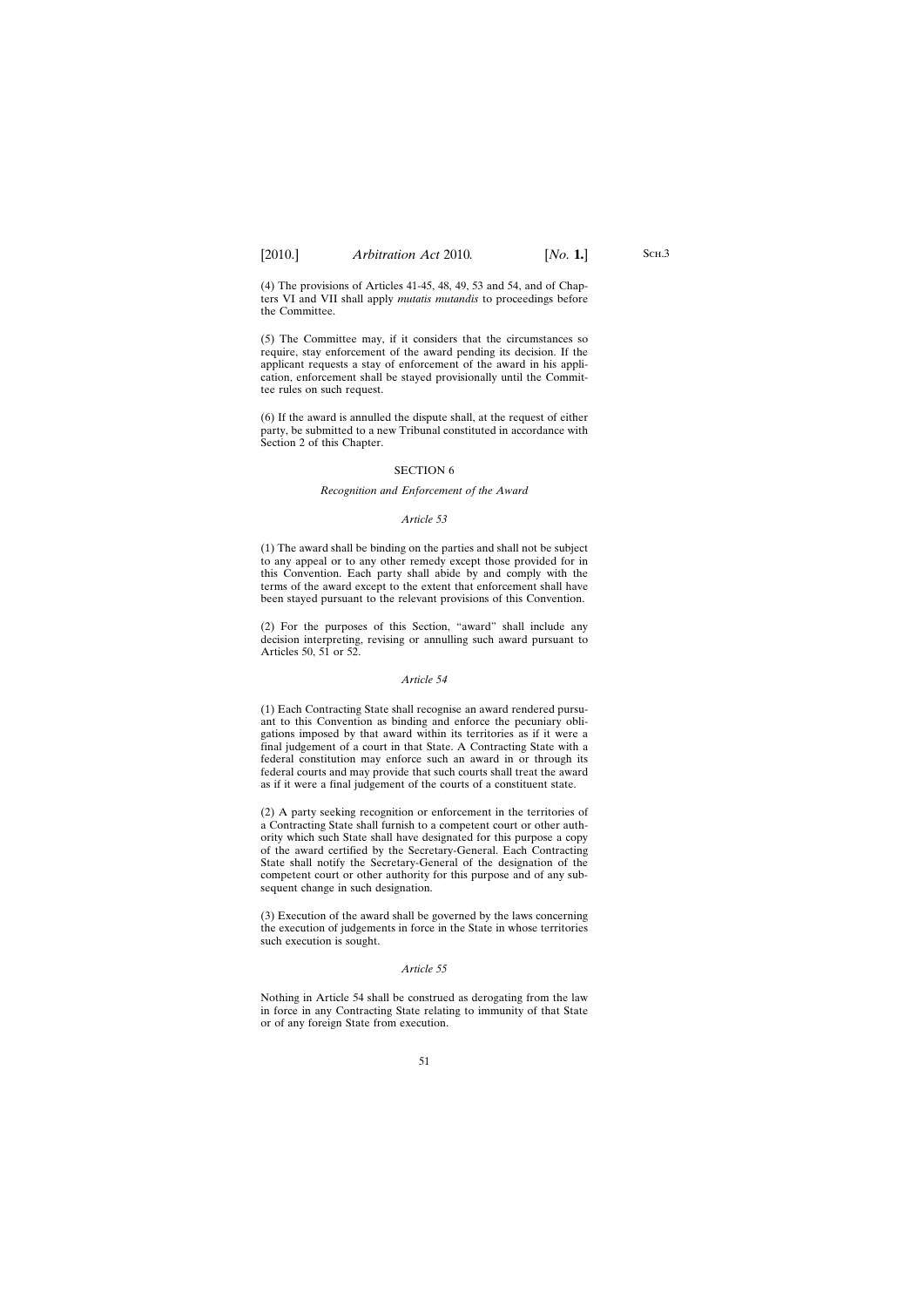## CHAPTER V

## REPLACEMENT AND DISQUALIFICATION OF CONCILIATORS AND ARBITRATORS

## *Article 56*

(1) After a Commission or a Tribunal has been constituted and proceedings have begun, its composition shall remain unchanged; provided, however, that if a conciliator or an arbitrator should die, become incapacitated, or resign, the resulting vacancy shall be filled in accordance with the provisions of Section 2 of Chapter III or Section 2 of Chapter IV.

(2) A member of a Commission or Tribunal shall continue to serve in that capacity notwithstanding that he shall have ceased to be a member of the Panel.

(3) If a conciliator or arbitrator appointed by a party shall have resigned without the consent of the Commission or Tribunal of which he was a member, the Chairman shall appoint a person from the appropriate Panel to fill the resulting vacancy.

#### *Article 57*

A party may propose to a Commission or Tribunal the disqualification of any of its members on account of any fact indicating a manifest lack of the qualities required by paragraph (1) of Article 14. A party to arbitration proceedings may, in addition, propose the disqualification of an arbitrator on the ground that he was ineligible for appointment to the Tribunal under Section 2 of Chapter IV.

#### *Article 58*

The decision on any proposal to disqualify a conciliator or arbitrator shall be taken by the other members of the Commission or Tribunal as the case may be, provided that where those members are equally divided, or in the case of a proposal to disqualify a sole conciliator or arbitrator, or a majority of the conciliators or arbitrators, the Chairman shall take that decision. If it is decided that the proposal is well-founded the conciliator or arbitrator to whom the decision relates shall be replaced in accordance with the provisions of Section 2 of Chapter III or Section 2 of Chapter IV.

## CHAPTER VI

## COST OF PROCEEDINGS

#### *Article 59*

The charges payable by the parties for the use of the facilities of the Centre shall be determined by the Secretary-General in accordance with the regulations adopted by the Administrative Council.

#### *Article 60*

(1) Each Commission and each Tribunal shall determine the fees and expenses of its members within limits established from time to time by the Administrative Council and after consultation with the Secretary-General.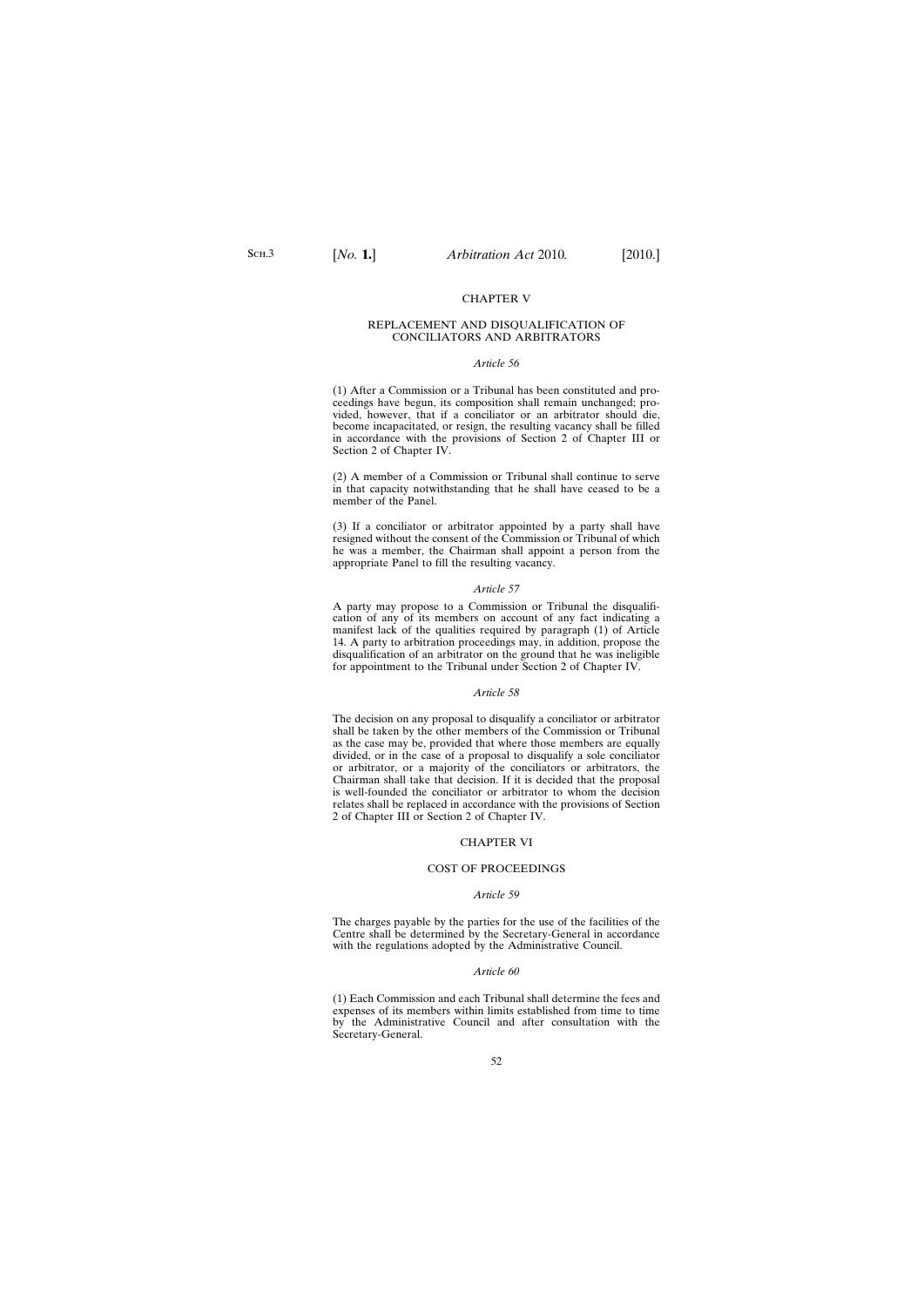(2) Nothing in paragraph (1) of this article shall preclude the parties from agreeing in advance with the Commission or Tribunal concerned upon the fees and expenses of its members.

#### *Article 61*

(1) In the case of conciliation proceedings the fees and expenses of members of the Commission as well as the charges for the use of the facilities of the Centre, shall be borne equally by the parties. Each party shall bear any other expenses it incurs in connection with the proceedings.

(2) In the case of arbitration proceedings the Tribunal shall, except as the parties otherwise agree, assess the expenses incurred by the parties in connection with the proceedings, and shall decide how and by whom those expenses, the fees and expenses of the members of the Tribunal and the charges for the use of the facilities of the Centre shall be paid. Such decision shall form part of the award.

## CHAPTER VII

## PLACE OF PROCEEDINGS

## *Article 62*

Conciliation and arbitration proceedings shall be held at the seat of the Centre except as hereinafter provided.

#### *Article 63*

Conciliation and arbitration proceedings may be held, if the parties so agree,

> (*a*) at the seat of the Permanent Court of Arbitration or of any other appropriate institution, whether private or public, with which the Centre may make arrangements for that purpose; or

> (*b*) at any other place approved by the Commission or Tribunal after consultation with the Secretary-General.

## CHAPTER VIII

#### DISPUTES BETWEEN CONTRACTING STATES

## *Article 64*

Any dispute arising between Contracting States concerning the interpretation or application of this Convention which is not settled by negotiation shall be referred to the International Court of Justice by the application of any party to such dispute, unless the States concerned agree to another method of settlement.

## CHAPTER IX

#### AMENDMENT

#### *Article 65*

Any Contracting State may propose amendment of this Convention. The text of a proposed amendment shall be communicated to the Secretary-General not less than 90 days prior to the meeting of the Administrative Council at which such amendment is to be considered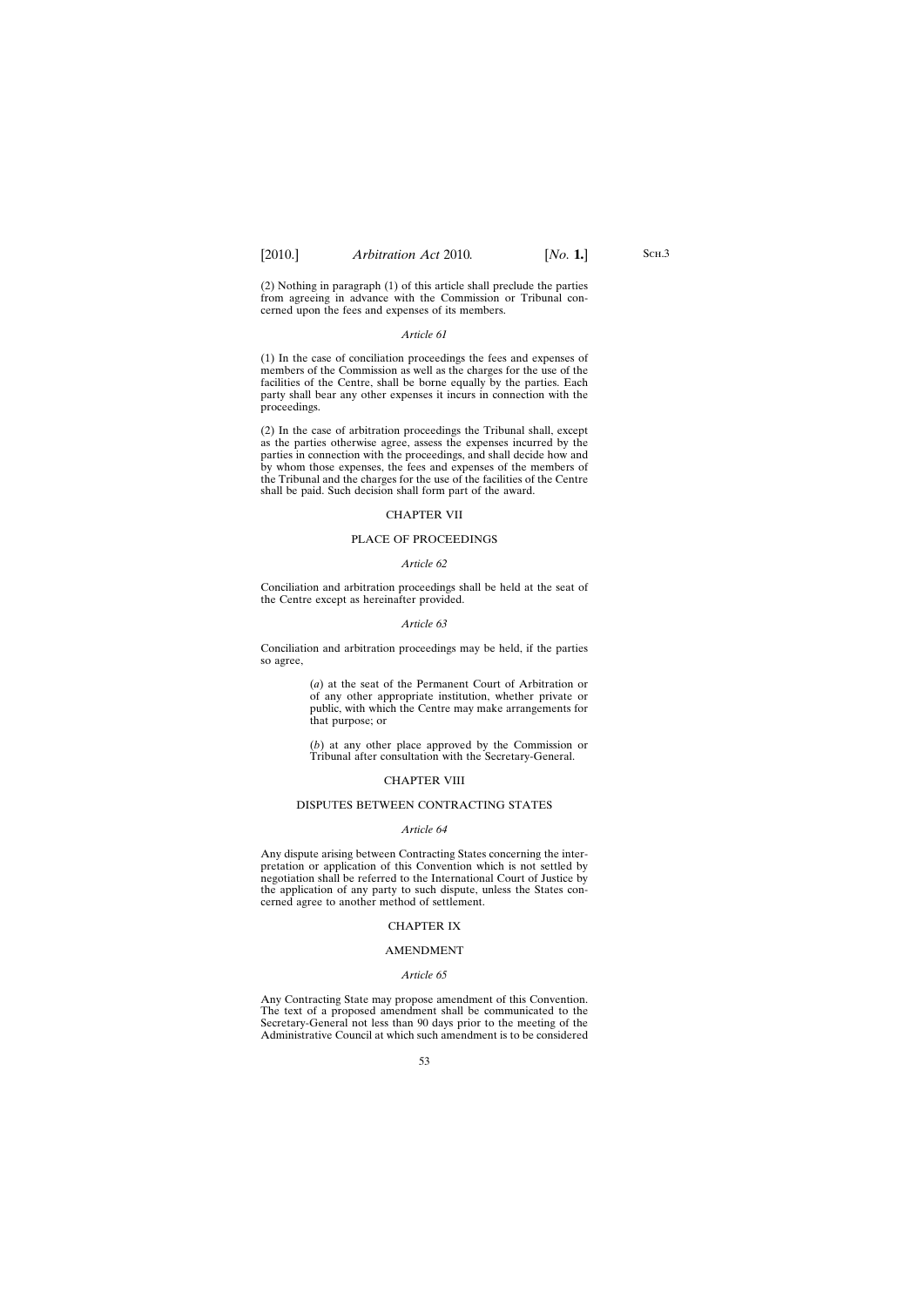and shall forthwith be transmitted by him to all the members of the Administrative Council.

## *Article 66*

(1) If the Administrative Council shall so decide by a majority of two-thirds of its members, the proposed amendment shall be circulated to all Contracting States for ratification, acceptance or approval. Each amendment shall enter into force 30 days after dispatch by the depositary of this Convention of a notification to Contracting States that all Contracting States have ratified, accepted or approved the amendment.

(2) No amendment shall affect the rights and obligations under this Convention of any Contracting State or of any of its constituent subdivisions or agencies, or of any national of such State arising out of consent to the jurisdiction of the Centre given before the date of entry into force of the amendment.

## CHAPTER X

## FINAL PROVISIONS

#### *Article 67*

This Convention shall be open for signature on behalf of States members of the Bank. It shall also be open for signature on behalf of any other State which is a party to the Statute of the International Court of Justice and which the Administrative Council, by a vote of two-thirds of its members, shall have invited to sign the Convention.

#### *Article 68*

(1) This Convention shall be subject to ratification, acceptance or approval by the signatory States in accordance with their respective constitutional procedures.

(2) This Convention shall enter into force 30 days after the date of deposit of the twentieth instrument of ratification, acceptance or approval. It shall enter into force for each State which subsequently deposits its instrument of ratification, acceptance or approval 30 days after the date of such deposit.

#### *Article 69*

Each Contracting State shall take such legislative or other measures as may be necessary for making the provisions of this Convention effective in its territories.

#### *Article 70*

This Convention shall apply to all territories for whose international relations a Contracting State is responsible, except those which are excluded by such State by written notice to the depositary of this Convention either at the time of ratification, acceptance or approval or subsequently.

## *Article 71*

Any Contracting State may denounce this Convention by written notice to the depositary of this Convention. The denunciation shall take effect six months after receipt of such notice.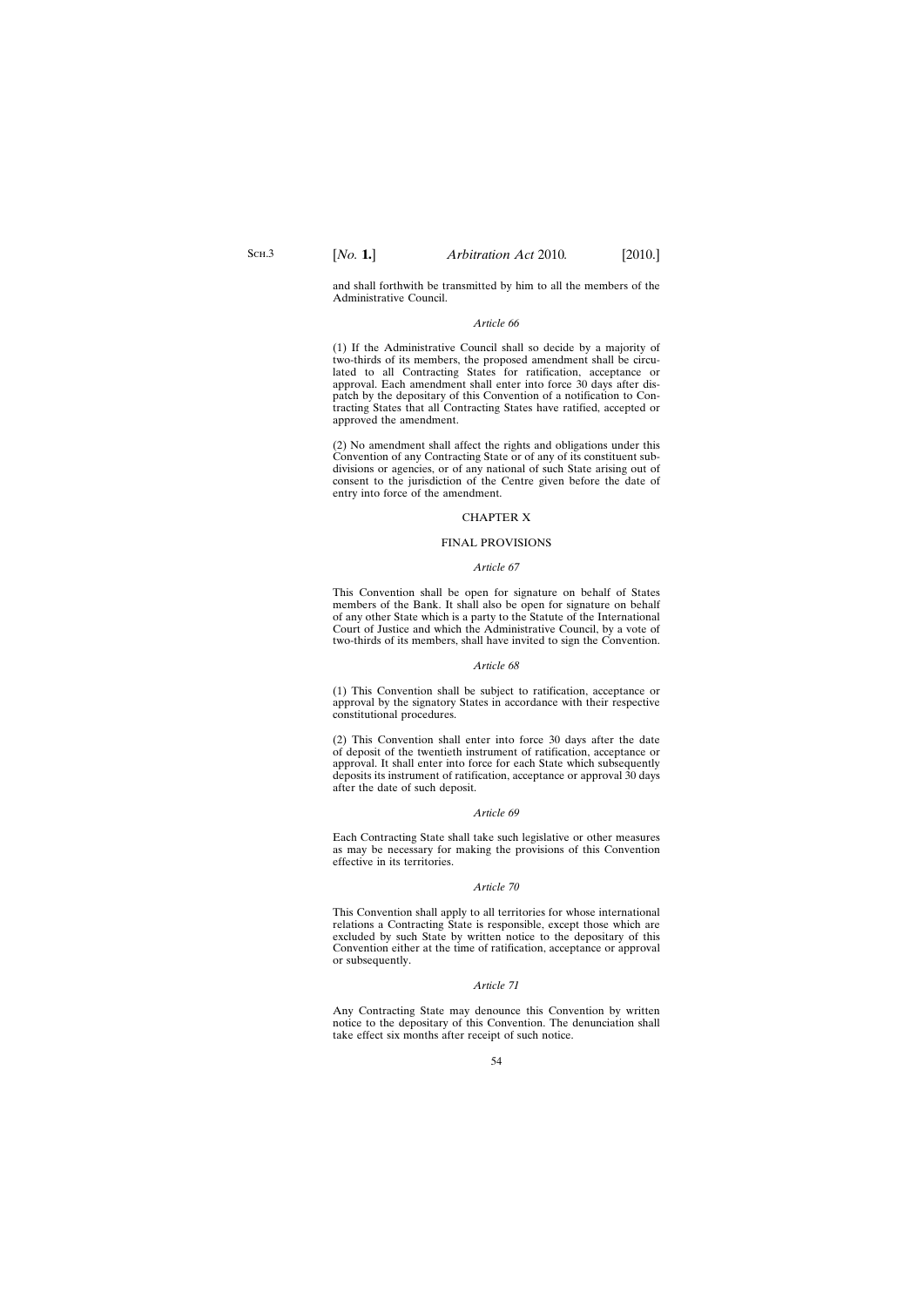S<sub>CH.3</sub>

## *Article 72*

Notice by a Contracting State pursuant to Articles 70 or 71 shall not affect the rights or obligations under this Convention of that State or of any of its constituent subdivisions or agencies or of any national of that State arising out of consent to the jurisdiction of the Centre given by one of them before such notice was received by the depositary.

## *Article 73*

Instruments of ratification, acceptance or approval of this Convention and of amendments thereto shall be deposited with the Bank which shall act as the depositary of this Convention. The depositary shall transmit certified copies of this Convention to States members of the Bank and to any other State invited to sign the Convention.

## *Article 74*

The depositary shall register this Convention with the Secretariat of the United Nations in accordance with Article 102 of the Charter of the United Nations and the Regulations thereunder adopted by the General Assembly.

## *Article 75*

The depositary shall notify all signatory States of the following:

(*a*) signatures in accordance with Article 67;

(*b*) deposits of instruments of ratification, acceptance and approval in accordance with Article 73;

(*c*) the date on which this Convention enters into force in accordance with Article 68;

(*d*) exclusions from territorial application pursuant to Article 70;

(*e*) the date on which any amendment of this Convention enters into force in accordance with Article 66; and

(*f*) denunciations in accordance with Article 71.

DONE at Washington in the English, French and Spanish languages, all three texts being equally authentic, in a single copy which shall remain deposited in the archives of the International Bank for Reconstruction and Development which has indicated by its signature below its agreement to fulfil the functions with which it is charged under this Convention.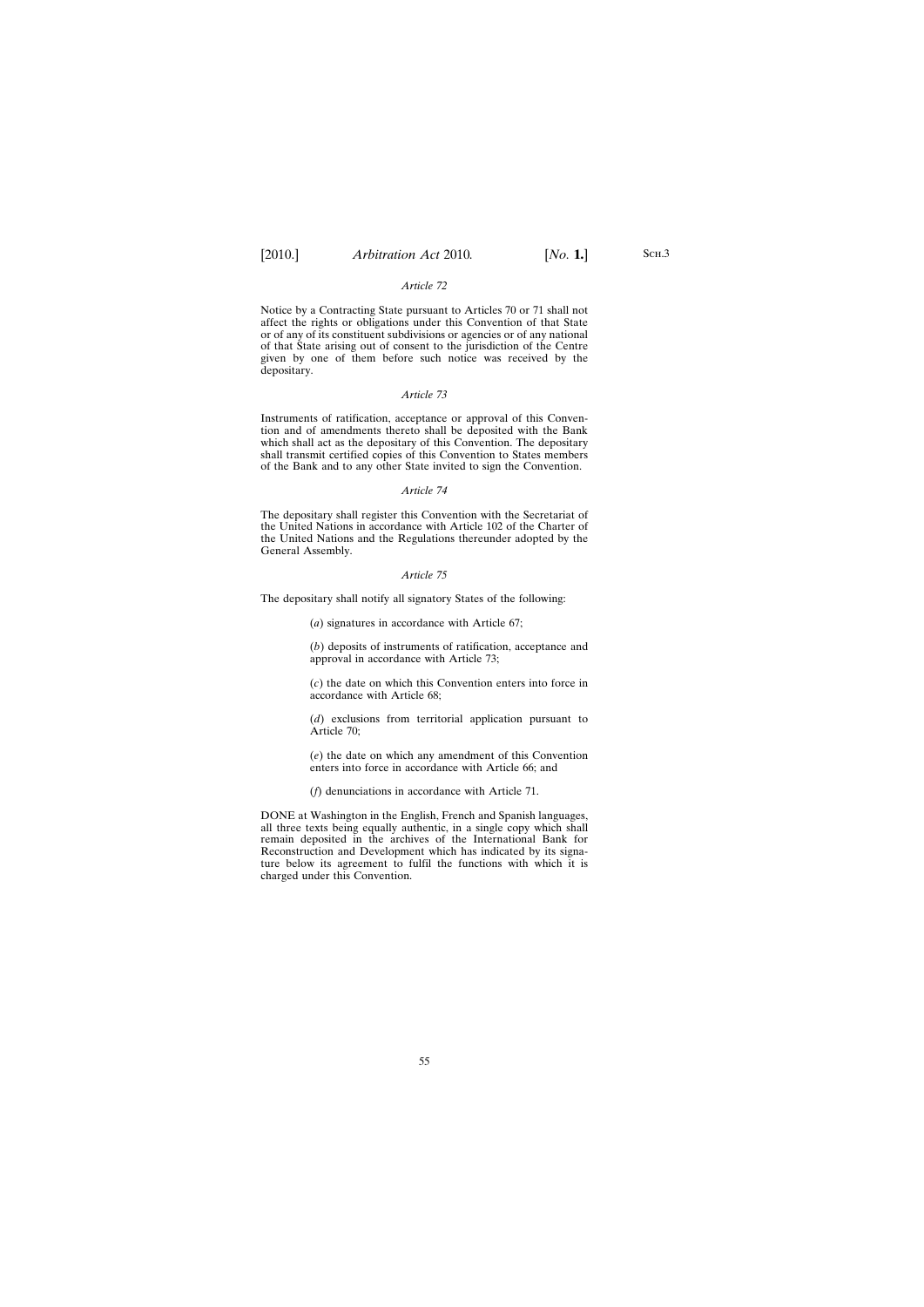## SCHEDULE 4

## <span id="page-55-0"></span>TEXT OF 1927 CONVENTION ON THE EXECUTION OF FOREIGN ARBITRAL AWARDS

## *Article 1*.

In the territories of any High Contracting Party to which the present Convention applies, an arbitral award made in pursuance of an agreement, whether relating to existing or future differences (hereinafter called "a submission to arbitration") covered by the Protocol on Arbitration Clauses, opened at Geneva on September 24th, 1923, shall be recognised as binding and shall be enforced in accordance with the rules of the procedure of the territory where the award is relied upon, provided that the said award has been made in a territory of one of the High Contracting Parties to which the present Convention applies and between persons who are subject to the jurisdiction of one of the High Contracting Parties.

To obtain such recognition or enforcement, it shall, further, be necessary:

> (*a*) That the award has been made in pursuance of a submission to arbitration which is valid under the law applicable thereto;

> (*b*) That the subject-matter of the award is capable of settlement by arbitration under the law of the country in which the award is sought to be relied upon;

> (*c*) That the award has been made by the Arbitral Tribunal provided for in the submission to arbitration or constituted in the manner agreed upon by the parties and in conformity with the law governing the arbitration procedure;

> (*d*) That the award has become final in the country in which it has been made, in the sense that it will not be considered as such if it is open to *opposition, appel or pourvoi en cassation* (in the countries where such forms of procedure exist) or if it is proved that any proceedings for the purpose of contesting the validity of the award are pending;

> (*e*) That the recognition or enforcement of the award is not contrary to the public policy or to the principles of the law of the country in which it is sought to be relied upon.

#### *Article 2*.

Even if the conditions laid down in Article 1 hereof are fulfilled, recognition and enforcement of the award shall be refused if the Court is satisfied:

> (*a*) That the award has been annulled in the country in which it was made;

> (*b*) That the party against whom it is sought to use the award was not given notice of the arbitration proceedings in sufficient time to enable him to present his case; or that, being under a legal incapacity, he was not properly represented;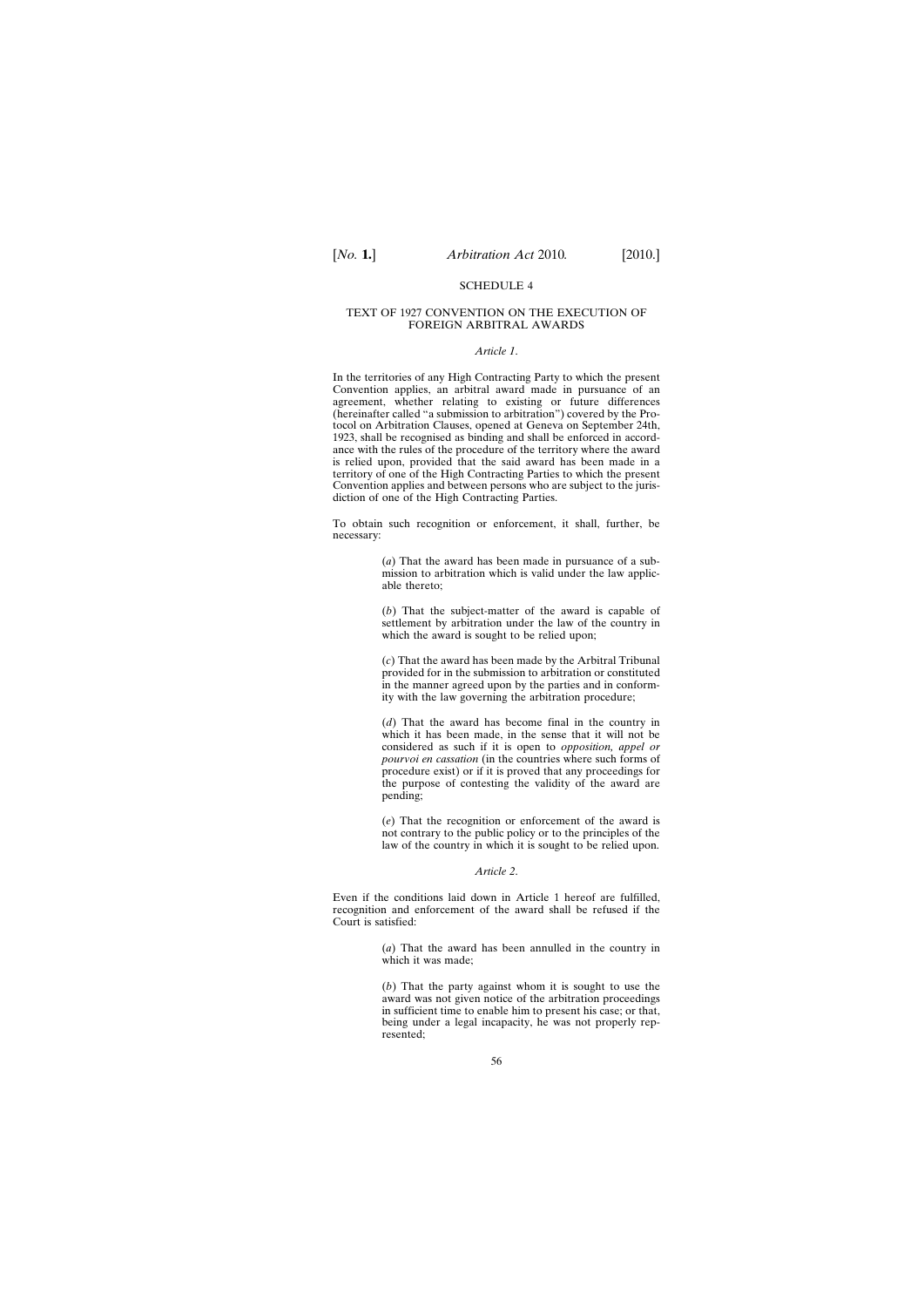(*c*) That the award does not deal with the differences contemplated by or falling within the terms of the submission to arbitration or that it contains decisions on matters beyond the scope of the submission to arbitration.

If the award has not covered all the questions submitted to the arbitral tribunal, the competent authority of the country where recognition or enforcement of the award is sought can, if it think fit, postpone such recognition or enforcement or grant it subject to such guarantee as that authority may decide.

## *Article 3*.

If the party against whom the award has been made proves that, under the law governing the arbitration procedure, there is a ground, other than the grounds referred to in Article 1 (*a*) and (*c*), and Article 2 (*b*) and (*c*), entitling him to contest the validity of the award in a Court of Law, the Court may, if it thinks fit, either refuse recognition or enforcement of the award or adjourn the consideration thereof, giving such party a reasonable time within which to have the award annulled by the competent tribunal.

## *Article 4*.

The party relying upon an award or claiming its enforcement must supply, in particular:

> (1) The original award or a copy thereof duly authenticated, according to the requirements of the law of the country in which it was made;

> (2) Documentary or other evidence to prove that the award has become final, in the sense defined in Article  $1(d)$ , in the country in which it was made;

> (3) When necessary, documentary or other evidence to prove that the conditions laid down in Article 1, paragraph 1 and paragraph 2(*a*) and (*c*), have been fulfilled.

A translation of the award and of the other documents mentioned in this Article into the official language of the country where the award is sought to be relied upon may be demanded. Such translation must be certified correct by a diplomatic or consular agent of the country to which the party who seeks to rely upon the award belongs or by a sworn translator of the country where the award is sought to be relied upon.

## *Article 5*.

The provisions of the above Articles shall not deprive any interested party of the right of availing himself of an arbitral award in the manner and to the extent allowed by the law or the treaties of the country where such award is sought to be relied upon.

#### *Article 6*.

The present Convention applies only to arbitral awards made after the coming into force of the Protocol on Arbitration Clauses, opened at Geneva on September 24th, 1923.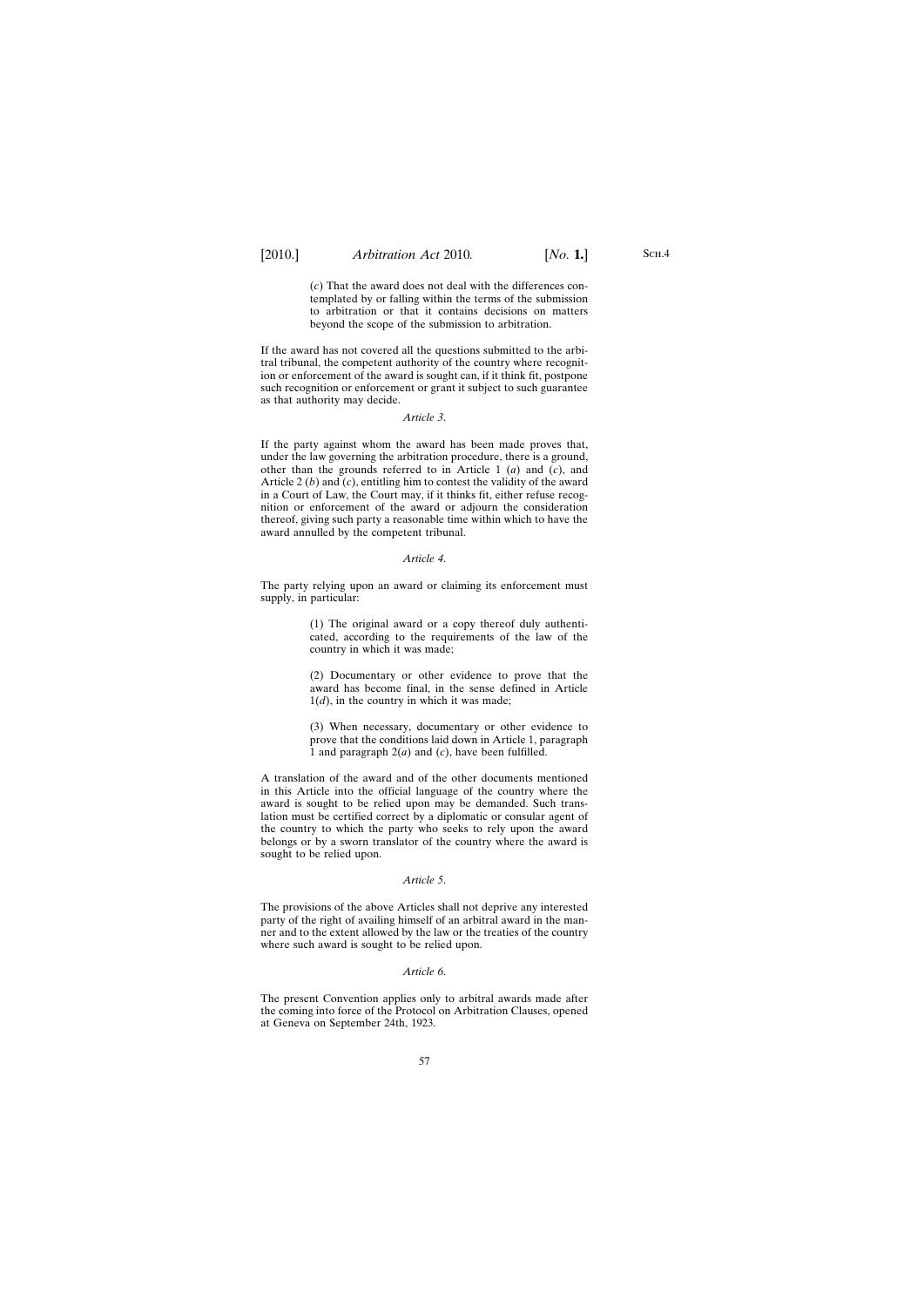## *Article 7*.

The present Convention, which will remain open to the signature of all the signatories of the Protocol of 1923 on Arbitration Clauses, shall be ratified.

It may be ratified only on behalf of those Members of the League of Nations and non-Member States on whose behalf the Protocol of 1923 shall have been ratified.

Ratifications shall be deposited as soon as possible with the Secretary-General of the League of Nations, who will notify such deposit to all the signatories.

## *Article 8*.

The present Convention shall come into force three months after it shall have been ratified on behalf of two High Contracting Parties. Thereafter, it shall take effect, in the case of each High Contracting Party, three months after the deposit of the ratification on its behalf with the Secretary-General of the League of Nations.

## *Article 9*.

The present Convention may be denounced on behalf of any Member of the League or non-Member State. Denunciation shall be notified in writing to the Secretary-General of the League of Nations, who will immediately send a copy thereof, certified to be in conformity with the notification, to all the other Contracting Parties, at the same time informing them of the date on which he received it.

The denunciation shall come into force only in respect of the High Contracting Party which shall have notified it and one year after such notification shall have reached the Secretary-General of the League of Nations.

The denunciation of the Protocol on Arbitration Clauses shall entail, *ipso facto*, the denunciation of the present Convention.

# *Article 10*.

The present Convention does not apply to the Colonies, Protectorates or territories under suzerainty or mandate of any High Contracting Party unless they are specially mentioned.

The application of this Convention to one or more of such Colonies, Protectorates or territories to which the Protocol on Arbitration Clauses, opened at Geneva on September 24th, 1923, applies, can be effected at any time by means of a declaration addressed to the Secretary-General of the League of Nations by one of the High Contracting Parties.

Such declaration shall take effect three months after the deposit thereof.

The High Contracting Parties can at any time denounce the Convention for all or any of the Colonies, Protectorates or territories referred to above. Article 9 hereof applies to such denunciation.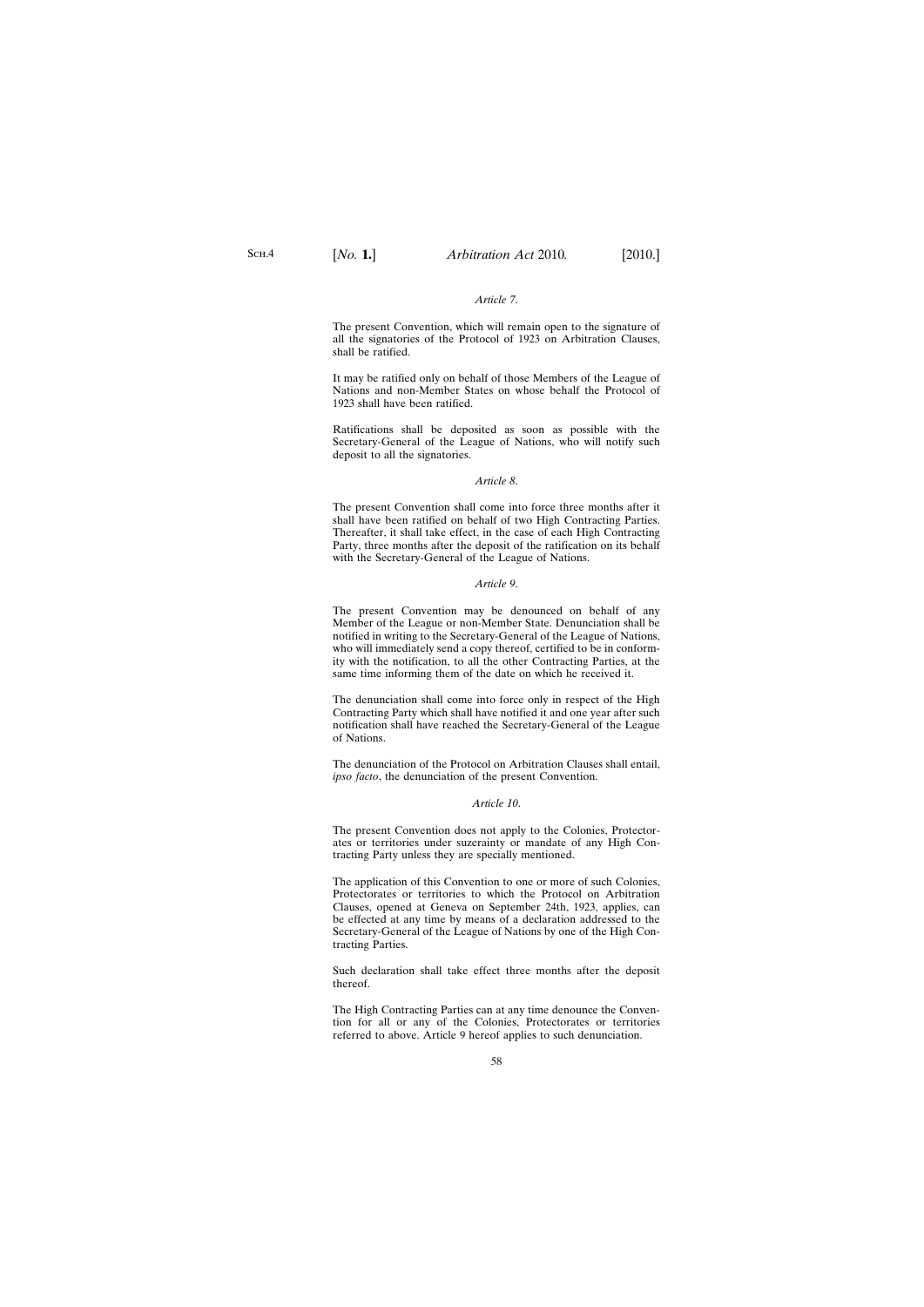A certified copy of the present Convention shall be transmitted by the Secretary-General of the League of Nations to every Member of the League of Nations and to every non-Member State which signs the same.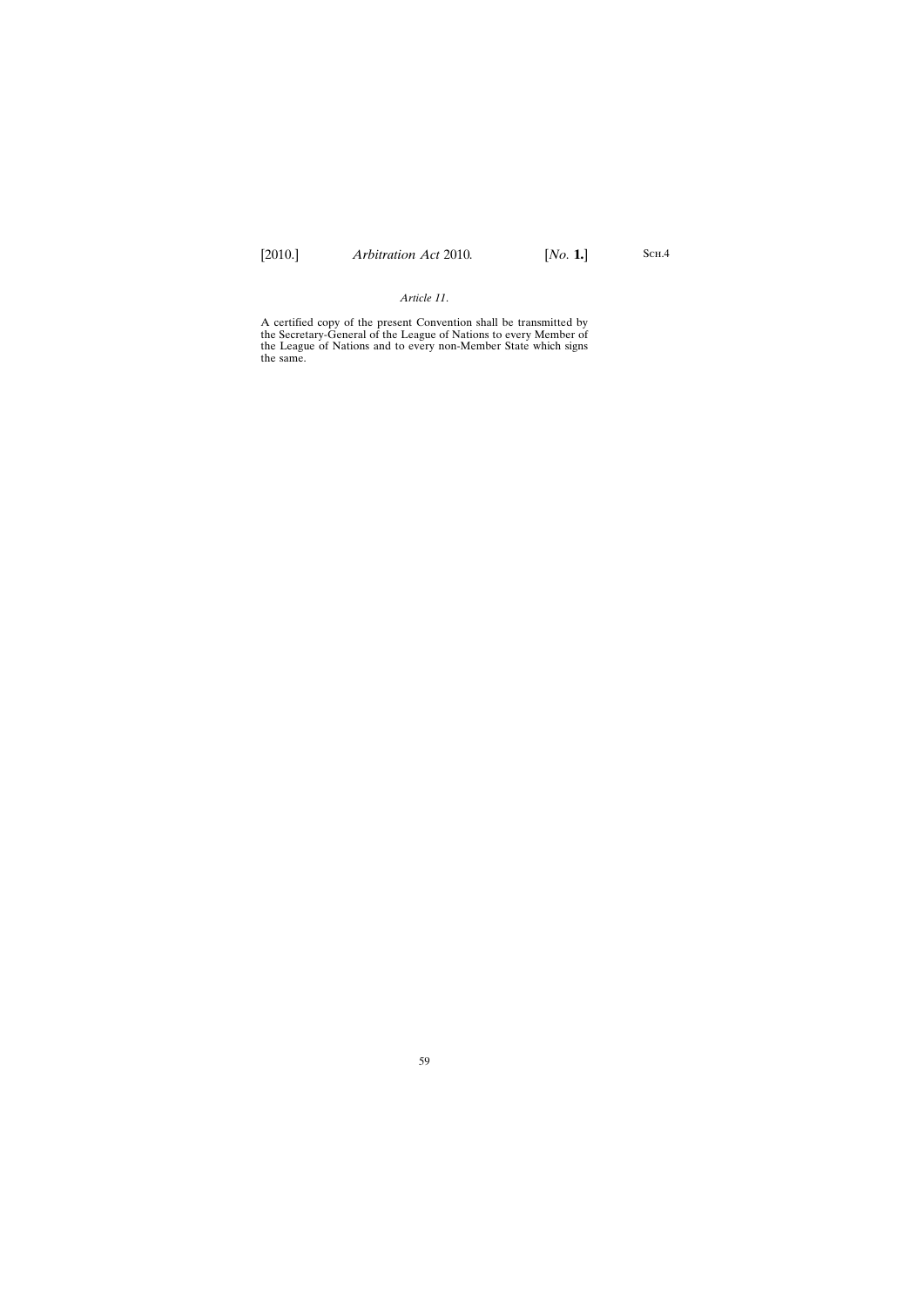## SCHEDULE 5

## <span id="page-59-0"></span>TEXT OF 1923 PROTOCOL ON ARBITRATION CLAUSES

1. Each of the Contracting States recognises the validity of an agreement whether relating to existing or future differences between parties subject respectively to the jurisdiction of different Contracting States by which the parties to a contract agree to submit to arbitration all or any differences that may arise in connection with such contract relating to commercial matters or to any other matter capable of settlement by arbitration, whether or not the arbitration is to take place in a country to whose jurisdiction none of the parties is subject.

Each Contracting State reserves the right to limit the obligation mentioned above to contracts which are considered as commercial under its national law. Any Contracting State which avails itself of this right will notify the Secretary-General of the League of Nations, in order that the other Contracting States may be so informed.

2. The arbitral procedure, including the constitution of the arbitral tribunal, shall be governed by the will of the parties and by the law of the country in whose territory the arbitration takes place.

The Contracting States agree to facilitate all steps in the procedure which require to be taken in their own territories, in accordance with the provisions of their law governing arbitral procedure applicable to existing differences.

3. Each Contracting State undertakes to ensure the execution by its authorities and in accordance with the provisions of its national laws of arbitral awards made in its own territory under the preceding articles.

4. The tribunals of the Contracting Parties, on being seized of a dispute regarding a contract made between persons to whom Article 1 applies and including an arbitration agreement whether referring to present or future differences which is valid in virtue of the said article and capable of being carried into effect, shall refer the parties on the application of either of them to the decision of the arbitrators.

Such reference shall not prejudice the competence of the judicial tribunals in case the agreement or the arbitration cannot proceed or becomes inoperative.

5. The present Protocol, which shall remain open for signature by all States, shall be ratified. The ratifications shall be deposited as soon as possible with the Secretary-General of the League of Nations, who shall notify such deposit to all the Signatory States.

6. The present Protocol will come into force as soon as two ratifications have been deposited. Thereafter it will take effect, in the case of each Contracting State, one month after the notification by the Secretary-General of the deposit of its ratification.

7. The present Protocol may be denounced by any Contracting State on giving one year's notice. Denunciation shall be effected by a notification addressed to the Secretary-General of the League, who will immediately transmit copies of such notification to all the other Signatory States and inform them of the date on which it was received. The denunciation shall take effect one year after the date on which it was notified to the Secretary-General, and shall operate only in respect of the notifying State.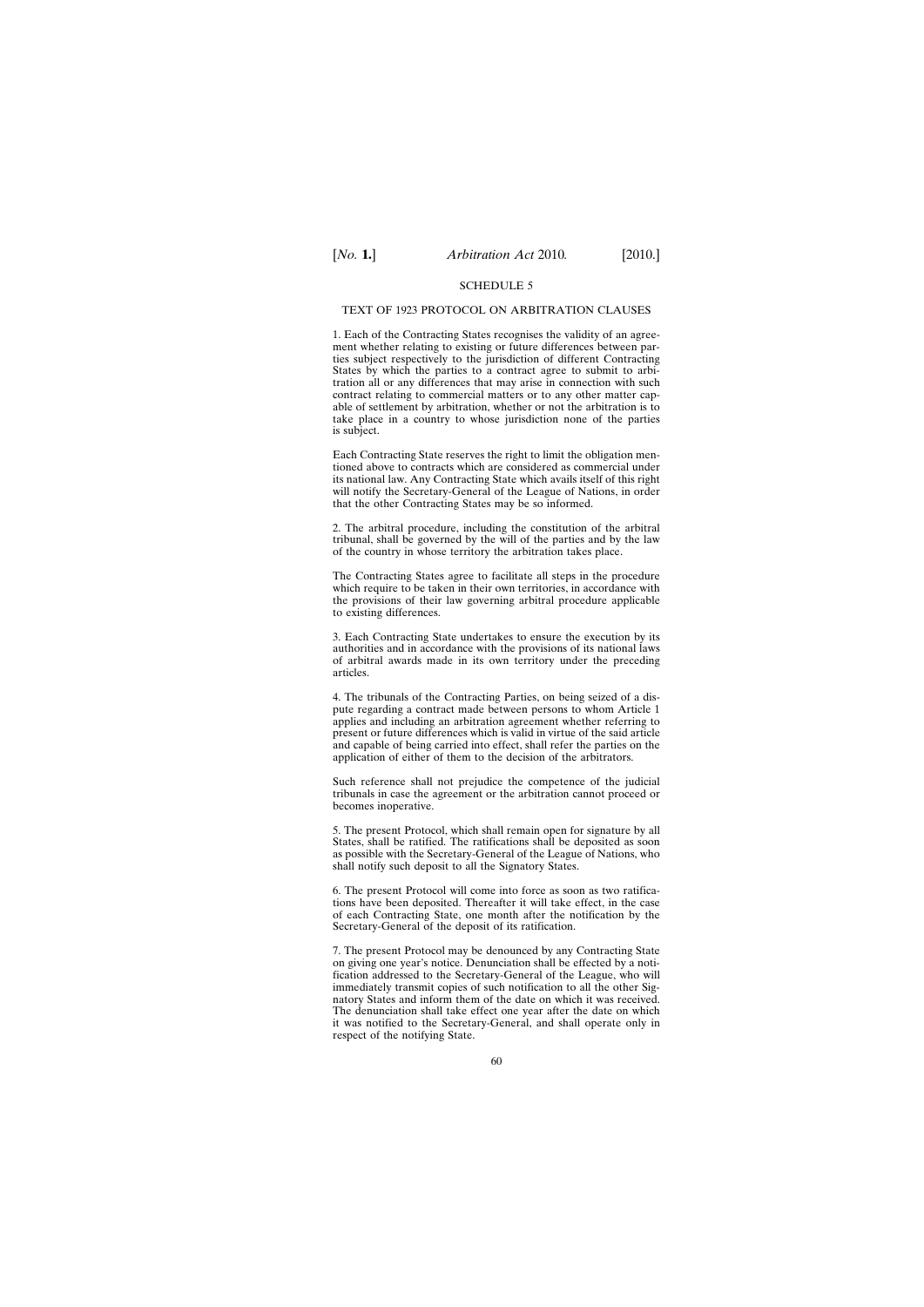8. The Contracting States may declare that their acceptance of the present Protocol does not include any or all of the under-mentioned territories: that is to say, their colonies, overseas possessions or territories, protectorates or the territories over which they exercise a mandate.

The said States may subsequently adhere separately on behalf of any territory thus excluded. The Secretary-General of the League of Nations shall be informed as soon as possible of such adhesions. He shall notify such adhesions to all Signatory States. They will take effect one month after the notification by the Secretary-General to all Signatory States.

The Contracting States may also denounce the Protocol separately on behalf of any of the territories referred to above. Article 7 applies to such denunciation.

A certified copy of the present Protocol will be transmitted by the Secretary-General to all the Contracting States.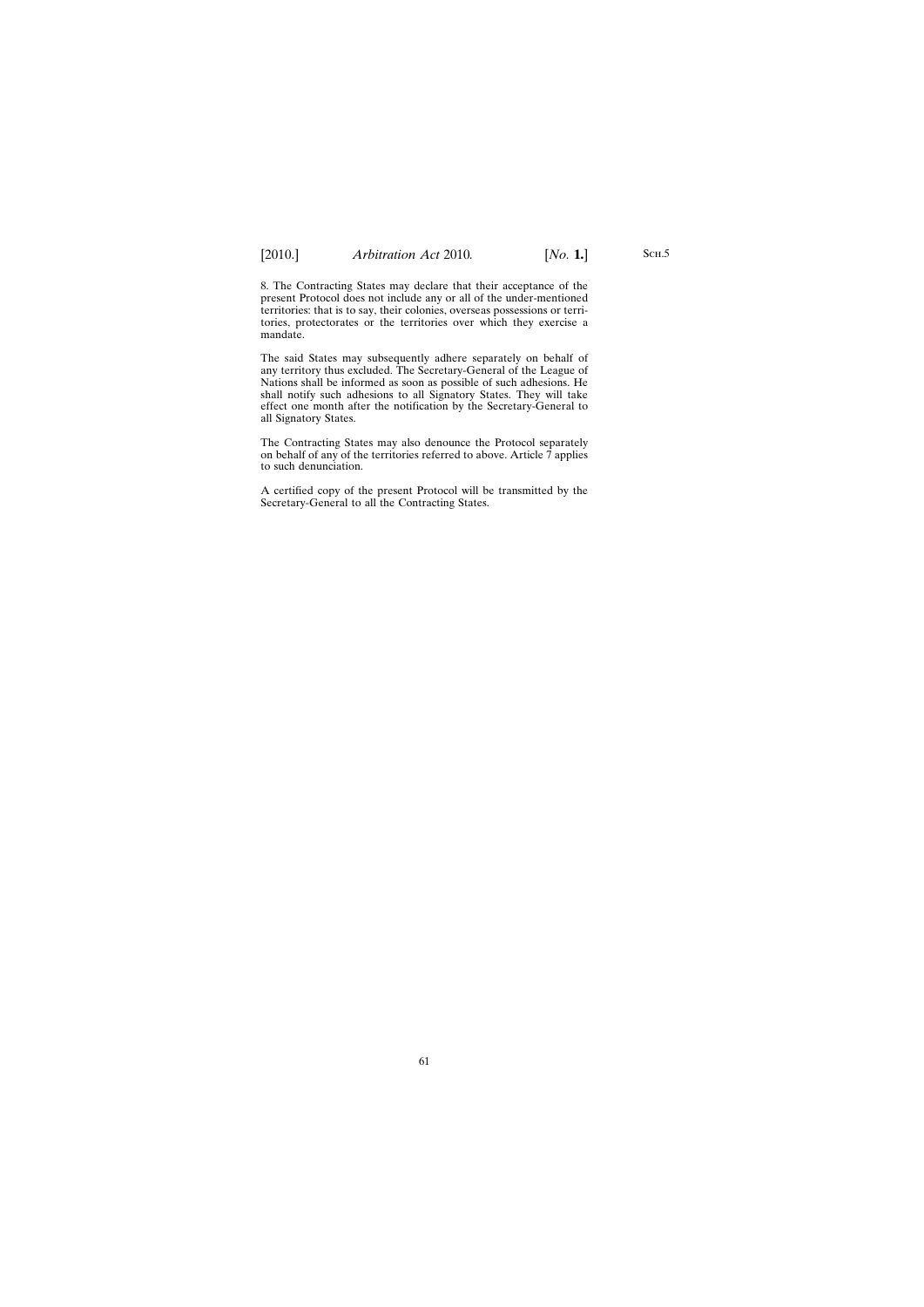<span id="page-61-0"></span>*Section 29*.

# SCHEDULE 6

# CONSEQUENTIAL AMENDMENTS TO OTHER ACTS

| Number and<br>Year | <b>Short Title</b>                                 | Provision<br>affected | Amendment                                                                                                                                                                                                                                                                                                                            |
|--------------------|----------------------------------------------------|-----------------------|--------------------------------------------------------------------------------------------------------------------------------------------------------------------------------------------------------------------------------------------------------------------------------------------------------------------------------------|
| (1)                | (2)                                                | (3)                   | (4)                                                                                                                                                                                                                                                                                                                                  |
| No. 6 of 1957      | Statute of<br>Limitations 1957                     | Section<br>77         | To delete "or orders, after<br>the commencement of an<br>arbitration, that the<br>arbitration shall cease to<br>have effect with respect to<br>the dispute referred".                                                                                                                                                                |
| No. 3 of 1967      | Landlord and<br>Tenant (Ground<br>Rents) Act 1967  | Section<br>17         | In subsection $(5)$ substitute<br>"Sections 21 and 23 of the<br>Arbitration Act 2010 (and<br>Articles 13 and 14 of the<br>Model Law (within the<br>meaning of the <i>Arbitration</i><br>Act 2010) as given the force<br>of law in the State by that<br>Act) for "Sections 29, 35,<br>36, 37 and 41 of the<br>Arbitration Act, 1954". |
| No. 1 of 1992      | Patents Act 1992                                   | Section<br>74         | In subsection (3) delete<br>"section 35 of the<br>Arbitration Act, 1954<br>(which relates to the<br>statement of cases by<br>arbitrators for the decision<br>of the Court), shall not<br>apply to the arbitration;<br>but".                                                                                                          |
| No. 28 of 2000     | Copyright and<br><b>Related Rights</b><br>Act 2000 | Section<br>367        | In subsection (8) substitute<br>"request the court under<br>section 9 of the Arbitration<br>Act 2010 to decide on the<br>termination of the mandate<br>of that arbitrator" for<br>"apply to the court for the<br>removal of that arbitrator<br>under section 24 of the<br>Arbitration Act, 1954,".                                   |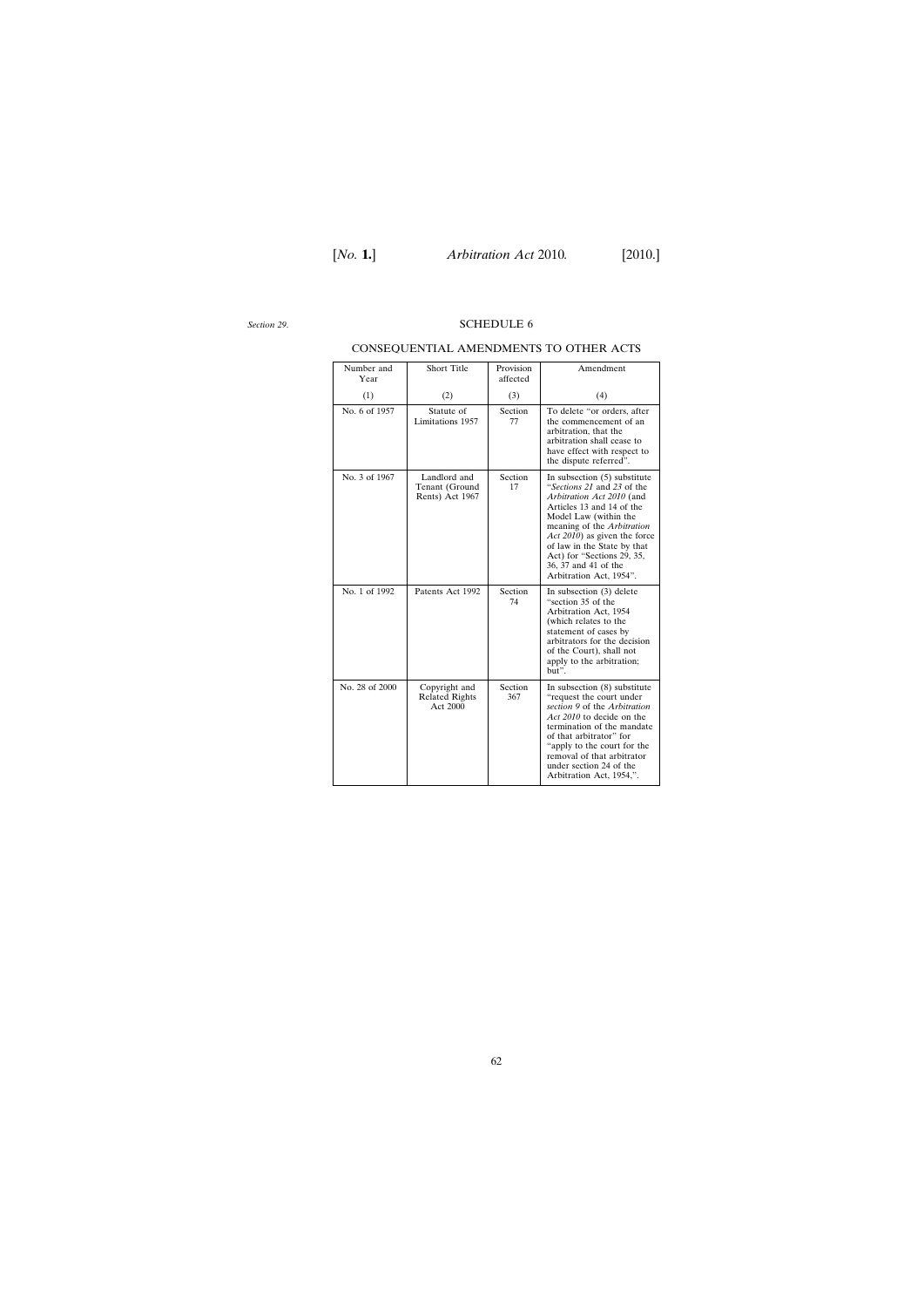**[Click](#page-0-0) here for Act**

<span id="page-62-0"></span>

# **AN tACHT EADRÁNA 2010 ARBITRATION ACT 2010**

————————

# ———————— **EXPLANATORY MEMORANDUM** ————————

## *General*

The purpose of this Act is to apply the United Nations Commission on International Trade Law (UNCITRAL) Model Law on International Commercial Arbitration to all arbitrations which take place within the State. At present that Law applies in relation to international commercial arbitration only. While repealing the Arbitration Act 1954, the Arbitration Act 1980 and the Arbitration (International Commercial) Act 1998, this Act will also preserve the obligations which Ireland undertook when it gave the force of law to the Protocol on Arbitration Clauses opened at Geneva on the 24th day of September 1923 (Geneva Protocol), the Convention on the Execution of Foreign Arbitral Awards done at Geneva on the 26th day of September 1927 (Geneva Convention), the Convention on the Settlement of Investment Disputes between States and Nationals of Other States opened for signature in Washington on 18 March 1965 (Washington Convention) and the Convention on the Recognition and Enforcement of Foreign Arbitral Awards done at New York on 10 June 1958 (New York Convention).

The Model Law is divided into a series of Chapters. *Chapter 1* concerns general provisions covering, *inter alia*, key definitions and rules of interpretation and the extent of court intervention. *Chapter II* focuses on the form of the arbitration agreement. *Chapter III* deals with the composition of the arbitral tribunal. *Chapter IV* deals with the jurisdiction of the arbitral tribunal. *Chapter IVA* deals with interim measures and preliminary orders. *Chapter V* deals with the conduct of arbitral proceedings. *Chapter VI* deals with the making of an award and the termination of proceedings. *Chapter VII* specifies the grounds on which an award may be set aside. *Chapter VIII* deals with the recognition and enforcement of arbitration awards.

## PART 1 of Act

## PRELIMINARY AND GENERAL

#### *Short title and commencement*

*Section 1* contains the usual citation and commencement provisions.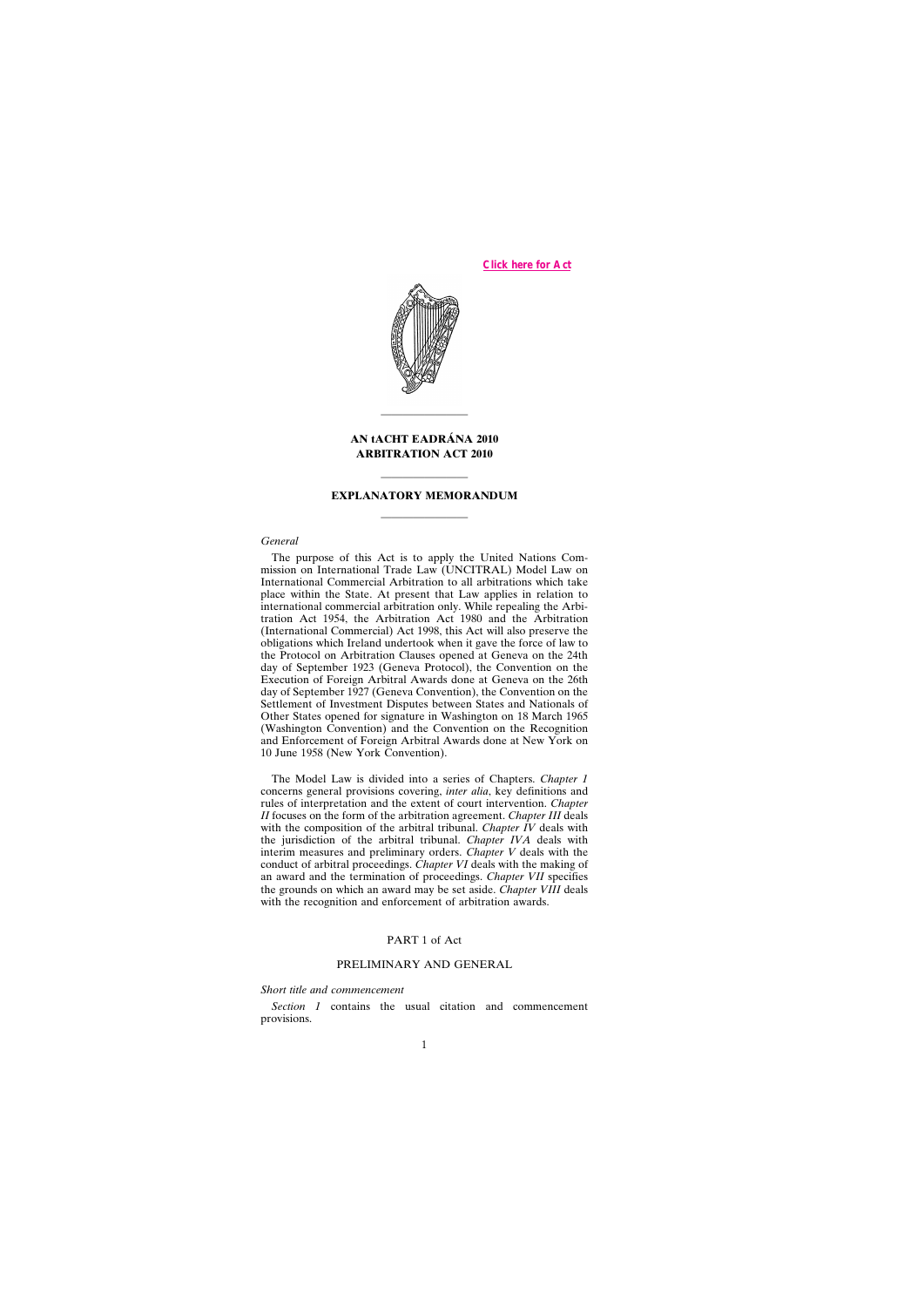#### *Interpretation*

*Section 2* contains relevant definitions which are self-explanatory.

#### *Application of Act*

*Section 3* specifies that the Act will apply to an arbitration commenced on or after the date on which it comes into operation. This will be the case even where the arbitration agreement has been entered into prior to that date. However, the Act will not apply where the arbitration itself has commenced before such date.

#### *Repeals and effect of repeals*

*Section 4* contains standard repeal provisions the effect of which is to repeal the Arbitration Acts 1954 to 1998 and replace them with this Act.

#### *Expenses*

*Section 5* is a standard expenses provision.

# PART 2 of Act

## ARBITRATION

## *Adoption of Model Law*

*Section 6* provides that the Model Law shall have the force of law in the State and that it shall apply to all arbitrations, irrespective of whether the arbitration agreement in question concerns international commercial arbitrations or arbitrations which are not so classified.

#### *Commencement of arbitral proceedings*

*Section 7* specifies when arbitral proceedings are deemed to be commenced. Essentially the parties to an arbitration agreement can agree on a commencement date for the proceedings. Where there is no such agreement the arbitral proceedings are deemed to be commenced on the date on which a written communication containing a request for the dispute to be referred to arbitration is received by the respondent. (This reflects the language of Article 21 of the Model Law with the added stipulation that the request be in writing.)

#### *Construction of Model Law and construction of arbitration clauses*

*Section 8* provides that judicial notice shall be taken of the preparatory works of UNCITRAL and its working group relating to the development of the Model Law and that those works may be considered when interpreting any provision of that Law. There is also a clarificatory provision to the effect that an agreement to submit a dispute to arbitration includes a dispute as to the existence or validity of that agreement.

## *Functions of High Court*

*Section 9* provides that the High Court is to be the court specified under Article 6 of the Model Law for the performance of certain functions of arbitration assistance and supervision. These functions are laid down in Articles 11(3), 11(4), 13(3), 14, 16(3) and 34(2) of the Model Law, and relate to matters such as the procedure for challenging an arbitrator and for setting aside an arbitral award. The High Court is also the relevant court for the purposes of Article 9 (granting of interim measures of protection) and is the court of competent jurisdiction for the purposes of Articles 17H (recognition and enforcement of interim measures), 17I (grounds for refusing recognition and enforcement of interim measure), 17 J (court ordered interim measures), 27 (court assistance in taking evidence), 35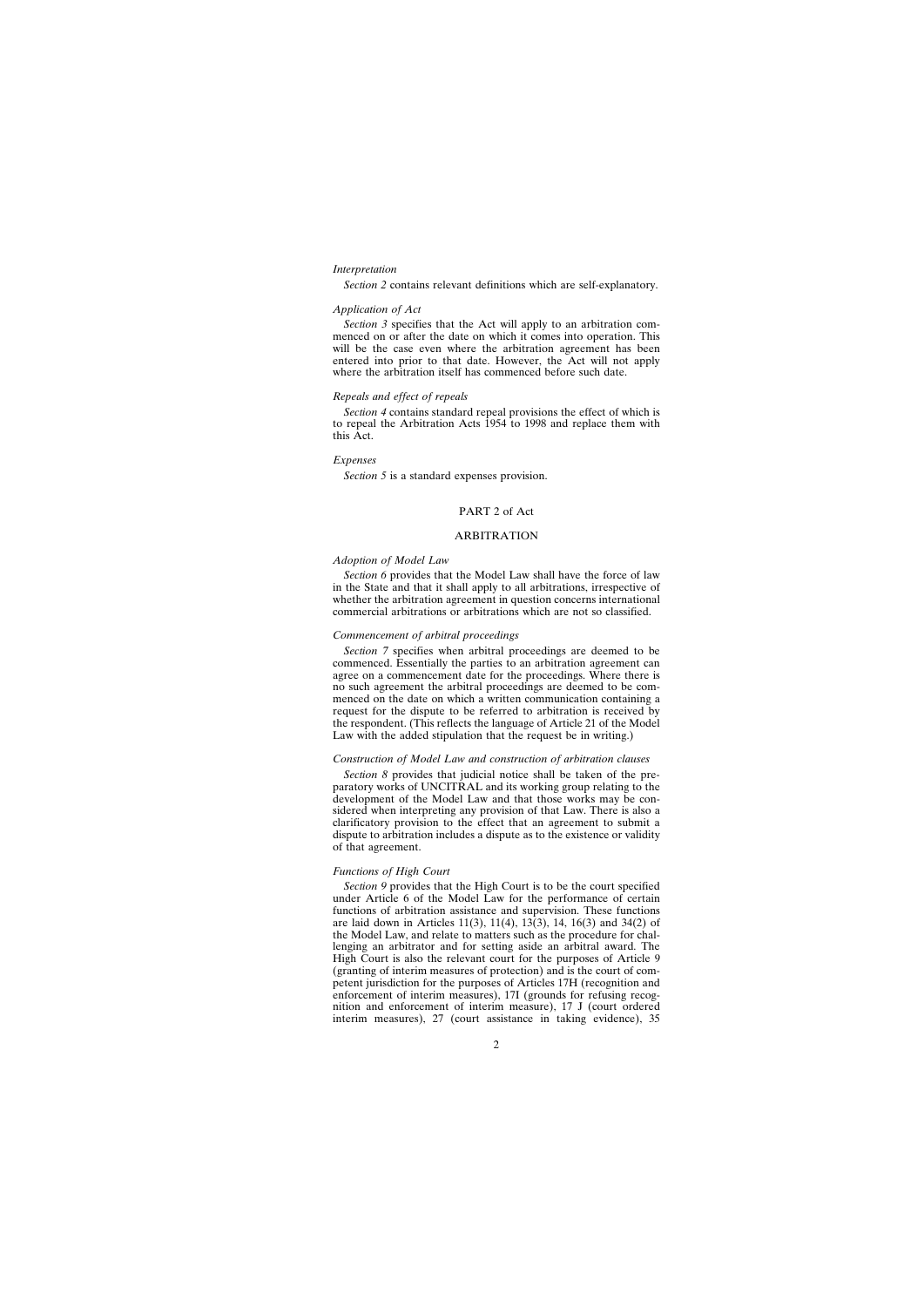(recognition and enforcement of arbitral awards) and 36 (grounds for refusing recognition and enforcement). This section also deals with procedural issues governing the bringing of applications to the High Court.

## *Court powers exercisable in support of arbitral proceedings*

*Section 10* provides that for the purpose of giving effect to Articles 9 or 27 of the Model Law the High Court shall have the same powers as it has in relation to any other matter which might come before it. However, unless the parties agree otherwise, the High Court will not have the power to make any order relating to security for costs or discovery. These matters will be dealt with solely by the arbitral tribunal.

#### *Determination of court to be final*

*Section 11* sets out a range of applications where the determination of the court is to be final. This includes an application to any court to stay proceedings because the matter in dispute is the subject of an arbitration agreement and an application to the High Court for the recognition and enforcement of an arbitration award granted in another jurisdiction.

#### *Time limits for setting aside awards on grounds of public policy*

*Section 12* provides that an application to the High Court to set aside an award on grounds of public policy can only be made within a period of 56 days from the date on which the circumstances giving rise to the application became known or ought reasonably have become known to the party concerned. (Under Article 34(3) of the Model Law a three-month deadline applies which runs from the date that the party making an application has received the award.)

#### *Default number of arbitrators*

*Section 13* provides that, unless the parties agree otherwise, the arbitral tribunal is to consist of one arbitrator.

#### *Examination of witnesses*

*Section 14* allows for the examination of witnesses on oath or on affirmation.

#### *Taking evidence in State in aid of foreign arbitrations*

*Section 15* will enable an Irish court to assist in taking evidence where the arbitral proceedings are taking place in another country.

#### *Consolidation of and concurrent arbitrations*

*Section 16* provides that the parties to an arbitration agreement may agree that arbitral proceedings shall be consolidated with other arbitral proceedings and that concurrent hearings shall be held on such terms as may be agreed. The arbitral tribunal has no power to order the consolidation of proceedings or concurrent hearings unless the parties agree to confer such power upon the tribunal.

#### *Reference of interpleader to arbitration*

*Section 17* deals with the situation which can arise where a person has property in their possession in which they have no interest and, in anticipation of being sued in relation to that property, that person compels the rival claimants to the property to *interplead*, i.e. to take proceedings between themselves in order to determine entitlement. If the court is of the view that the issue in dispute is the subject of an arbitration agreement between the claimants it is empowered to direct that the issue be determined in accordance with that agreement. However, the court shall not give such a direction where it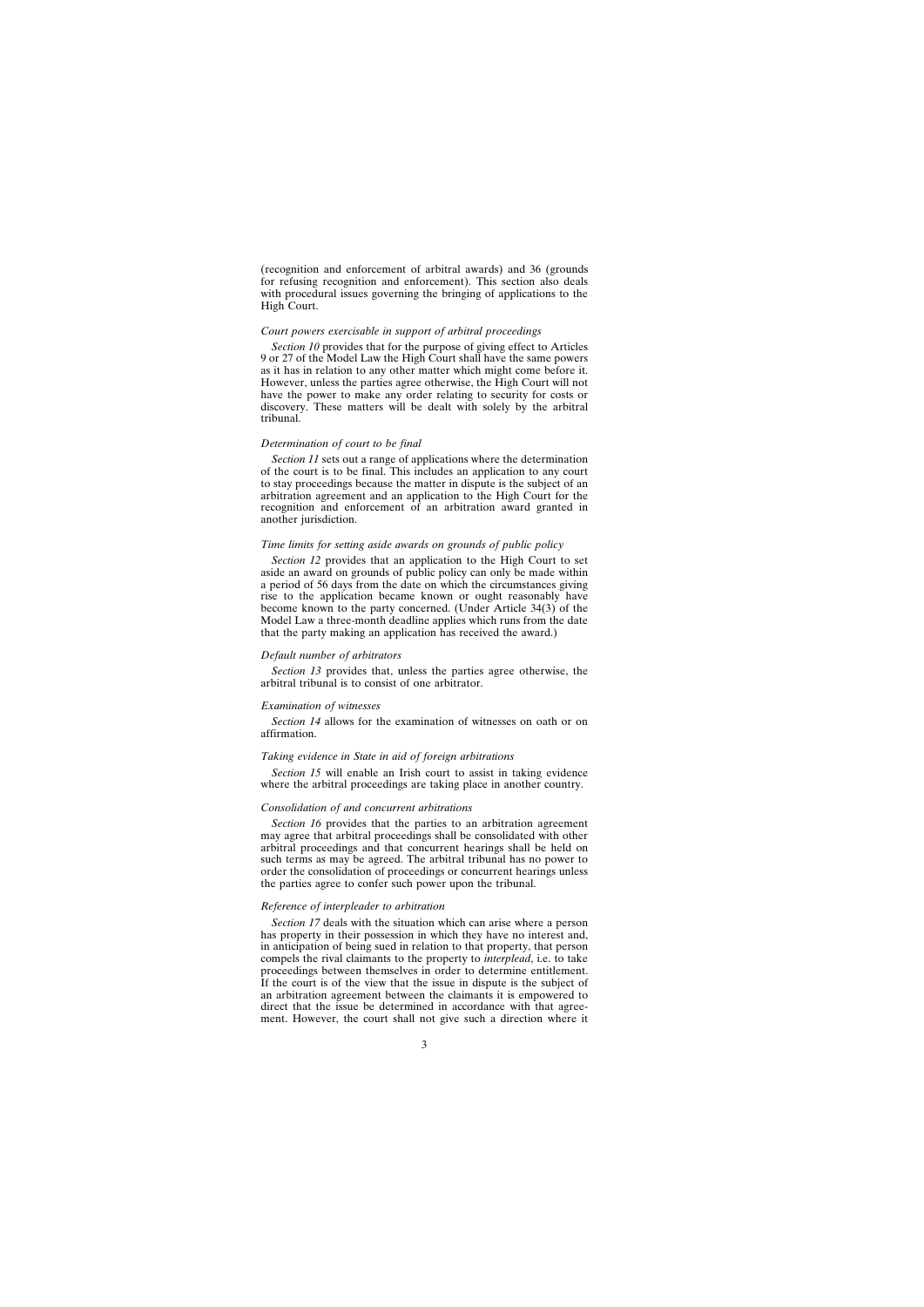finds that the agreement is null and void, inoperative or incapable of being performed.

#### *Interest*

*Section 18* deals in some detail with the question of interest in relation to an arbitral award. It is open to the parties to agree on the powers which the arbitral tribunal is to have in relation to this matter. Absent such agreement, the section specifies the powers which the tribunal has to award interest and makes it clear that the tribunal may grant interest on any amount awarded by it in respect of any period up to the date of the award.

#### *Security for costs*

*Section 19* deals with the power of the arbitral tribunal to order security for costs.

## *Specific performance*

*Section 20* provides that an arbitral tribunal shall, unless otherwise agreed by the parties, have the power to make an award requiring the specific performance of a contract (other than a contract for the sale of land).

## *Recoverability of costs, fees and expenses of tribunal*

*Section 21* enables the parties to an arbitration agreement to make such provision in relation to the costs of the arbitration as they see fit. Failing such agreement, the arbitral tribunal has full discretion in relation to this matter. In the case of an arbitration other than an international commercial arbitration there is the possibility for the costs of the arbitration to be taxed either by a Taxing Master of the High Court or a County Registrar. The Section also specifies that any term in an arbitration agreement to which one of the parties is a consumer, and which provides that each party is to bear his or her own costs, is deemed to be an unfair term for the purposes of the European Communities (Unfair Terms in Consumer Contracts) Regulations 1995 and 2000.

#### *Restriction on liability of arbitrators etc.*

*Section 22* makes it clear that an arbitrator shall not be liable in any proceedings for anything done or omitted in the discharge or purported discharge of his or her functions as arbitrator. Similar provisions apply in relation to institutions or persons involved in the appointment or nomination of an arbitrator.

## *Effect of award*

*Section 23* provides for an award made by an arbitral tribunal to be enforceable in the State either by action or, by leave of the High Court, in the same manner as a judgment or order of that Court and for that award to be binding on the parties between whom it was made. It is made clear that nothing in the section affects the recognition or enforcement of an award under the Geneva Convention, the New York Convention or the Washington Convention. The section also disapplies the recognition and enforcement provisions of Articles 35 and 36 of the Model Law in relation to awards made in arbitral proceedings which take place in the State.

#### *New York Convention, Geneva Convention and Geneva Protocol*

*Section 24* contains the limited number of provisions which are necessary to give effect to Ireland's international obligations under the above-named agreements. These matters were previously provided for in the Arbitration Act 1954 and the Arbitration Act 1980.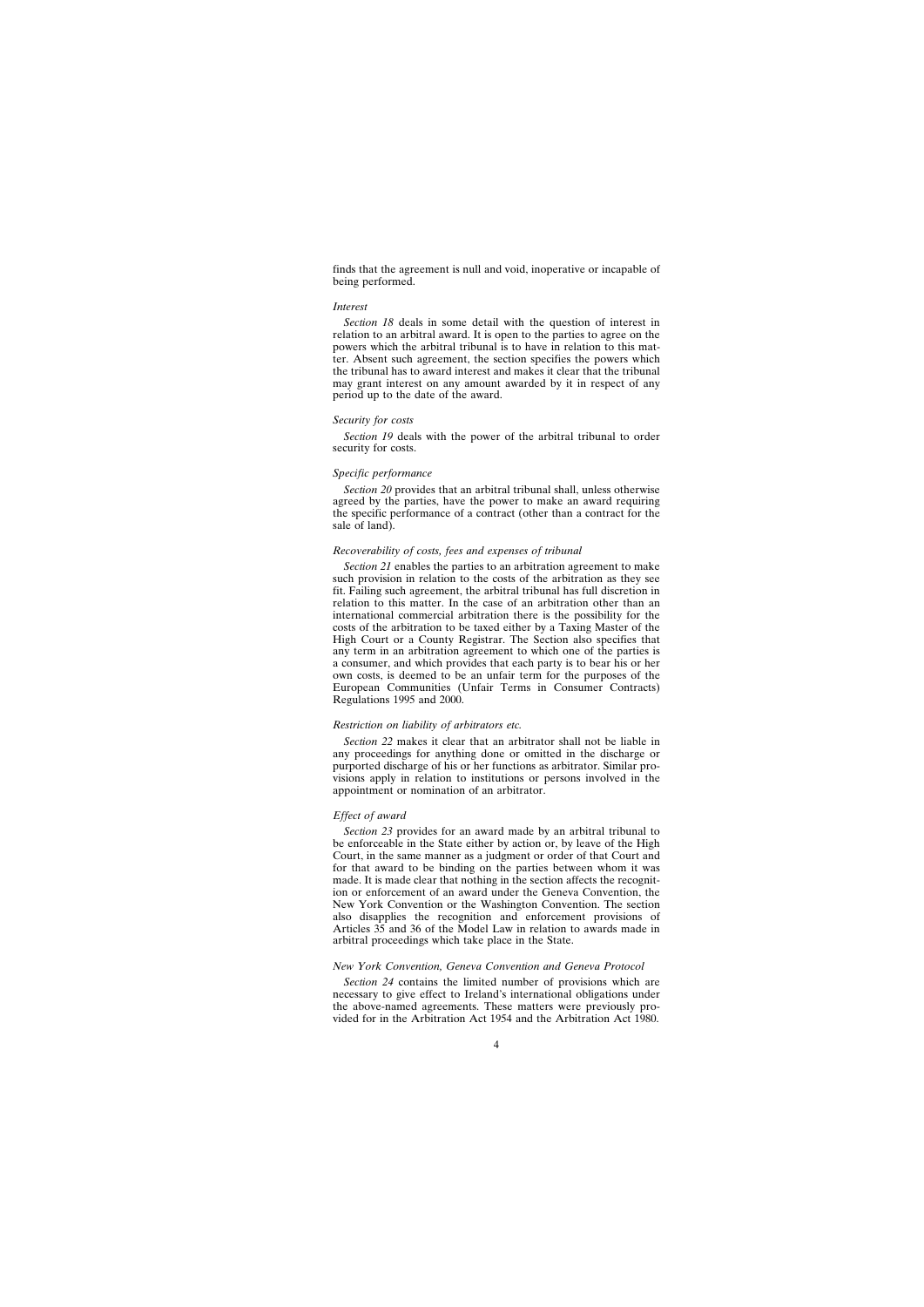## *Non-application of provisions of Act to Washington Convention, save in certain circumstances*

*Section 25* contains the provisions necessary to give effect to Ireland's international obligations under the above-named Convention. Equivalent provisions were previously contained in the Arbitration Act 1980.

## *Survival of agreement and authority of arbitral tribunal in event of death*

*Section 26* provides for the survival of the arbitration agreement and for the non-revocation of the authority of the arbitral tribunal in the event of the death of any relevant party — either the party to the agreement or the party appointing the tribunal.

#### *Provisions in event of bankruptcy*

*Section 27* is intended to protect the efficacy of the arbitration agreement in the event of one of the parties to the agreement being adjudicated bankrupt.

#### *Full applicability to State parties*

*Section 28* makes it clear that the Act applies to an arbitration under an arbitration agreement to which a State authority is a party.

## *Application of Act to other arbitrations*

*Section 29* is a general provision which is intended to ensure that this Act, other than certain excluded provisions, applies to arbitrations under any other enactment except in so far that its application is incompatible with the enactment concerned.

#### *Exclusion of certain arbitrations*

*Section 30* is an exclusionary provision which deals with arbitrations arising in the industrial relations area. It also makes special provision in respect of property arbitrations.

#### *Arbitration agreements and small claims, etc.*

*Section 31* provides that, in the normal course, a consumer will not be bound by an arbitration agreement where the disputed claim does not exceed €5,000. Clarification is provided that the section will not impact on arrangements whereby amateur sportspersons agree to submit to arbitration in the event of a dispute arising out of their participation in a particular sport.

## PART 3 of Act

#### REFERENCE TO ARBITRATION WHERE PROCEEDINGS PENDING BEFORE COURT

#### *Power of High Court and Circuit Court to adjourn proceedings to facilitate arbitration*

*Section 32* enables both the High Court and the Circuit Court to adjourn civil proceedings, with the consent of the parties, where it appears that the matter in dispute might appropriately be determined by arbitration.

## **SCHEDULES**

*Schedule 1* contains the text of the Model Law. *Schedule 2* contains the text of the New York Convention. *Schedule 3* contains the text of the Washington Convention. *Schedule 4* contains the text of the